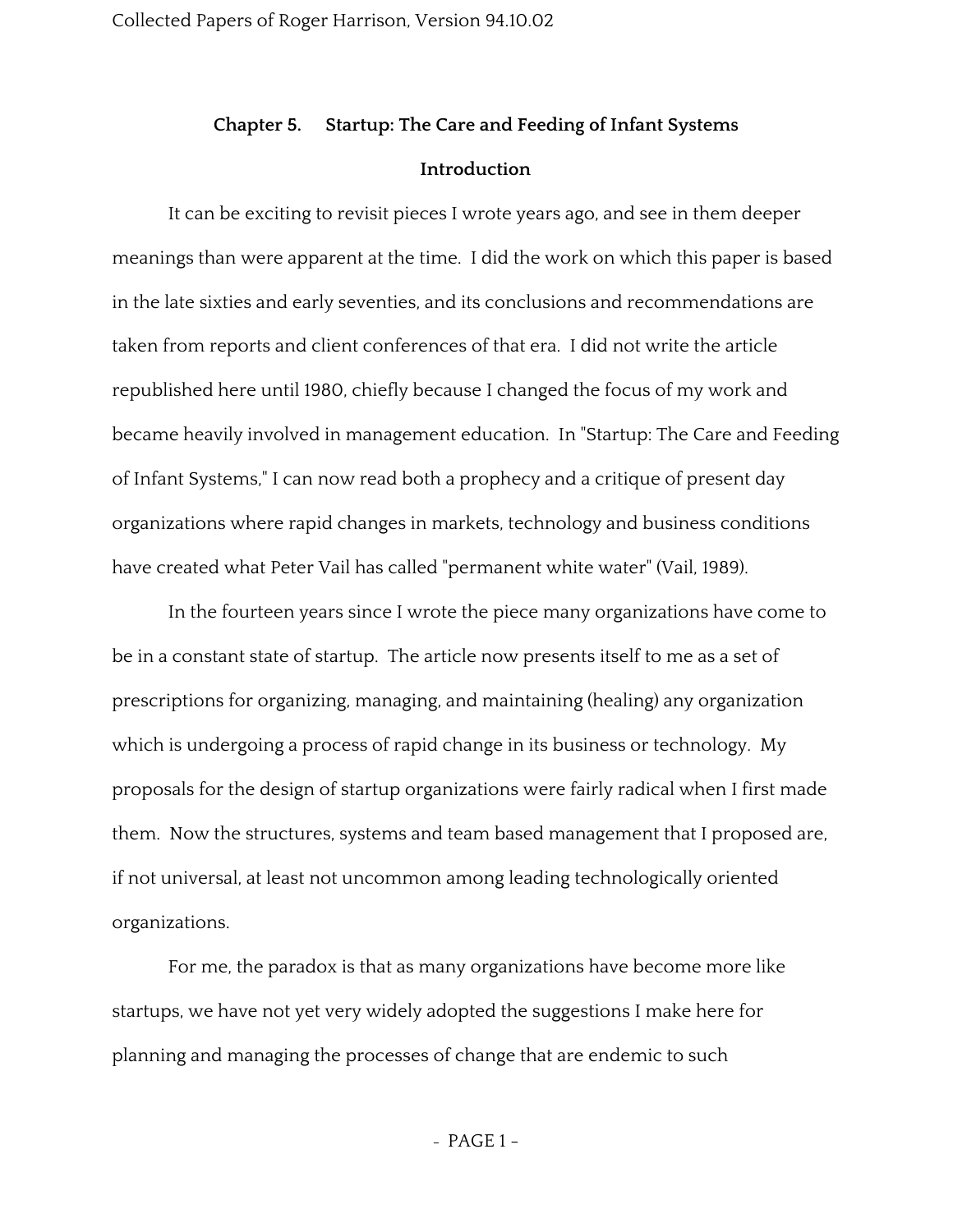organizations. The arts of preparation, planning, reflection and learning that I advocate here to cope with the stress, fast pace and confusion of startup are largely ignored. In this paper I point to "task uncertainty" as a key variable in organization design. I propose one way of designing an organization to function well in conditions of high task uncertainty, such as startups. I examine intergroup conflicts and individual stresses that come up when such designs are used. They are as relevant to managing rapidly changing organizations as they were to managing startups. They apply to mergers and acquisitions, designing and developing new products, bringing them on stream, reorganizing or turning around a business, and redesigning or "re engineering" work processes. Yet with some shining exceptions, it seems to me that most organizations, even those greatly admired, still tend to muddle through these processes. It is as though excitement, chaos, challenge, and catch-as-catch-can management have some intrinsic addictive appeal that is very hard to let go, even when there are promising ways to do so.

In the startups I facilitated, there were constant conflicts between planners and doers. The latter tended to ignore or sabotage the efforts of the former. Yet they acknowledged that "overkill" in contingency planning and preparation was beneficial to the startup. In my more recent work in the personal computer industry, I have found that same reluctance to take planning seriously.

I have read widely in the literature of two World Wars, and have talked with people on both sides about their experiences on active service and in the underground. For many of them, it was a time when they felt more alive and more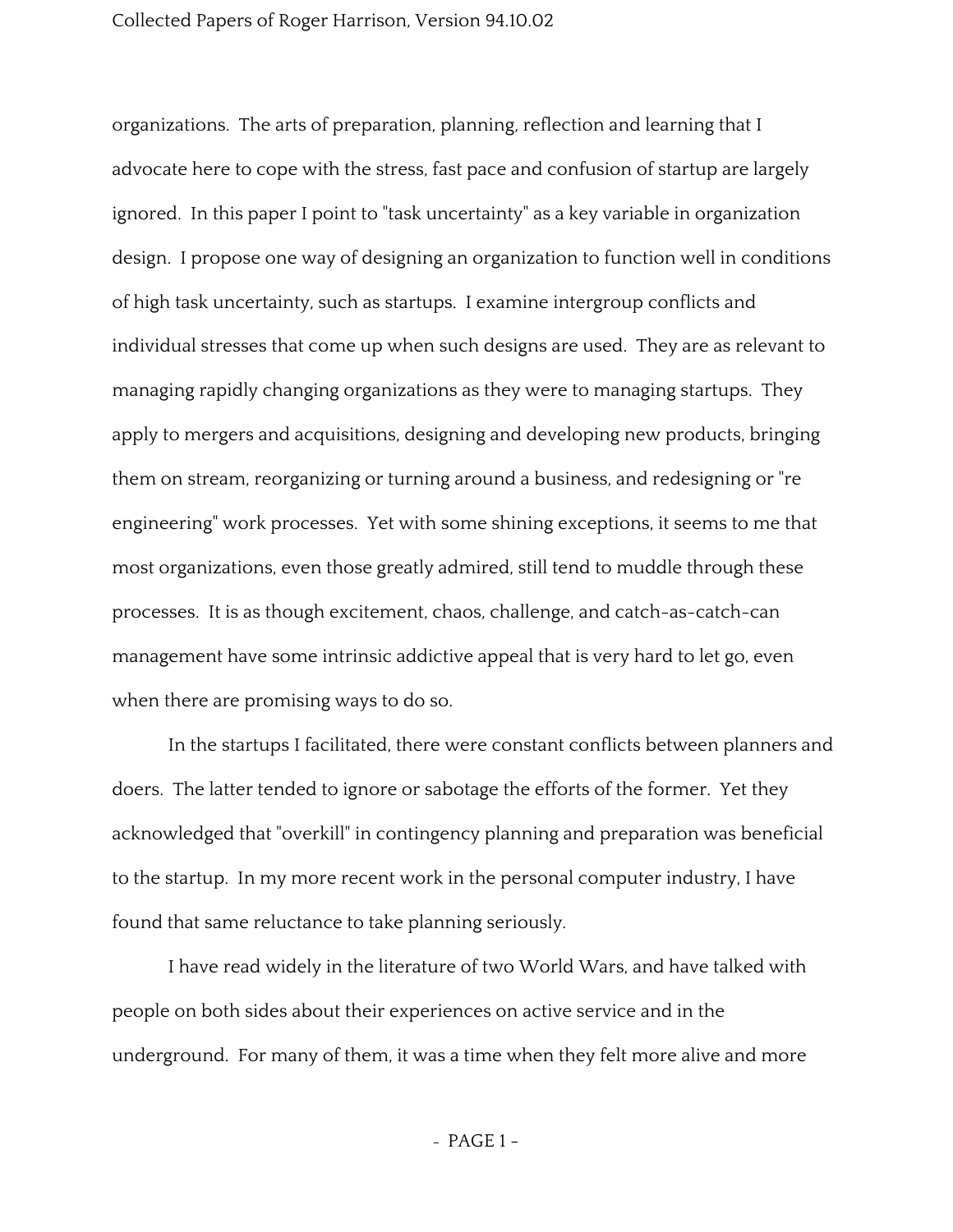committed than at any time since. It was also a time of disorder, uncertainty, and constant change. It was truly "their finest hour," to which every work experience since is compared, and usually found wanting. For people who enjoy newness, challenge and change, the startup of a new operation is the "moral equivalent of war." It is an opportunity to participate in what I have called the Achievement culture (see "Organization Culture and Quality of Service" in this volume). In such cultures, the goal is clear, the stakes are high, the need for each one's contribution is urgent, and there is a sense of cameraderie, even love, between "comrades in arms." Under the internalized pressure to achieve a desired result, awkward and perplexing questions about the ultimate desirability or goodness of the activity can be put aside. Reflection is an impossible luxury, or it seems to be, and when one is deeply involved in action, inner conflicts can be forgotten for a time. Perhaps there is something in us that loves chaos for its own sake, or for the sake of the relief it gives from other pains.

When I was involved in the most successful of the startups in which I participated, I pressed for planning out of mental conviction alone. My mind was made up, and it directed my will, but my heart was never in it. Detailed planning has never been my way of approaching life or work. I have always seen myself as a "startup kind of guy," loving to begin things, enjoying intuitive problem solving and decision making, but seldom staying around for the completion of the work.

Perhaps it is we who collude with the world "out there" to defeat our minds' attempts to bring order into our working lives. If that is so, then we shall do well to turn inwards to know and embrace the wild man and woman within. Surely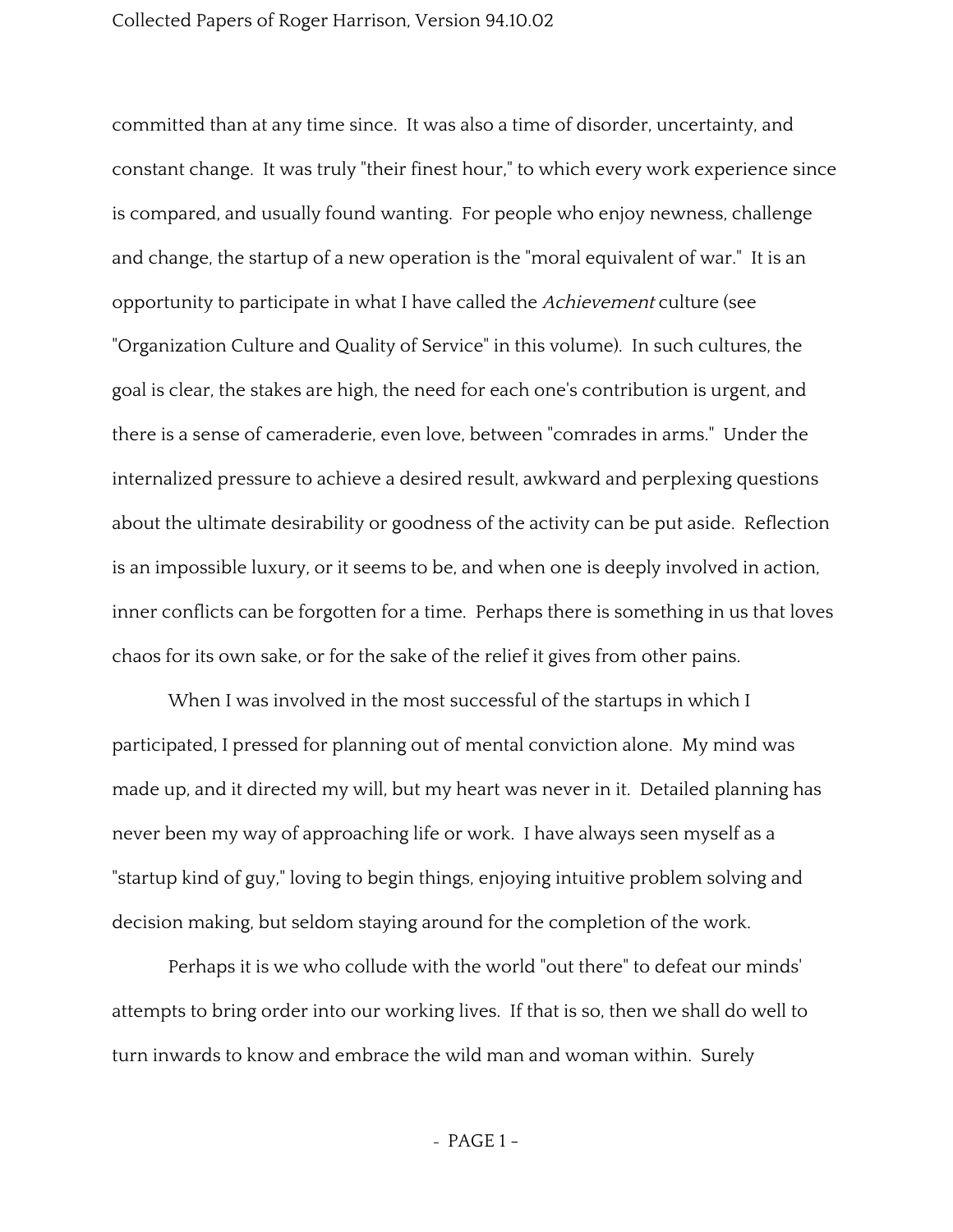creativity, intuition and spontaneity are not inevitably enemies of order and rationality, but may be brought into relationship, perhaps through working with their cyclical alternation. However, that is for another time.

Not only are rationality and creativity at odds in the startups I studied, and in present day high technology organizations, but the mind and the heart are in opposition as well. People in startup organizations are frequently in denial about the consequences of willing self exploitation that is characteristic of such systems, and the same is true in many present days organizations engaged in constant change and innovation. I remain convinced that everything I said about the need to manage pressure and legislate rest and renewal in the startup is even more urgent today. While the startups of which I write in this article came to an end eventually, the stress and pressure of change in present day organizations do not. Not knowing what to do abut it, most leaders and managers endeavor to ignore, minimize, or rationalize it away. We urgently need to find ways to harmonize the mind and the heart so that the one need not oppress the other. I made some proposals in this article, but now they seem a bit inadequate and superficial for the magnitude of the task. The changes longed for in the inmost hearts of organization members are systemic and societal, and they will have to be rooted in a new appreciation of our own values and priorities as a species living a tenuous life on a fragile Planet.

To put the paper in context, at the time I undertook my initial work with new plant startup (1968) most organization development work was conducted in traditional hierarchical organizations. An implicit goal of the consultants was usually to shake up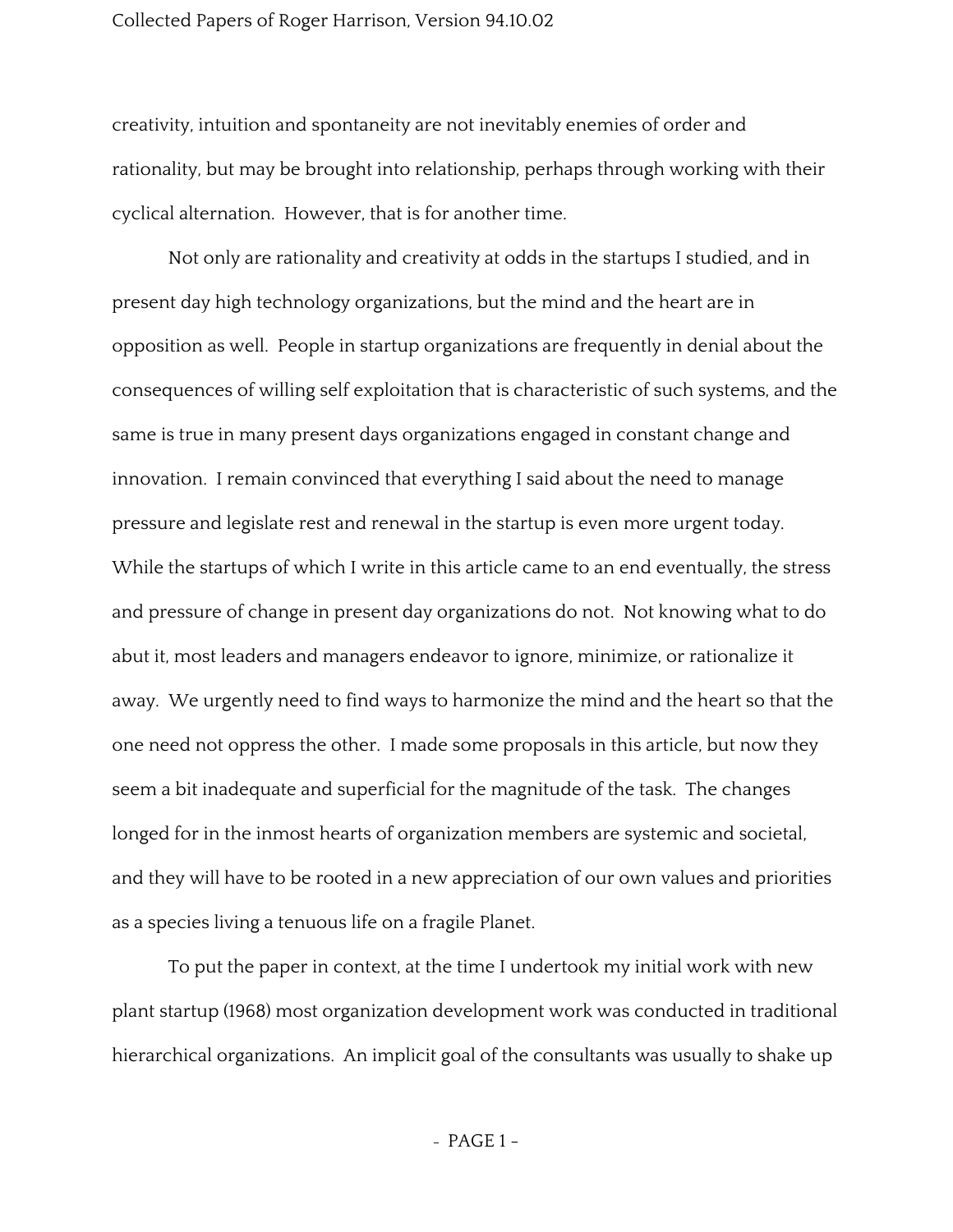and loosen rigid bureaucratic structures and authority relationships, often by making it safe for people to speak their truth about what was really going on. Team development and process consultation (Schein, 1969) were the usual interventions of choice, and there was still a strong underlying assumption in team development sessions that what was really important was to "get down to feelings" and for team members to give and receive personal feedback to one another. In fact, my involvement in the initial startup project began with such a team development session, conducted by myself and Jeffrey Atlas for a group of US engineers, who were soon to go overseas to provide technical consultation to the local management of a new chemical plant.

It was an unusually successful session, and following it we were able to interest the team leader in the possibility of our facilitating the development of effective working relationships between his Startup Team and the local management of the new facility. Eventually, Jeff and I went overseas ourselves with a contract to help plan the development of the "human system" of the startup, to facilitate working relationships during the startup period, and to research the process of bringing the plant on line, with a view to improving future startups. We arrived later than we had hoped, and our goal of helping to plan the system was submerged in the heat and pressure of what turned out to be a kind of war between the men and the machinery.

We had a tremendous learning experience about the limitations of our own technologies when, from the start, people saw our attempts to apply process consultation as "part of the problem" rather than as "part of the solution." We were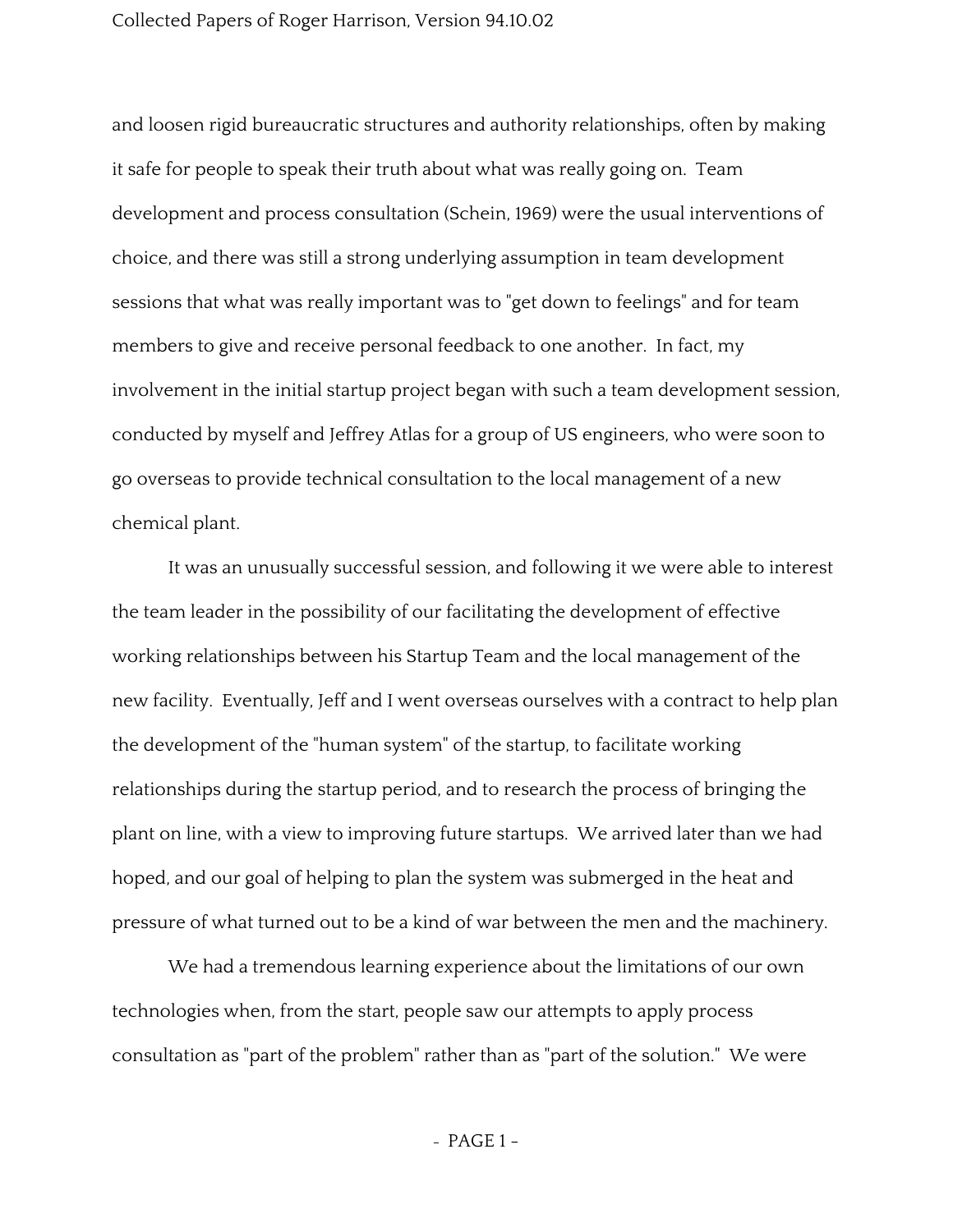attempting to apply a reflective process to situations which our clients believed cried out for immediate and continuous action. Our clients were impatient with the time we asked them to spend in meetings, and they were looking for quick solutions to the problems that were right in front of their faces. We were young and adaptable and inventive enough to find ways to be helpful when we understood what was wanted. We spent some of our time helping to facilitate problem solving and coordination meetings, and coaching team leaders in meeting management. We mediated interpersonal difficulties and role conflicts between members of the outside startup team and local management. We adopted a form of CBWA (Consulting by Walking Around) in which we endeavored to spot difficulties in coordination, communication and relationship in their early stages, and bring help to bear. And we did our research. Each of the four members of the startup team kept a daily log of important happenings and observations, and at the conclusion of the seven months we spent on the project, I sifted through these materials for clues to what had happened and why. The output was an analysis of the strengths and (mostly) weaknesses of the startup process as we had observed and participated in it, along with specific suggestions for planning and managing future startups.

Much to my chagrin, my report was ignored at the time, and did not surface in any useful way for about fifteen years. Perhaps it was not written tactfully enough, but I suspect the major reason was that the startup was not considered particularly successful, and the people involved just wanted to move on.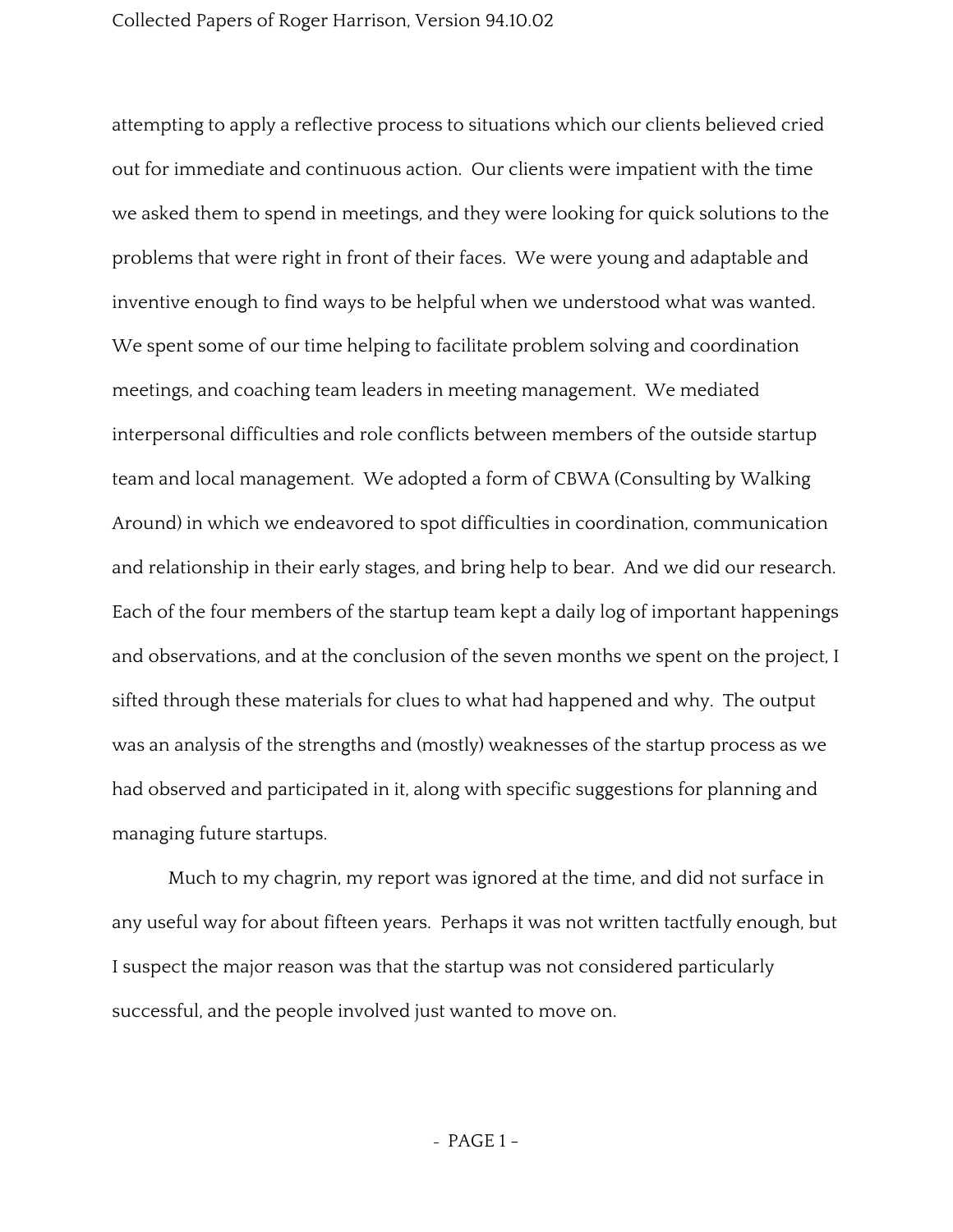On leaving the project I moved to England, where I practiced as an independent consultant for about eight years. I was sure I had acquired valuable knowledge that could provide a competitive advantage to any company willing to use it, and it was not long before I had another client where I could test my ideas.

My new clients were eager to improve their startup planning and operations, because they had been plagued with several difficult startups in the recent past. They were willing to invest in following my recommendations about bringing people on well in advance of the startup for training and planning, and carefully working out the interfaces and role relationships between the various groups involved in constructing, commissioning, and operating the new plant. We went through seemingly endless meetings to plan the startup and work through misunderstandings between the different teams as they developed. We did role negotiation to make sure everyone knew what they were supposed to do and everything was covered. We did contingency planning to prepare in advance for things that might go wrong. We trained everyone in a variant of the Kepner Tregoe approach to problem solving. We constructed an elaborate, state-of-the-art planning process to make sure everything on the "critical path" was done when it needed to be.

I guess our planning paid off, because within four days of "lighting up" the plant was at 104% of capacity, and it stayed that way. As I point out in the article, economically, our "overkill" on planning and training had more than paid for itself, and everyone involved got credit for a job well done. In my experiences in startup,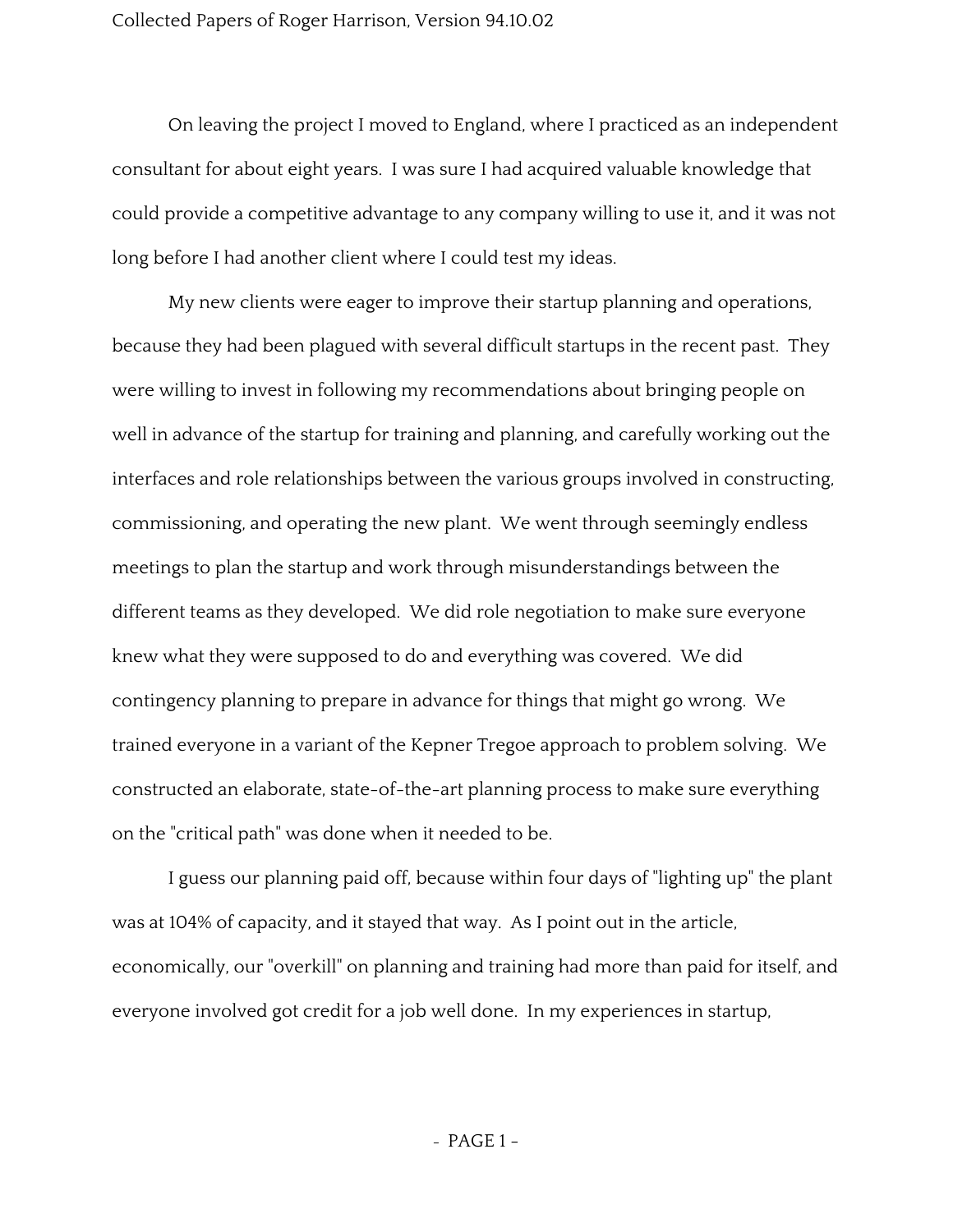rationality and preparation have been the keys to high performance, even though they have not been much fun for me or for my clients.

# **Startup: The Care and Feeding of Infant Systems**

As an applied behavioral scientist I have enjoyed helping plan and execute large-scale plant startups. The experience is invariably exciting and poses a variety of problems of organization and management that differ from those of the "steady-state organization" in the same way that military leadership in the field differs from the management of a peacetime force. To me, the startup organization offers a kind of stress-testing laboratory for organizational structures and management practices. The startup organization grows quickly. In it we can observe the normal operating problems of organizations intensified many times, so that they move toward resolution or disaster at a much faster rate than ordinary.

From my observations of the startup of petrochemical installations I have drawn some generalizations for the planning and management of a system startup. The generalizations concern the following: (1) designing the system (organization structure), (2) breathing life into the system (staffing, training, planning, and team development), (3) managing and maintaining the system (management style, conflict resolution, and stress reduction), (4) helping the system (the role of the internal or external organization consultant in a startup), and (5) managing the system's boundaries.

# **Designing the System**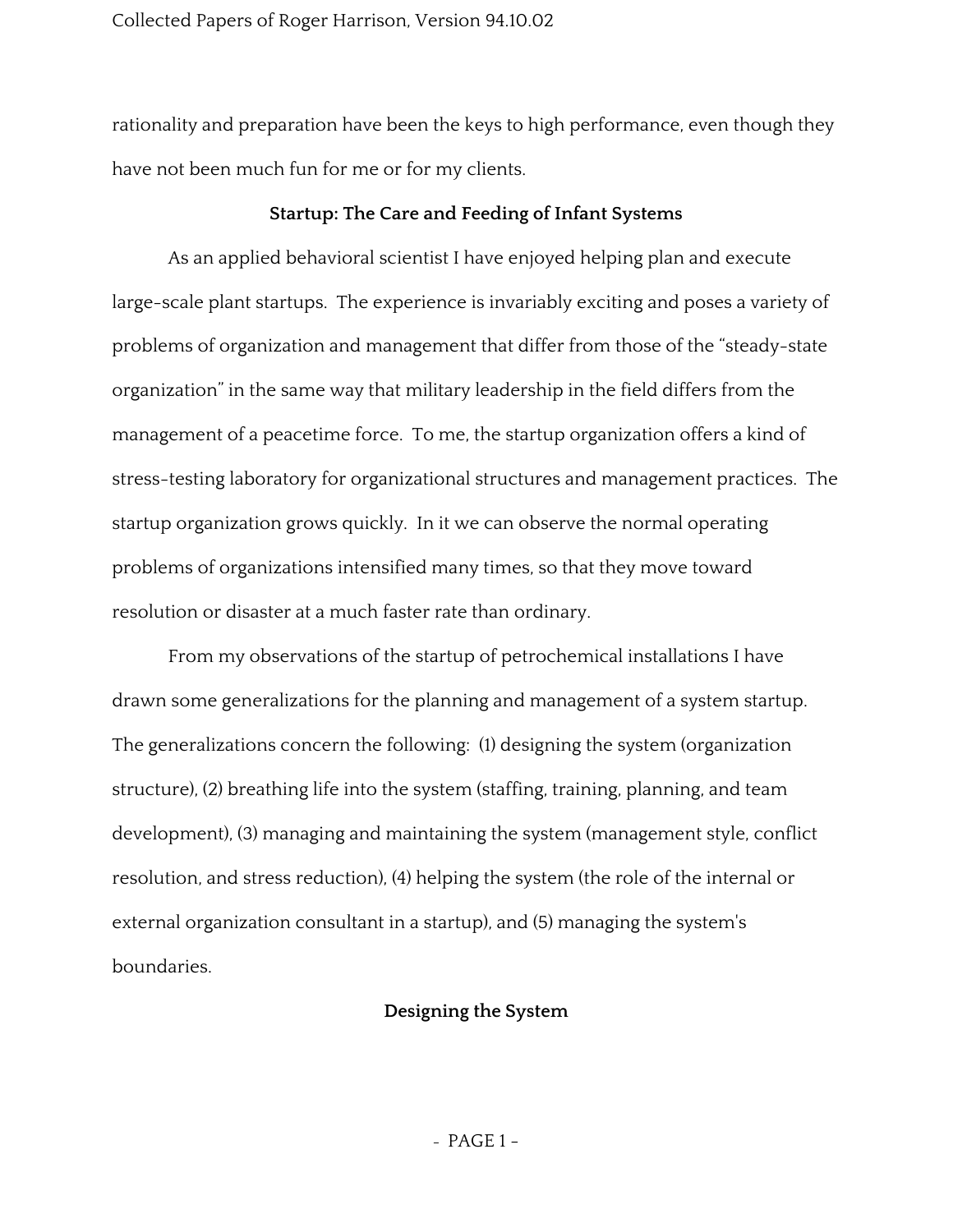In his excellent book on organization design, Jay Galbraith (Galbraith, 1978) provides a model that is useful in understanding innovative startup organizations. He centers his model on the concept of task uncertainty, the unpredictability of events. In the startup of complex man/machine systems, the one thing we can be sure of in advance is that there will be many more problems and unexpected difficulties than we would expect in the same system when it is operating normally.

Task uncertainty requires us to communicate, solve problems, and make decisions in organizations. If everything could be predicted in advance, we could bureaucratize the entire process, writing it all down in operating manuals, procedures, rules, and regulations. We would then need only to supervise operations to make sure that things were done as prescribed, and the system would manage itself. When we design productive systems, we try to minimize task uncertainty and provide decision-making rules and procedures. We also provide communication channels and problem-solving functions to take care of the degree of task uncertainty that we expect.

When we start up a complex system that has been designed to handle a normal amount of task uncertainty, we find that the provisions built into the organization for communication, problem solving, and decision making are inadequate to deal with the greatly increased uncertainty typical of the startup period. During startup, many things fail to go according to plan: Equipment does not operate properly; roles and responsibilities are unclear or disputed; tasks are not carried out as expected; human and material resources are not available when needed, or do not perform as expected;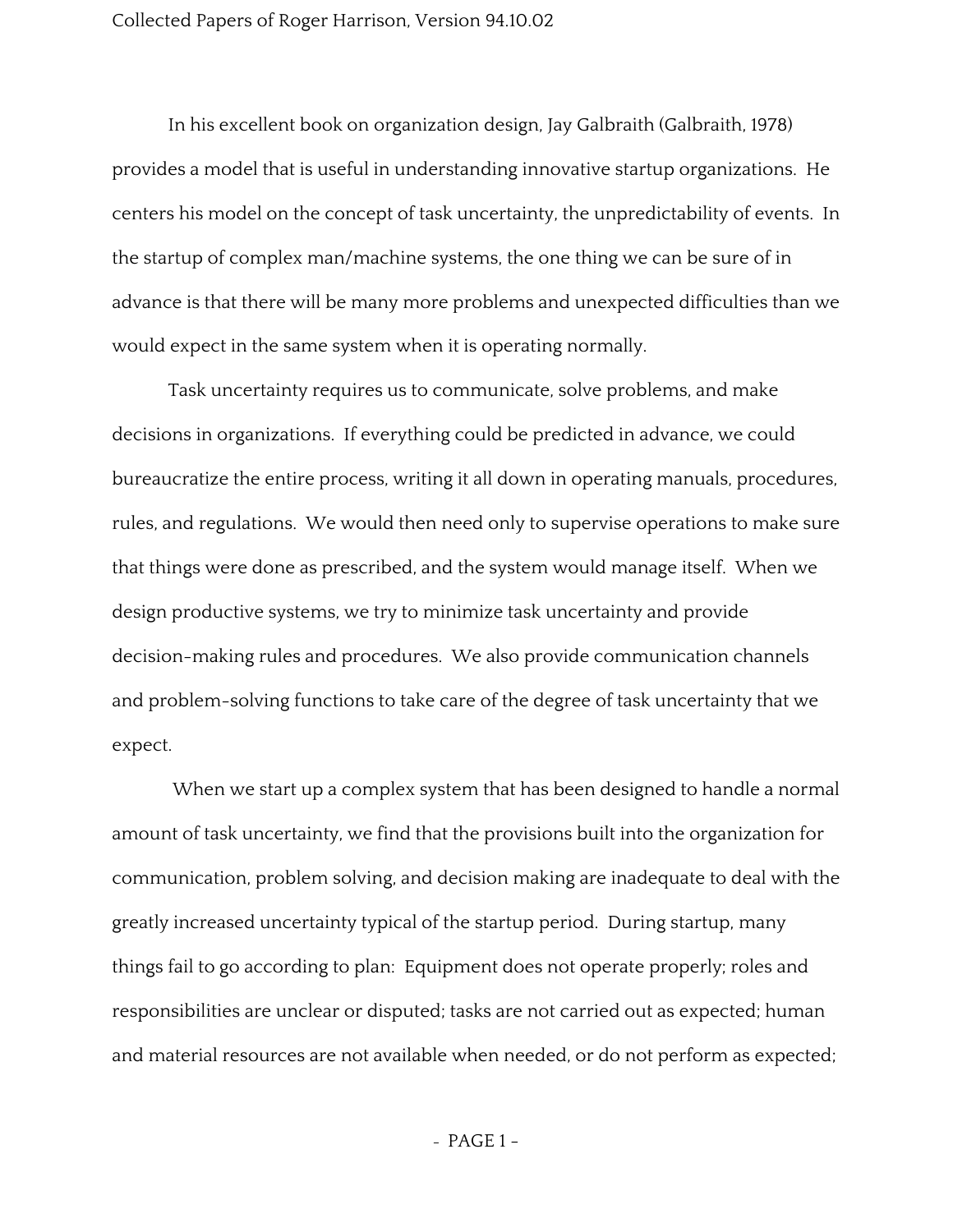and so on. In short, the provisions made in a normal, steady-state operation for communication, problem solving, and decision making are inadequate for startup operations; communication channels and management functions become overloaded and choked with data, problems, and requests for help, and the system does not perform very well. Anyone who has lived through a really difficult startup can supply the details.

We can deal with increased task uncertainty by providing additional resources, by reducing the need for information processing, or by redesigning the organization to increase its information-processing capacity. The first of these approaches appears to be by far the most common, chiefly because it can be done without any conscious decision or management action.

# **Providing Additional Resources**

If we take no other action in response to the increased task uncertainty of a startup, we must provide additional resources. The most obvious of these are time, money, materials, and people. Since it takes longer to get things working properly under conditions of task uncertainty, we may try to reduce the time by providing material or human resources. When we see we aren't going to make the schedule, we bring in additional technical and managerial resources; we work people longer hours; and we make expensive modifications to the physical plant. If the capital investment in the system is low, and the marginal value of the product is modest, then the cost of extending the time allotted for the startup may be the easiest cost to bear. In the complex petrochemical systems, in which I gained my own startup experience, the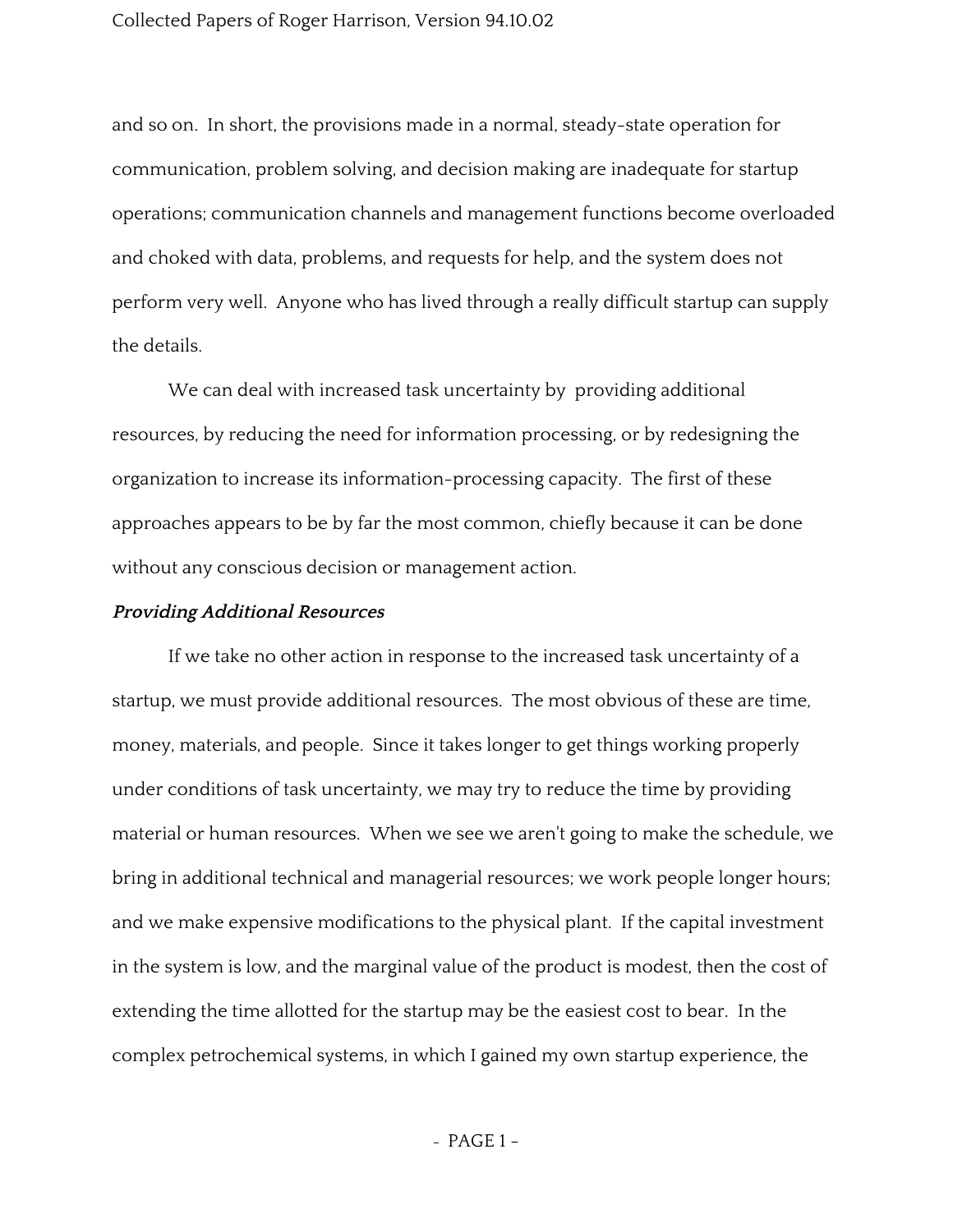cost of a day's production was reckoned in five figures, so it was less costly to add people and to spend money in ways that would reduce the startup time. Some of the ways in which this is done are to:

Add human resources. Typically, startups are overstaffed; additional technical personnel are made available, and extra maintenance people may be kept on call as well. Sometimes a "startup team" of highly qualified people will take over from the normal operating staff during startup, handing the system back to the latter when it is operating properly.

Add material resources. Extra parts may be kept on hand, along with complete units of critical pieces of equipment.

Add money. Budgetary restrictions and controls may be relaxed; procurement procedures may be streamlined and simplified so that operating and technical personnel may quickly order and obtain critically needed materials.

Add time. If all else fails, the startup will simply take longer to complete. Schedules will not be met, and projected targets will recede into the future. Time is the resource of last resort, and the one that requires the least planning and creativity to make available.

# **Reducing the Need for Information Processing**

Whenever we can reduce interdependency between the parts of an organization, we reduce the need for information processing. In a continuous process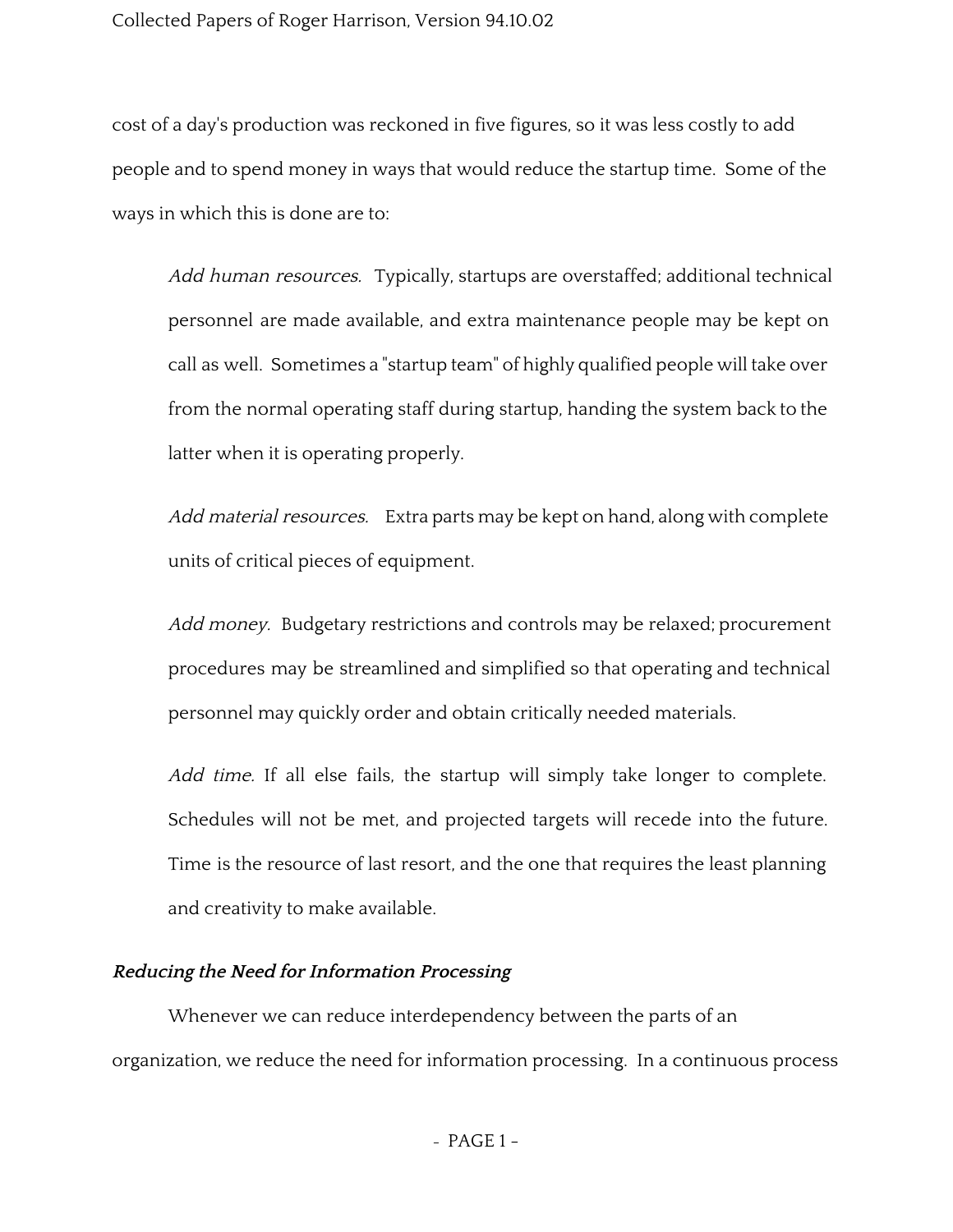operation this is difficult, but any time we can create a "holding" or buffer function between two interdependent parts, we can reduce the necessity for them to march precisely to the same drummer. Healthcare systems, human services, and academic institutions are classic examples of organizations designed to reduce the interdependence of their parts and to cut down on joint decision making. This form of organization often produces an inferior product. In the case of the three examples, the value of their products and services is difficult to assess, and the organization structure suits the needs of their professional members for autonomy.

In the startups in which I have participated, integrating the parts of the production process was a progressive function. During construction and early commissioning phases, the different parts of the plant were loosely linked by an overall schedule. As the different parts came closer to being "on stream," it became more and more important to build and maintain joint decision and problem solving links among them. If the changed requirements of a more interdependent system were not foreseen and consciously prepared for in advance, people often failed to make the shift when required, and the startup suffered accordingly.

# **Increasing Information Processing Capacity**

My main point about organization design is this: If we are unwilling to pay the costs of task uncertainty in missed schedules and lost production, then we must recognize that the ideal organization for startup does not have the same structure as does the optimum steady-state organization. The startup organization calls for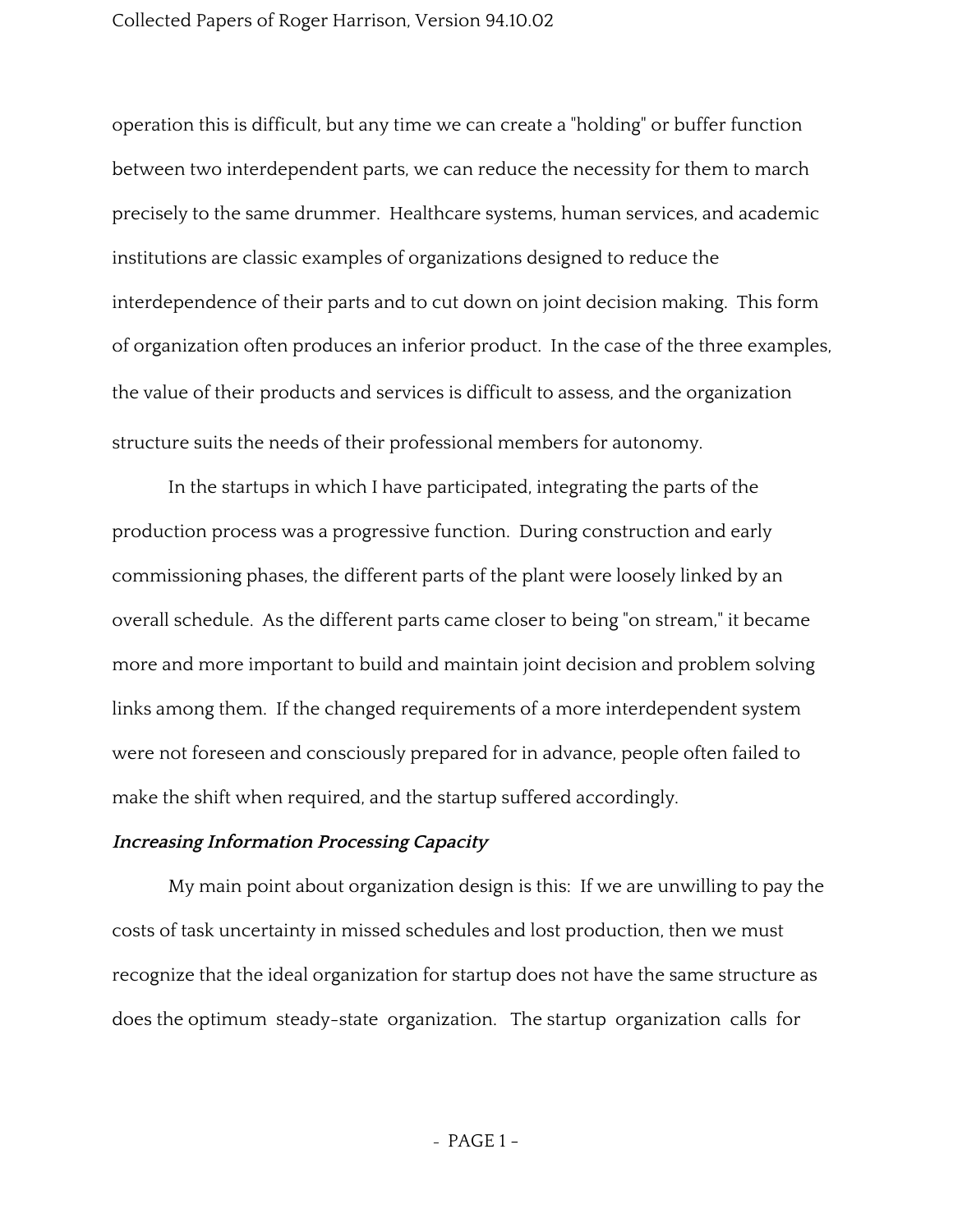additional problem solving or learning capacity. This can be provided by both vertical and lateral alterations in the organization.

When we create lateral or crossfunctional problem solving relationships in an organization, we reduce the load on vertical channels. Day-to-day operating problems can be dealt with closer to the source, leaving higher management free to perform coordination and support functions. In a multiplant petrochemical startup, for example, the temporary startup organization was based on startup groups, one for each plant. Each consisted of the production and maintenance supervisors for one of the plants, relevant technical advisors, and vendors' representative(s). Each such startup group was responsible for planning and tracking the startup within its plant, solving operating and technical problems, and reporting on progress through the production supervisor to a startup steering committee. The latter consisted of the top site management, the heads of the various functions and advisory groups, and all the second level production managers.

This modified matrix form of organization has a number of inherent advantages for rapid information processing during startup. It reduces information overload by shortening the linkage between the origin of a problem and the points at which a decision can be made and implemented. It thus reduces response time, permitting the organization to keep on top of a rapidly changing startup situation. Decisions are made in the field by those whose current experience and knowledge about the local situation are up to date and detailed. Therefore the relevance and appropriateness of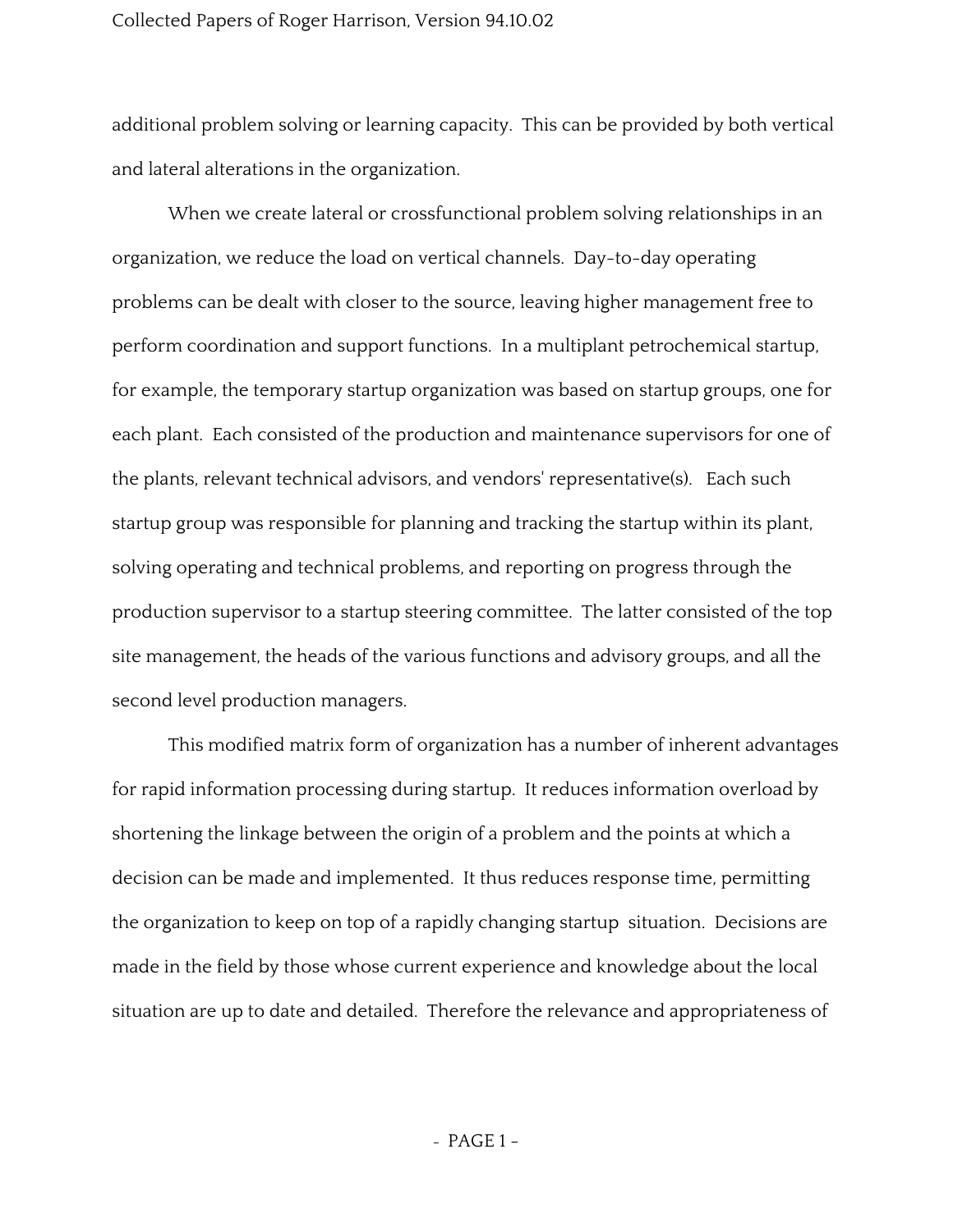the organization's response is likely to be more appropriate and relevant than if the decision was being made at levels once or twice removed from the plant.

Other advantages are less obvious. When a modified matrix organization is operating well, it fosters cooperation, mutual influence, and cohesion between functions. People within the plant startup group are relatively free to work out their own roles and responsibilities to suit their differing styles and capacities, and they can develop a high degree of interdependence, teamwork, and team spirit. Because they feel jointly responsible for the success of the whole, they engage in less blaming and buck-passing than is typical of the normal, functionally organized operation. Each individual has more authority and responsibility than he or she would normally have, so the jobs are more satisfying and fulfilling to ambitious, achievement-oriented people.

These advantages are not merely theoretical; the modified matrix works extremely well in practice. Unfortunately, it can also work very badly. The difference between effective and ineffective applications lies not in design of the organization, but in how it is implemented and managed. In most organizations there are potent forces that can work against the success of a modified matrix. These forces must be taken into account and dealt with if any such innovative organization form is to realize its promise.

If a modified matrix is temporarily superimposed on a normal, functional organization, it is not at all unlikely that these two organizational forms will compete with each other. For one thing, rewards and discipline are meted out by the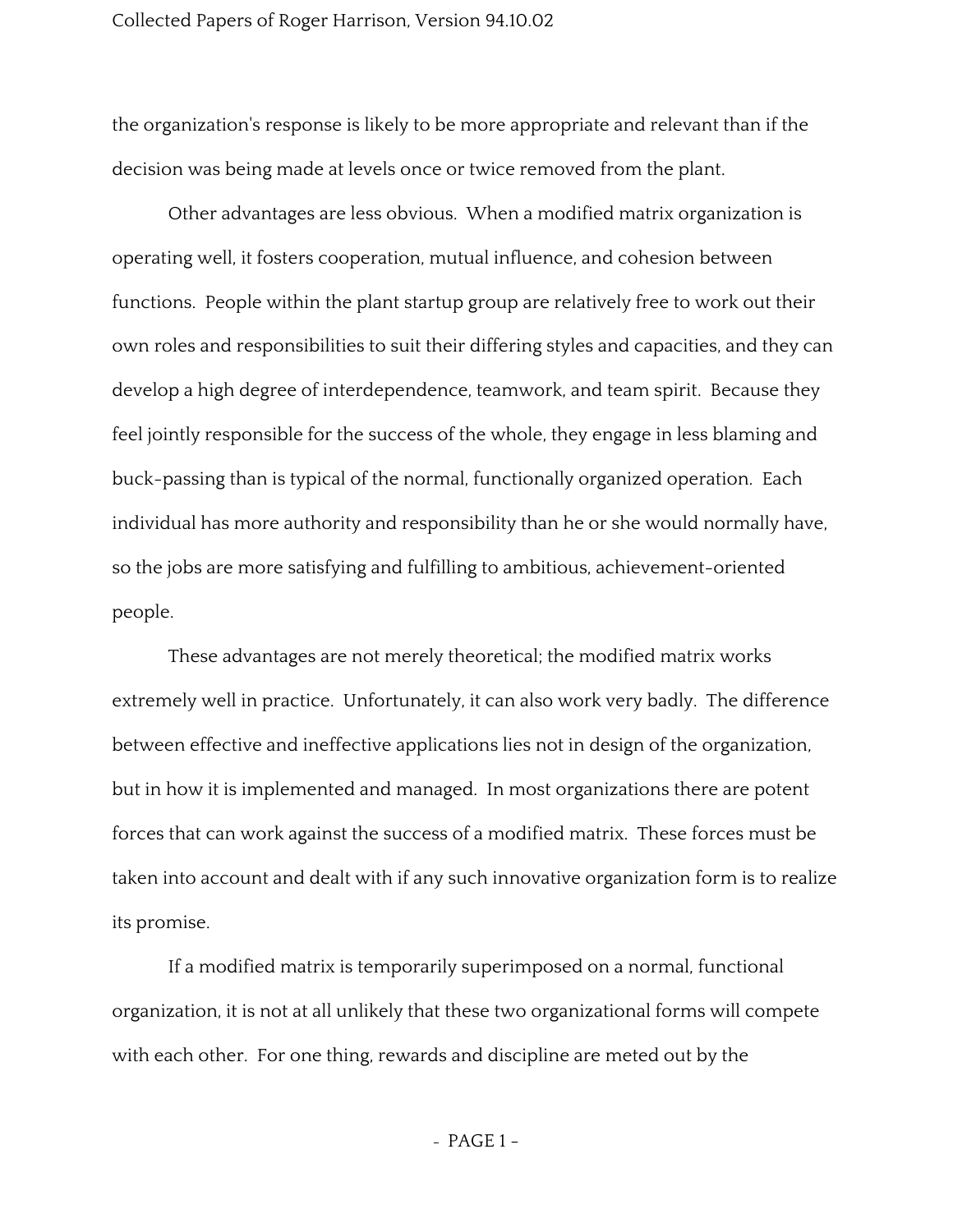traditional functional organization, so functional managers have considerable power over their subordinates. If they are not committed to the matrix way of working, they will interfere with it and subvert it—and they will often not be aware that is what they are doing.

In one startup, for example, the Engineering Manager kept pushing his people for progress on long-range planning projects. This conflicted with their day-to-day commitments to the plant startup group, but they did not confront him about this because they were new in the system and nervous about how he might react. As a result, they were always behind in work for their startup teams, and morale and cooperation within the plant startup groups suffered accordingly.

The functional organization offers its members relief from feelings of pressure and guilt. In the normal situation, a person can feel that he or she is doing all right so long as the boss is happy. In the matrix organization everyone from all functions is mutually responsible for the project's success. When the team's plant drops behind schedule, each team member feels pressure to perform better. In one startup for example, a technical advisor was asked for help by a vendor's representative in his area. There was nothing unreasonable about the request, but the advisor was hard pressed to cope with his workload. Instead of reevaluating his own priorities, he replied that the request would have to be routed through and approved by his functional manager. By the time this could be accomplished, the help would have been useless, so the vendor let it go. The advisor could be comfortable in feeling that he was "just doing his job," but the startup operation suffered.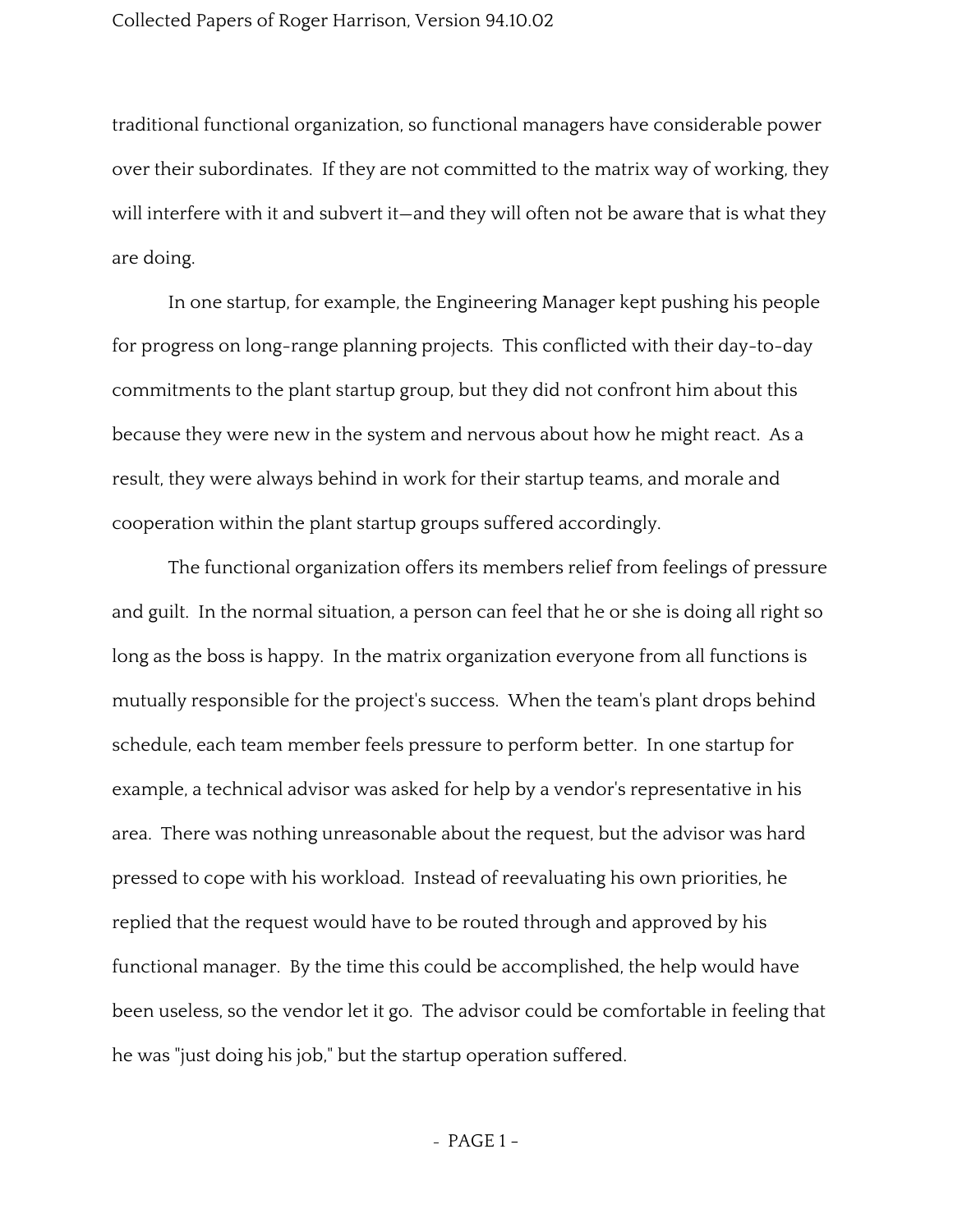The modified matrix requires that individuals be willing and able to exert a great deal of informal influence on their teammates across functional lines. Unless people accept this responsibility for influencing one another, the system works poorly.

# **Modified Matrix: <sup>a</sup> High Conflict Model**

Trying to influence a peer to do his or her job better often results in stress and conflict, and many managers and engineers are not particularly skillful in motivating and persuading without formal authority. The normal functional organization buffers the participants from this sort of confrontation and when one's colleague fails to perform, it is comfortable to resort to blaming rather than exerting pressure for change. For example, a production supervisor constantly complained about the poor service he was getting from maintenance, but he would not confront the issue openly with the maintenance supervisor. To his functional way of thinking, it really wasn't up to him to get the maintenance people to do their jobs properly, and since he had many other things to worry about, it reduced stress on him to blame and complain rather than to accept responsibility for solving the problem.

# **Modified Matrix Styles and Staffing**

In order to operate smoothly and effectively, the modified matrix organization requires a different staffing pattern and a different style of management than that of the normal functional organization. Most production organizations are organized in a fairly tight pyramid for close control of operations and maximum efficiency. At the organization's lower levels, the individual is neither expected nor encouraged to exercise initiative or to take on a great deal of responsibility. In the modified matrix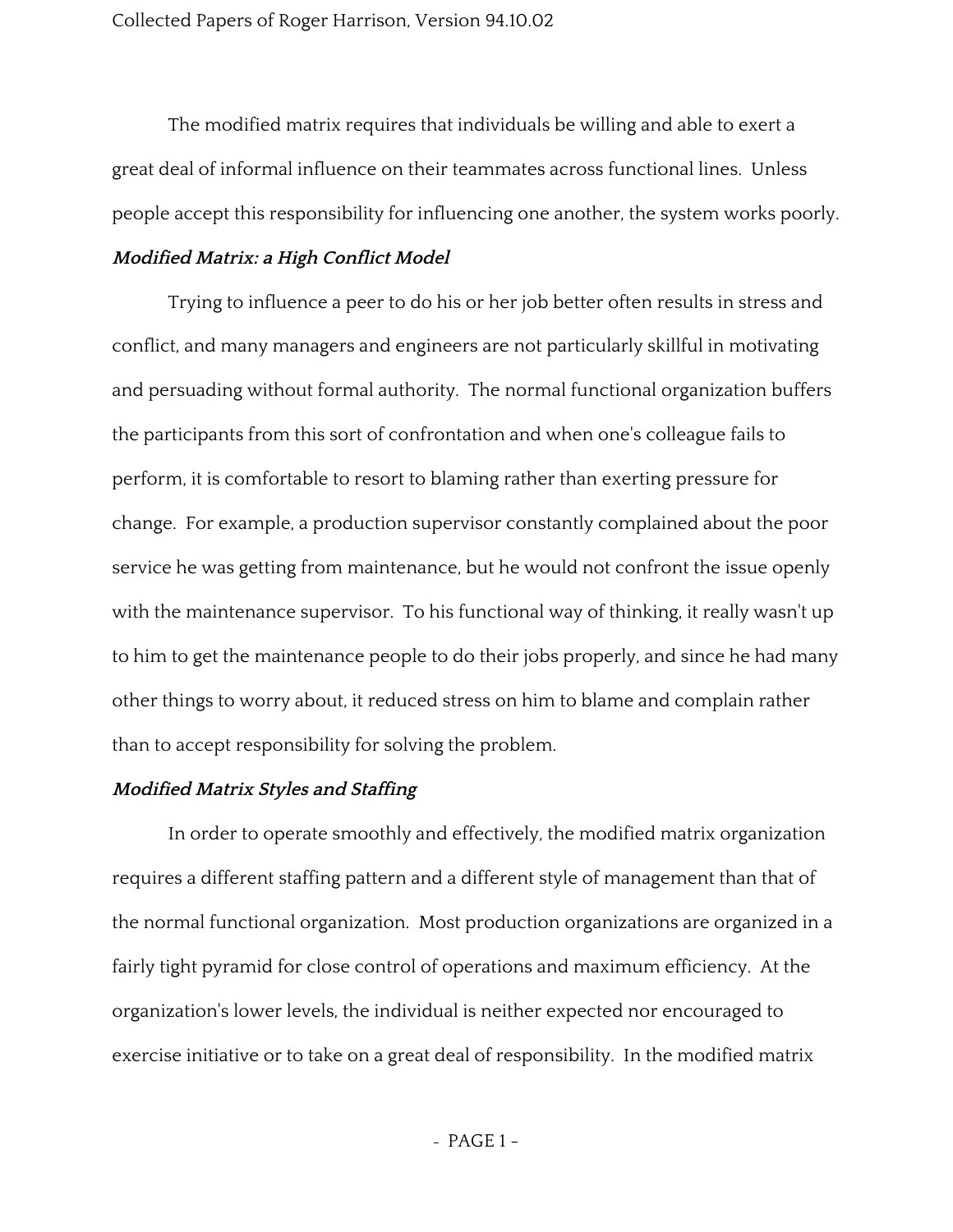organization, problem solving and decision making are pushed downward in the organization, so the people involved must be qualified and motivated to take a more proactive stance toward problems. Those who are used to a highly directive and controlling style of management often find this transition hard to make, and some are temperamentally disinclined to make it. Often, too, good individual contributors have difficulty working as group members in the team settings that the matrix organization always requires.

Higher management in production organizations tends to use a more directive and controlling role than is appropriate to the modified matrix organization advocated here. The whole thrust of the matrix design is to free higher management to focus on overall coordination, to provide both tangible support in the form of needed human and material resources and psychological support when the going is rough, and to manage the boundaries between the startup system and its environment. If higher management continues to direct and control the day-to-day details of the startup, these functions will be poorly covered. Furthermore, the problem solving teams at lower levels of the organization will be demotivated and frustrated in the exercise of initiative and skill that the design was originally intended to release.

An example of this occurred when one plant startup group was behind schedule, and the Site Manager began attending the daily team meetings. Some of the team members who knew the day-to-day situation most intimately and should have been active participants in the discussions were intimidated by his presence, deferred to his authority, and hardly contributed when he was present. Their answers to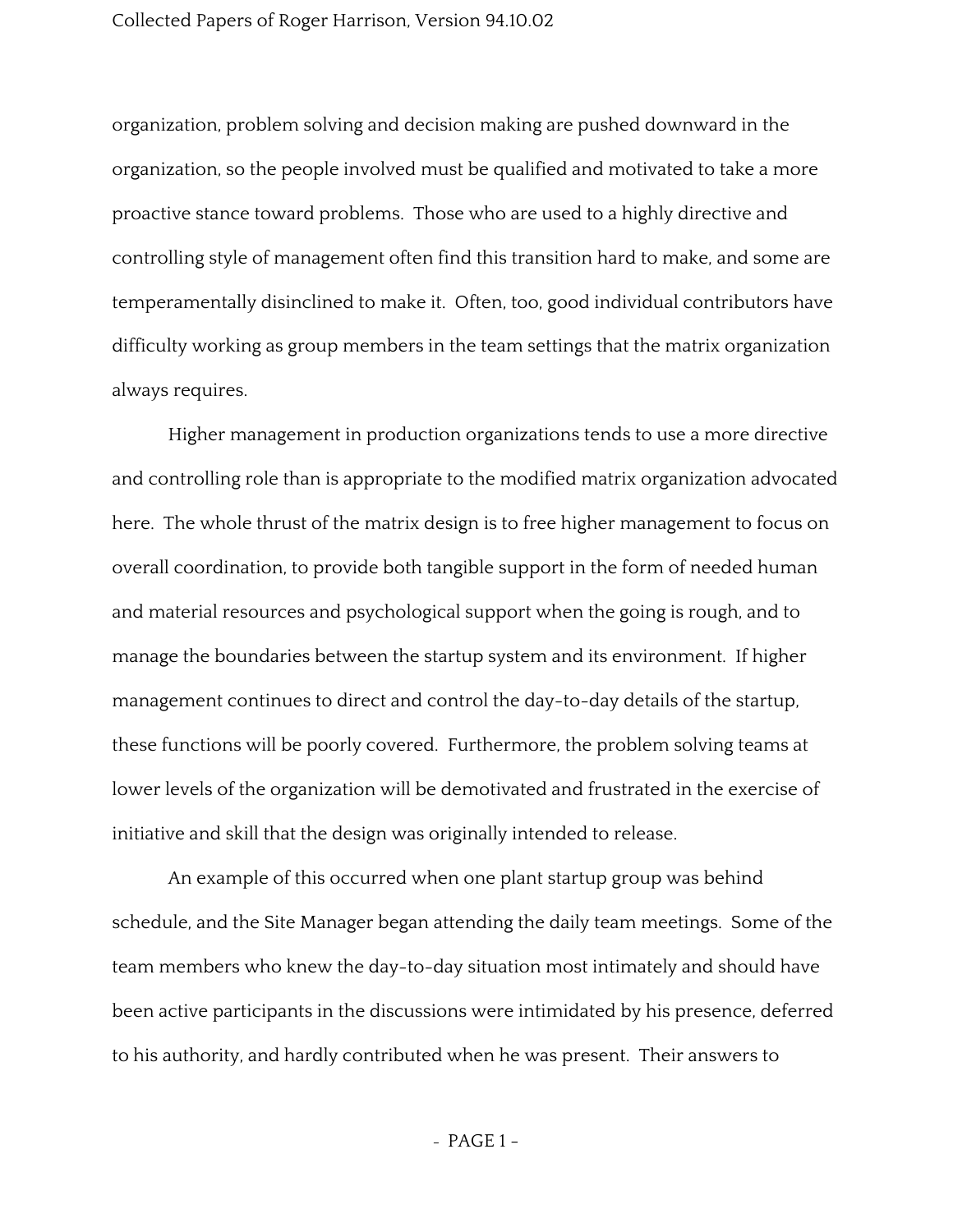questions after the meetings made it clear that they had information and opinions that might have affected decisions made in the meeting, but they were reluctant to stick their necks out and be blamed later on if things went wrong. Later, when higher management was prevailed upon to stay away from these meetings, problem solving improved markedly.

The tenor of this discussion may give the impression that the modified matrix organization is full of defects, or that making it work is more trouble than it is worth. As noted, it can work both superlatively well and agonizingly badly. It works well when people understand and are well prepared for their roles, and when higher management adopts the broadly facilitative and supportive style the startup team needs in order to take initiative and personal responsibility. It works badly when higher management's commitment is lacking, and when people do not really know how to work in a modified matrix. Some of the things that can go wrong have been noted; later sections on building, managing, and maintaining the startup system will discuss how to make them go right.

The modified matrix organization is an example of creating lateral relationships that improve problem solving and information processing. Vertical planning and tracking arrangements may also be designed to give decision makers quicker and more complete access to what is going on in the startup system. Higher management can use these devices either to control the startup process directly or to aid problem solving in the modified matrix system.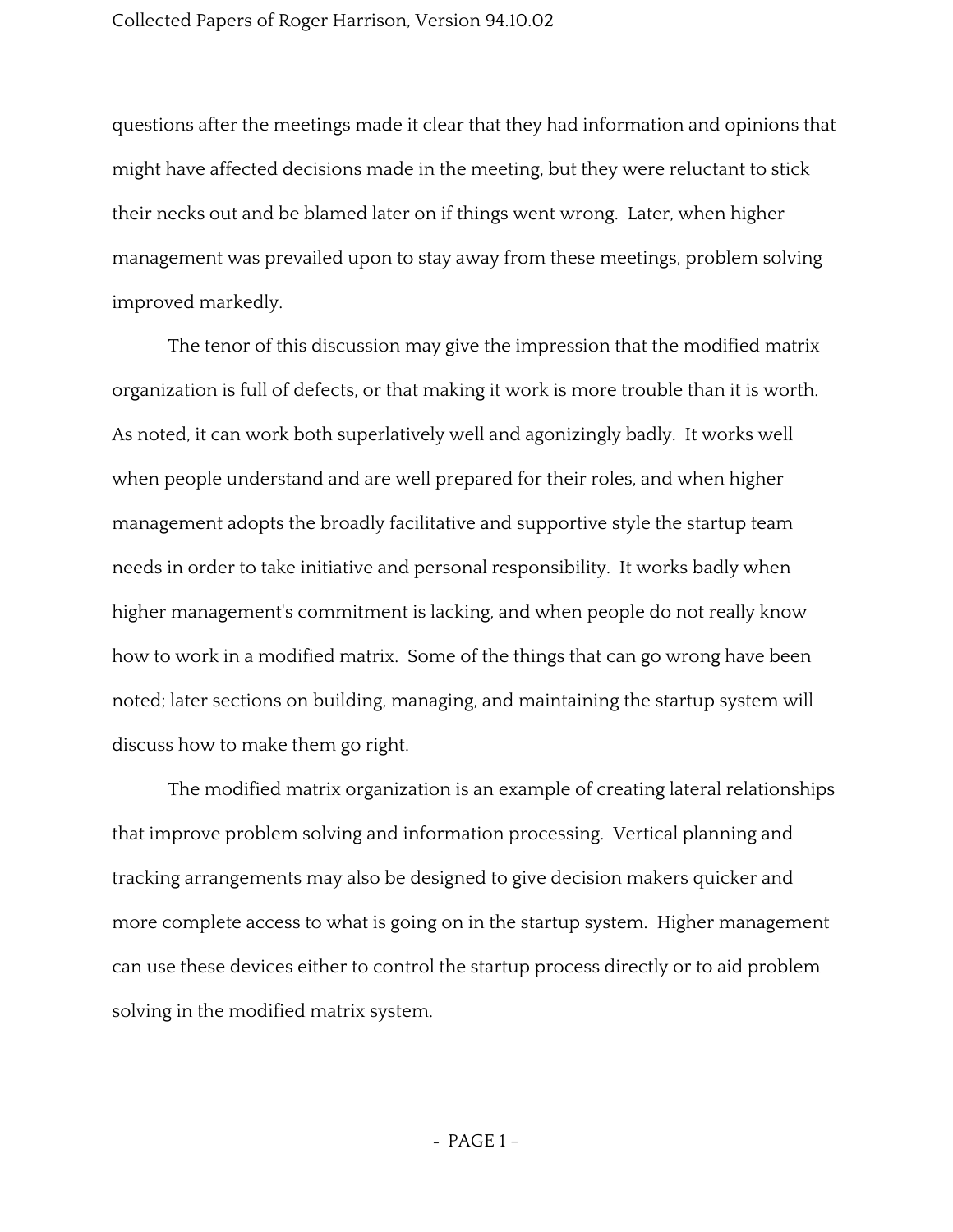Critical-path scheduling techniques may be used to plan startups. In one case the plan was constructed in great detail by a planning section under the direction of a manager with considerable startup experience. The continuously updated plan was displayed on a number of large boards so that any member of the startup organization could immediately see how his own work related to the whole, and what parts of the operation were in danger of falling behind and holding up overall progress. Planning staff met twice each day with the plant startup group. The morning meeting dealt with overnight progress and problems and produced a revised action plan for the day shift. During that shift the overall plan was updated by the planners. The overall plan was reviewed with the operating team in an afternoon meeting, and at that time targets were established for the following twenty four hours.

Management felt that this process gave a fine degree of control, but the favorable result was not achieved without difficulty, and the difficulty illustrates some of the difficulties in implementing even the best designed planning system: In the precommissioning and late construction phases of the project, the planners became immersed in the technical intricacies of the plan. The managers and engineers who were supposed to operate according to the plan tended to ignore it in favor of the ad hoc problem solving and decision making that suited their own strong bias for action. The plan became out of date because the operators were not very good about feeding information into it, and the Planning Manager became extremely frustrated over his inability to achieve his personal goal of managing the startup by means of the plan.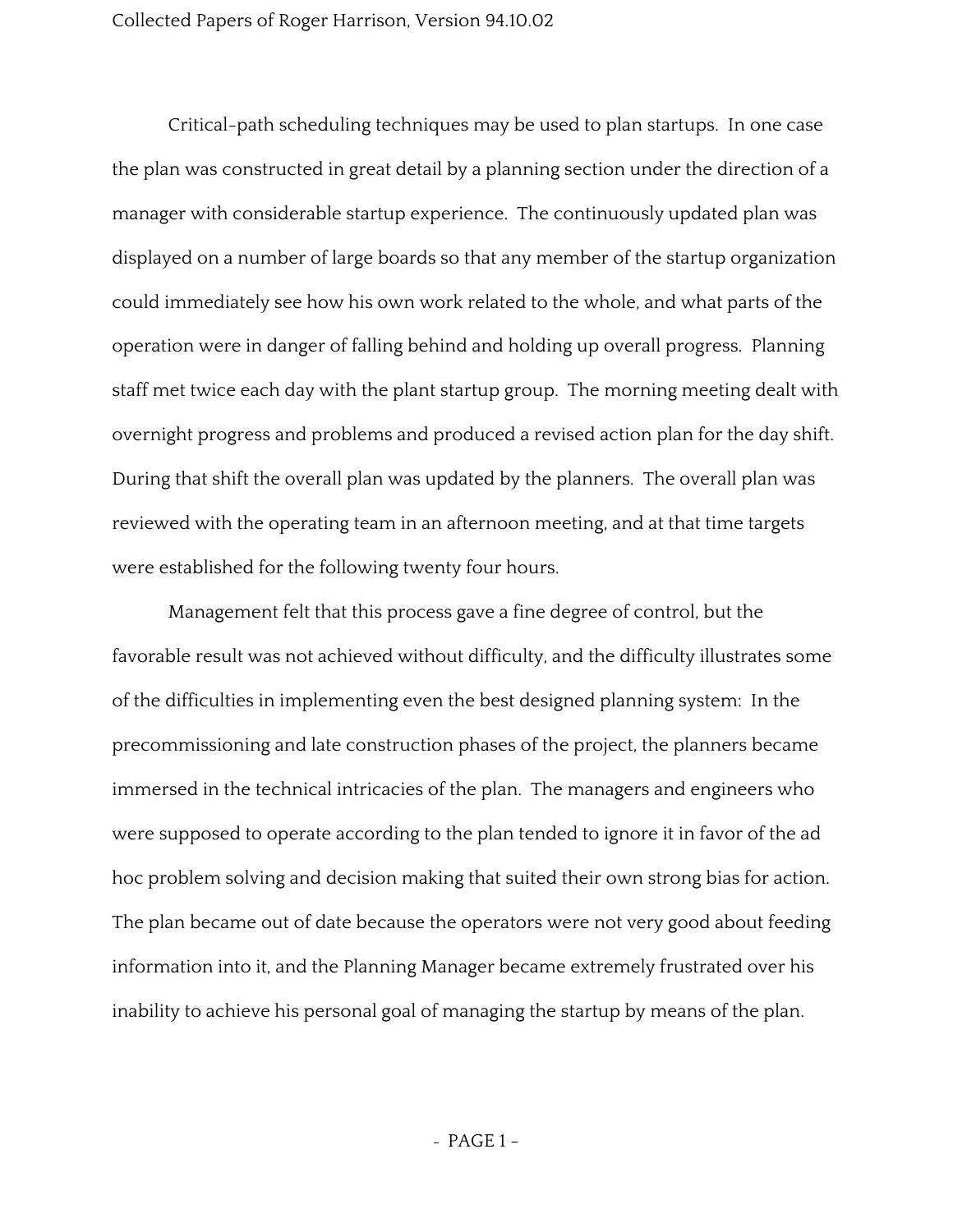This difficulty with interactions was neither random nor caused by the personalities of the people involved. There is an inherent tension between doing and planning that is exacerbated under the heat and pressure of startup. The joy of battle that engineers and managers experience in their struggles to tame complex technical systems breeds distrust and disregard for the merely intellectual activities of the planner. Even if the interaction between doers and planners is carefully designed and managed, it will give trouble. If this inherent tension is ignored, then the best laid plans will certainly go awry.

In starting up complex technical or sociotechnical systems, it is also useful to create special information-processing systems for problem identification and problem solving. Instead of waiting for problems to arise and coping with them on an impromptu basis, a set of roles and procedures can be agreed upon in advance that will greatly expedite problem solving in the heat of battle.

The simplest way of doing this is to engage in detailed advance contingency planning. Designers, vendors, technical experts, and those who will operate the equipment should meticulously go over the flow chart of the system before startup. They should identify possible trouble spots and agree, on how these will be monitored, who will collect data on their functioning, and who will take what action if difficulties arise. This system of contingency agreements then serves as a supplement to the normal organization of the startup monitoring system functioning. Help is ready to be activated at the first sign of need and without a lot of discussion about who is responsible for what.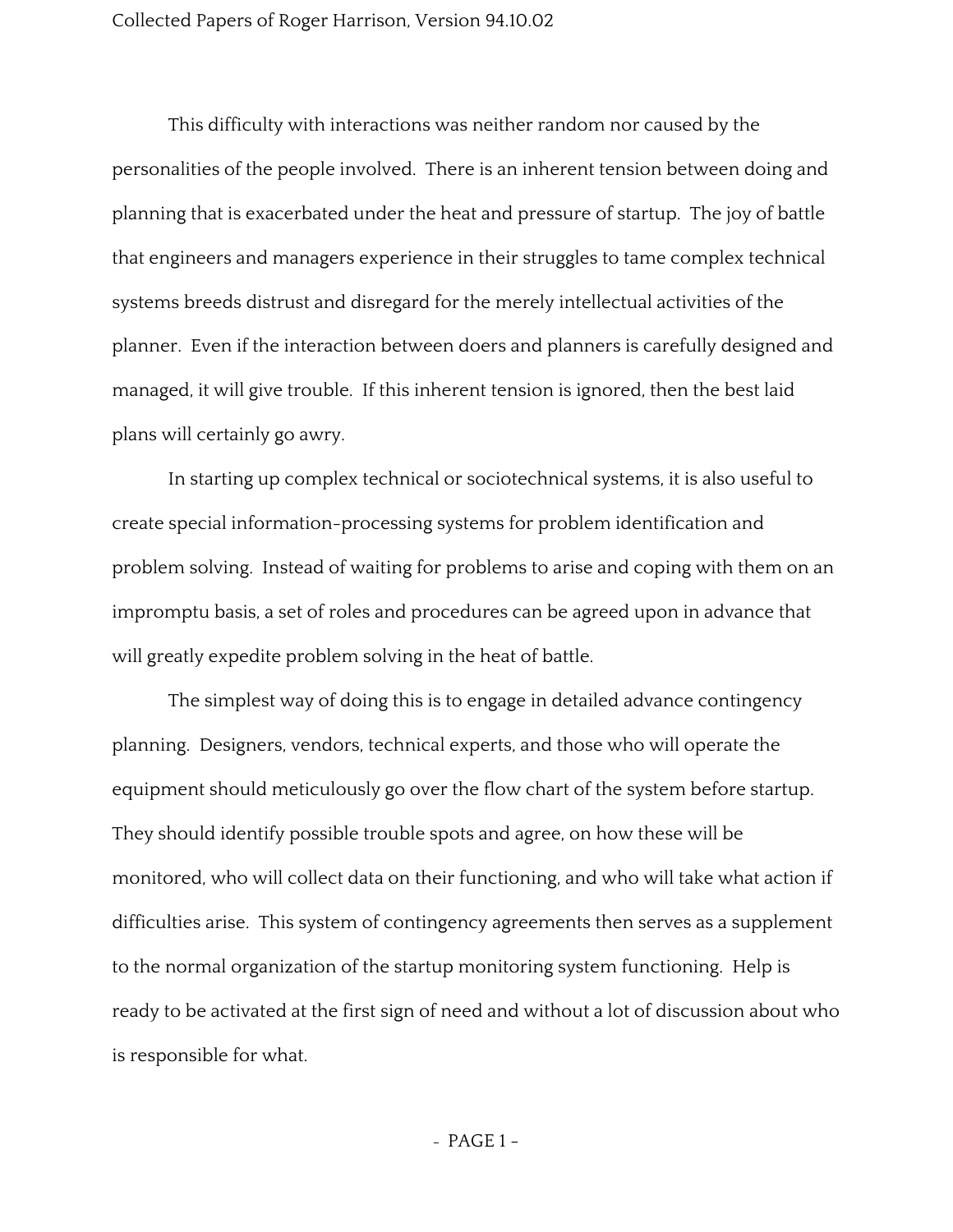Such contingency planning can trigger considerable resistance, reasonable though it may look on paper. Designers don't like to assume that their elegant creations will fail or function badly. The same goes for contractors and equipment vendors. Operating people prefer to deal with problems as they come up, rather than "borrow trouble" in advance. Nearly everyone has some reason for colluding in the false hope that everything will come out all right. I have found myself in a startup organization being at the same time the least technical person and the staunchest advocate of technical contingency planning. The fact is that people often have to be pushed pretty hard to engage in such advance planning.

In one startup this initial resistance was turned into at least guarded enthusiasm after all those involved had gone through a form of problem solving training (a variation on the Kepner Tregoe approach) along with considerable work on problem solving in groups. The training heightened awareness and sensitivity to technical problem solving and gave everyone involved a common language and methodology with which to work. A system was designed that emphasized rapid spotting, evaluation, and assignment of technical problems through the medium of a central problem register managed by the engineers who had designed the plant.

It was also recognized that the problem solving process itself could lead to difficulties if design changes and modifications to the plant were not carefully controlled. It is easy to upset the operation of a complex system by tinkering with one part of it. The problem solving system that eventually evolved included stringent evaluation of all proposed modifications to the plant by designers, construction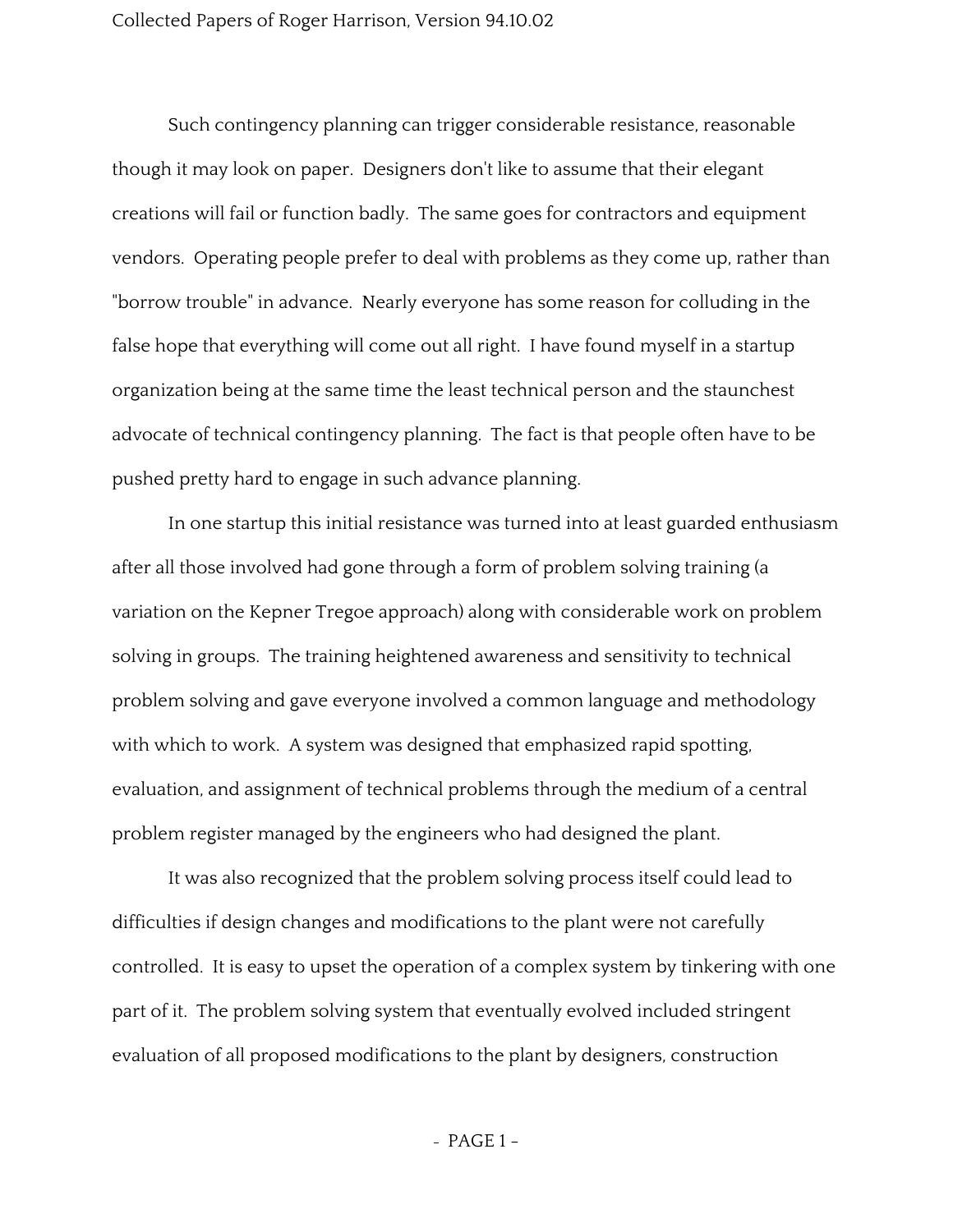people, and operating management, and a procedure whereby accurate information on all design changes was used to update the line diagrams of the plant.

# **Plan from an Information Processing Point of View**

These rather homely examples illustrate that in talking about "organization design," we are not necessarily involved in some grand restructuring of the organization. What is important is that we adapt and plan from an information processing point of view when we deal with startup. We know in advance that startup problems and contingencies will overload the normal communication and decision-making capacities of the organization and its members. We can predict from experience and reason what kinds of trouble we are likely to run into. Designing the startup organization from the information-processing point of view means asking ourselves some simple questions:

- What sorts of problems, communications, and decisions are we likely to encounter during startup that are different from or more pressing than those encountered during normal operation of this system?
- In the normal organization, where does the information about these problems originate, and where does it have to be passed for decision and action?
- Can we shorten the communication pathways, reduce the number of levels involved, or bring the problem owners together with the problem solvers in such a way as to facilitate the speed and effectiveness of the startup?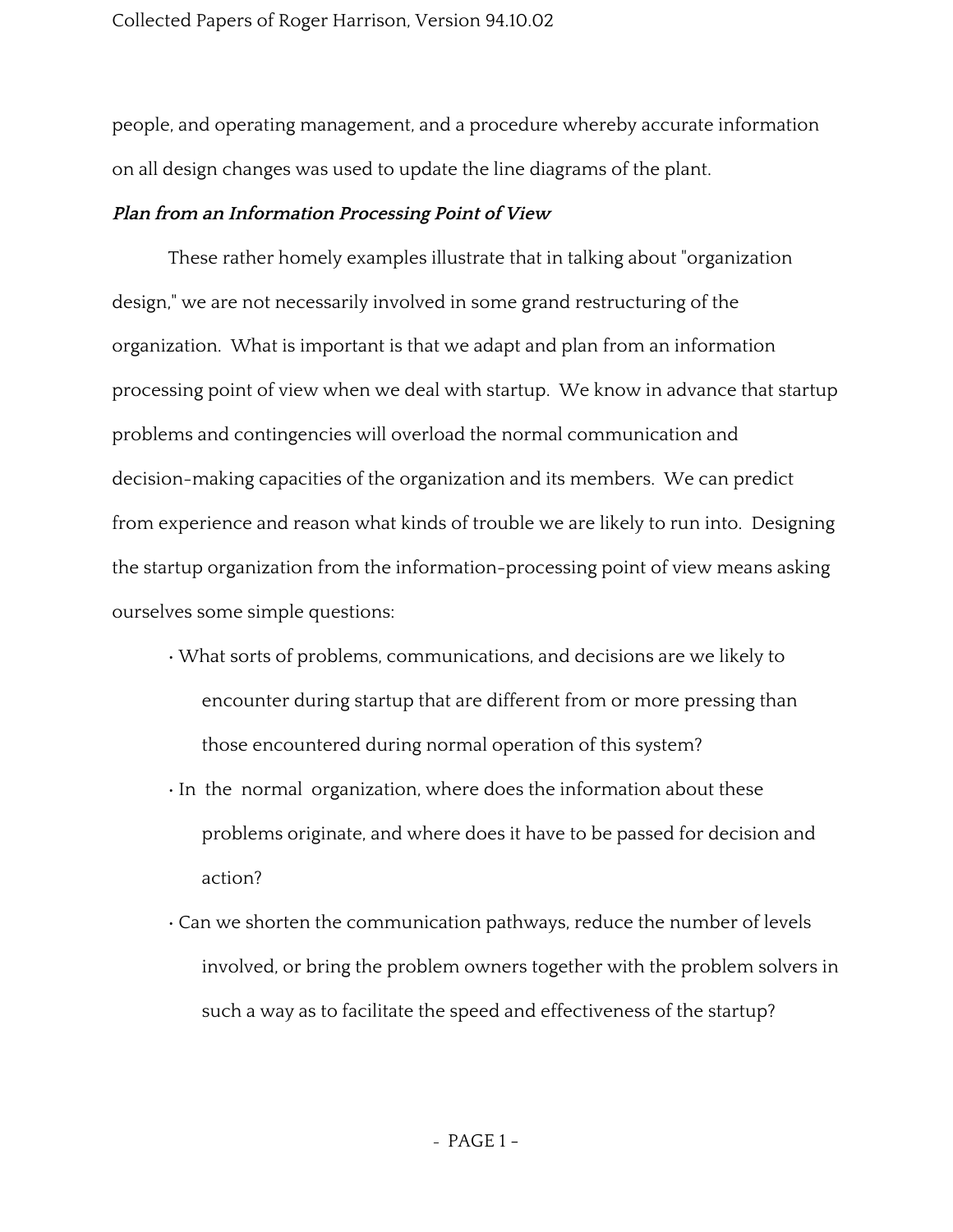- What procedures and systems can we invent to accomplish our information processing tasks?
- What roles, responsibilities, and authorities must be assigned and accepted so that these procedures and systems will work?
- What kinds of training, briefing, team building, or intergroup negotiation must take place so that people will know and be motivated to perform their roles and responsibilities and make the system work?

Taken together, all of these questions except the last constitute the organization design task. With a bit of consultation, most startup teams can do this work themselves. Designing an organization for startup does not require special knowledge and expertise beyond that possessed by managers experienced in startup. Rather, it is a matter of being willing to take the time and make the effort to think through the design of the organization, putting aside the model of the normal "steady state" organization as an ideal, and asking ourselves, "What is the ideal organization for this, our unique startup situation?"

The answer to the last of the questions, however, is the one that transforms the startup organization from plan into reality, and we shall deal with it in depth in the next section.

# **Breathing Life into the System**

The most cleverly and carefully designed startup organization is not worth the paper it is drawn upon, nor can it properly be said to exist, unless it is in the minds and hearts of the organization's members. "Breathing life into the system" is making the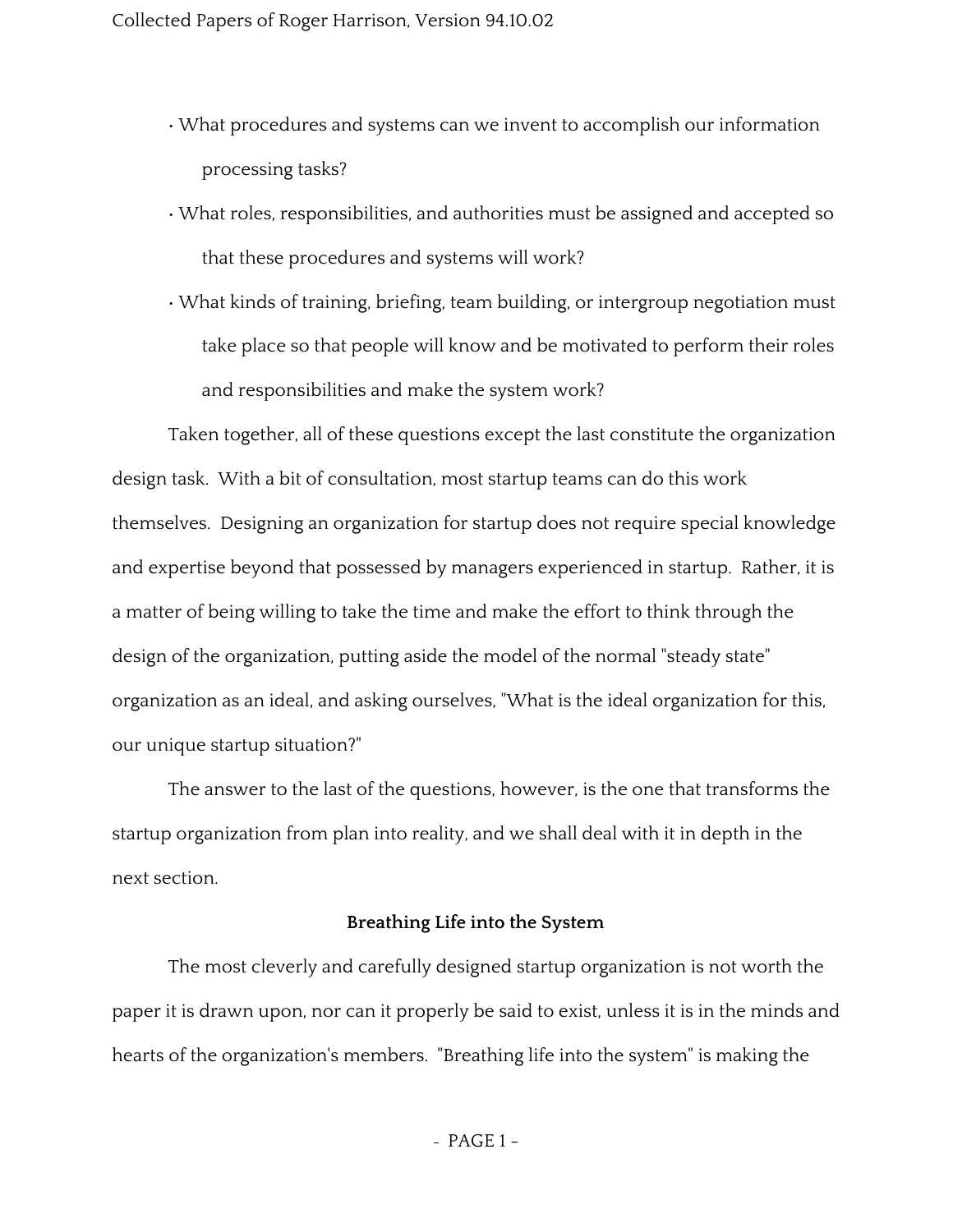plan live through the attitudes, knowledge, and actions of people. This principle is more often than not ignored by those responsible for managing startups.

All of us know, from having worked for years in organizations, that they work well only when people know their roles, responsibilities, powers, and the ways in which their tasks fit with those who interact with them. And, at least intuitively, we know that if people are not proud of their organization and if they do not believe in its purposes and ways of working, they will lack the energy needed to fuel a high performing system. Building an organization is simply making sure that people will know their part in it, and making sure that their hearts will be in their work.

The problem is that when we come to modify a work system or construct one from scratch, we usually overlook the organization building that has been required to give life to the organizations of which we are members. We underestimate the time and energy required to build an organization, partly because so much of the process is informal, implicit, and not under the control of management. To illustrate this, think back to some organizations you've joined as a new member, or some transfers you've made to a different part of your organization. Remember what your boss told you about what was expected of you and how to get along.

Now, remember how you *really* learned how to get on. You probably learned most from the peers and subordinates who gave you the word, either tactfully or frankly; from your own observations of how people did things and how they dealt with one another; and from the awkward trial-and error process of learning how to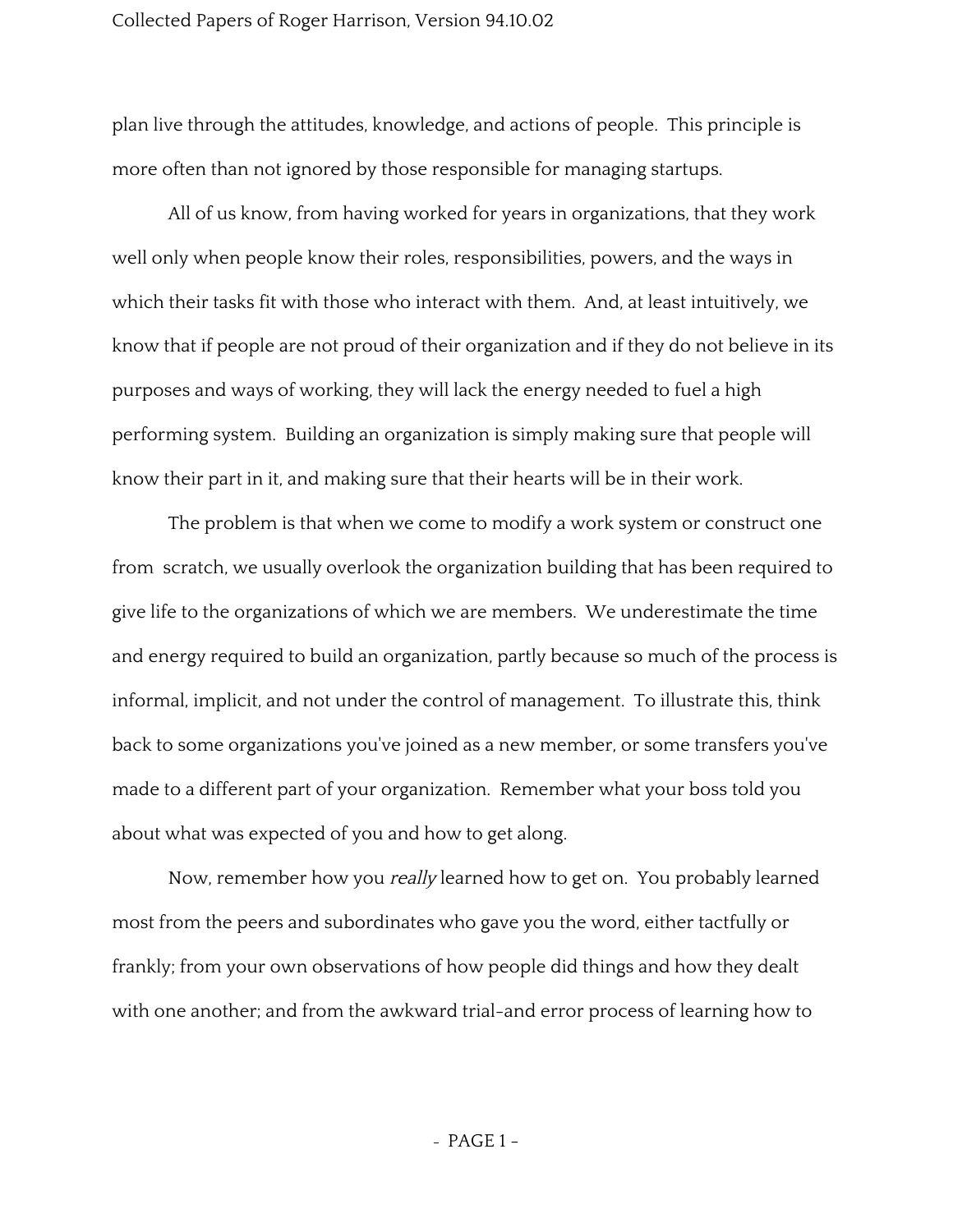get things done and how to get what you wanted. Remember how you learned which rules were meant to be observed, and which you could safely ignore.

There was probably a period of time at the start during which you weren't very effective; you may have felt you weren't really earning the money you were being paid, and you felt a little guilty about it. All in all, however, it probably went fairly smoothly. After all, everyone else knew the ropes. You had only to keep your eyes and ears open and learn from observation and experience in order to play your part. After a while, you probably even learned to value and defend some of the old ways of doing things that you'd thought were weird, inefficient, or downright stupid when you first arrived.

When you staff a startup system from the ground up, everyone is like you were when you first joined the organization or transferred to a new part of it—even the boss. That is, even the head of the startup organization does not know exactly how to use his or her authority to get things done and how to weld this collection of individuals into an organic and smoothly functioning whole. Everyone has expectations of everyone else, but each person's expectations are at least partly based on prior experiences that are not shared with the others. So everyone is continually being brought up short by the failure of the others to play their parts—to read their lines right. Roles and responsibilities are fuzzy and ill defined. Because people don't know exactly what the limits are, there is continual testing and jockeying for power and influence. A lot of energy gets drained away from the work into the confusion and competition over what the organization is and how it is to be operated.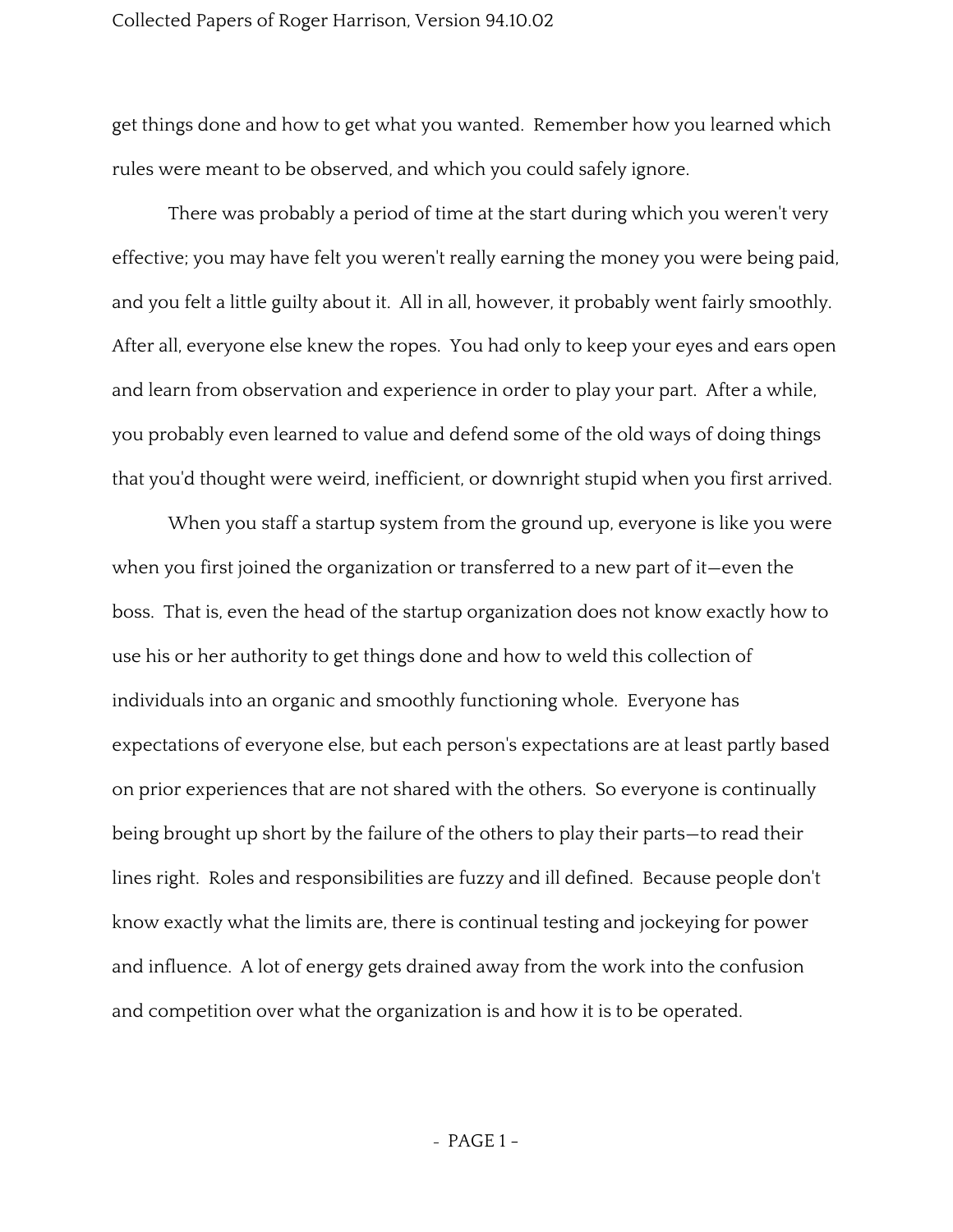These sorts of problems are impersonal in their root causes: People inevitably engage in a learning process when an organization is in the process of formation. It would not matter a great deal who the people were. The process would still be intense and difficult. Unfortunately for those who are in the situation, it is difficult to see it this way. Their experience is of other individuals who are uncooperative, competitive, uncomprehending, and dense. They take it all very personally indeed. Consequently, relationships fail to get off to a good start, and this can create a legacy of mistrust and bad feelings that gives trouble for a long time after the original causes have been forgotten.

When an organization is not completely new, and the startup puts people who already know one another into new roles and relationships, the situation is not so difficult. Much of the basic knowledge and behavior norms that the individuals bring with them are still appropriate and useful. However, as the participants' roles change to meet the demands of a new technical system, their behavior must and will change as well, and this transition also calls for much learning about who is supposed to do what to whom. Some of this can be laid out in organization charts, but a surprising amount cannot be. It must be worked out by the participants themselves as they strive to build an organization that can cope with the increased stress, task uncertainty, and turbulence of the startup.

For some reason, those who manage startups often give little attention to programming the startup of the human system. They design the technical system to the *nth* degree, sometimes simulating its operation with computer models. They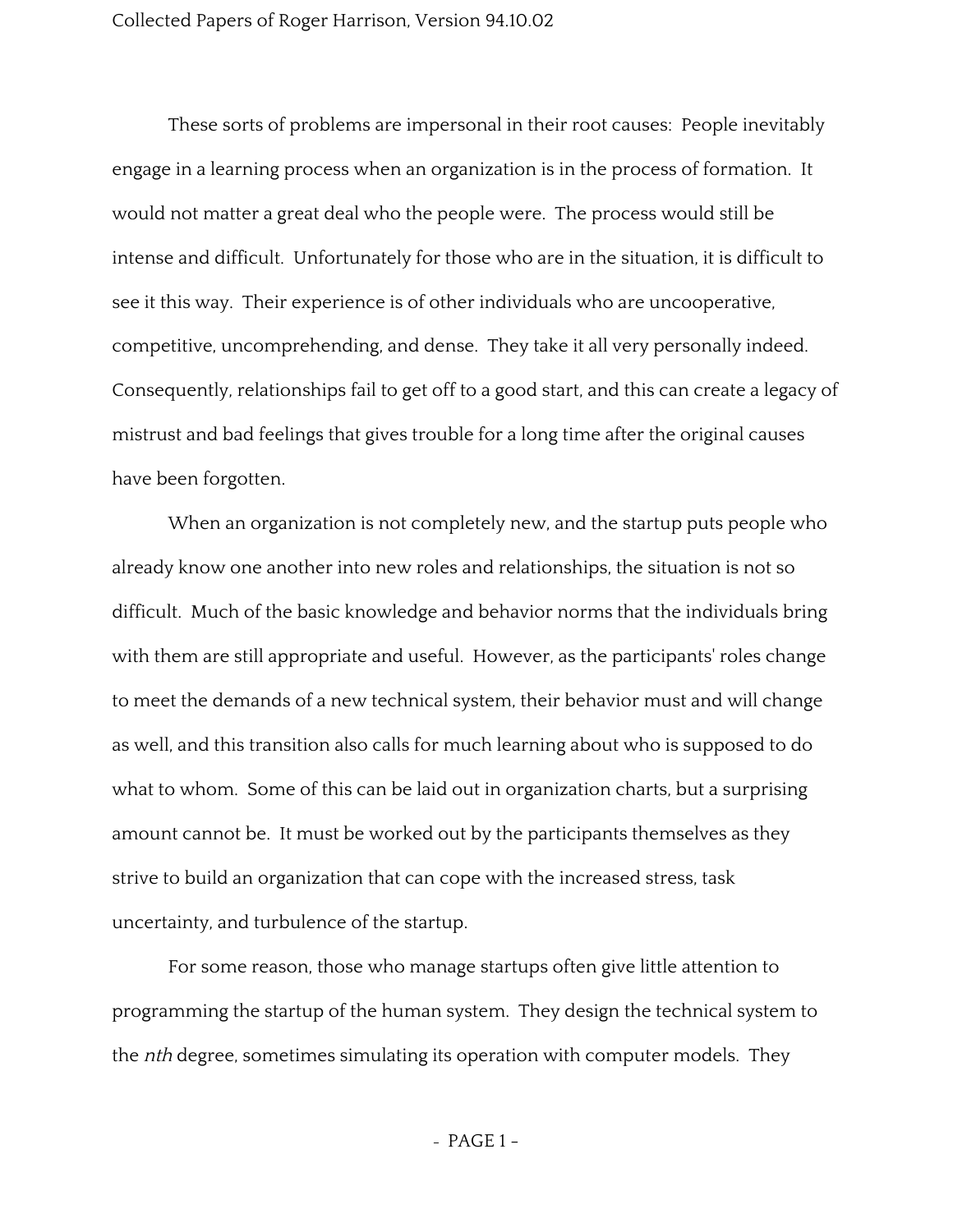provide for exhaustive quality checks on the construction, and for cleaning and testing each of the parts before they are brought "on stream" to function together as a system. In contrast to the care and attention to detail that is given to complex technical equipment, the people who will make this system work or allow it to fail are given a quick briefing on the organization, trained in the technical parts of their work if they are not already qualified, and plugged into the system. If the system then doesn't work very well, the tendency is to blame the people who do not seem to be doing their jobs properly. The job itself, including its interfaces with other jobs, is much less often looked at as the root cause for poor system performance. This is so in spite of the fact that usually the best and brightest individuals in the organization are given key startup roles; startups are seldom staffed with "dead wood."

In my experience, the most serious causes of poor startup performance are poor fit between adjacent roles (jobs that require their incumbents to work closely together) and a lack of shared understanding between the incumbents on how they are going to manage the interface between their jobs. These problems are what bringing an organization to life is about. Once the overall design has been set up, its parts (roles) have to be carefully shaped to fit together without too much overlap or too many gaps, and the members have to learn how to operate those parts for which they are responsible (their jobs) in a way that harmonizes with the whole.

Building an effective startup organization is a bit like putting on a modern dance performance. First an overall structure is designed, and the movements that each dancer will make are specified and integrated with the movements of others (the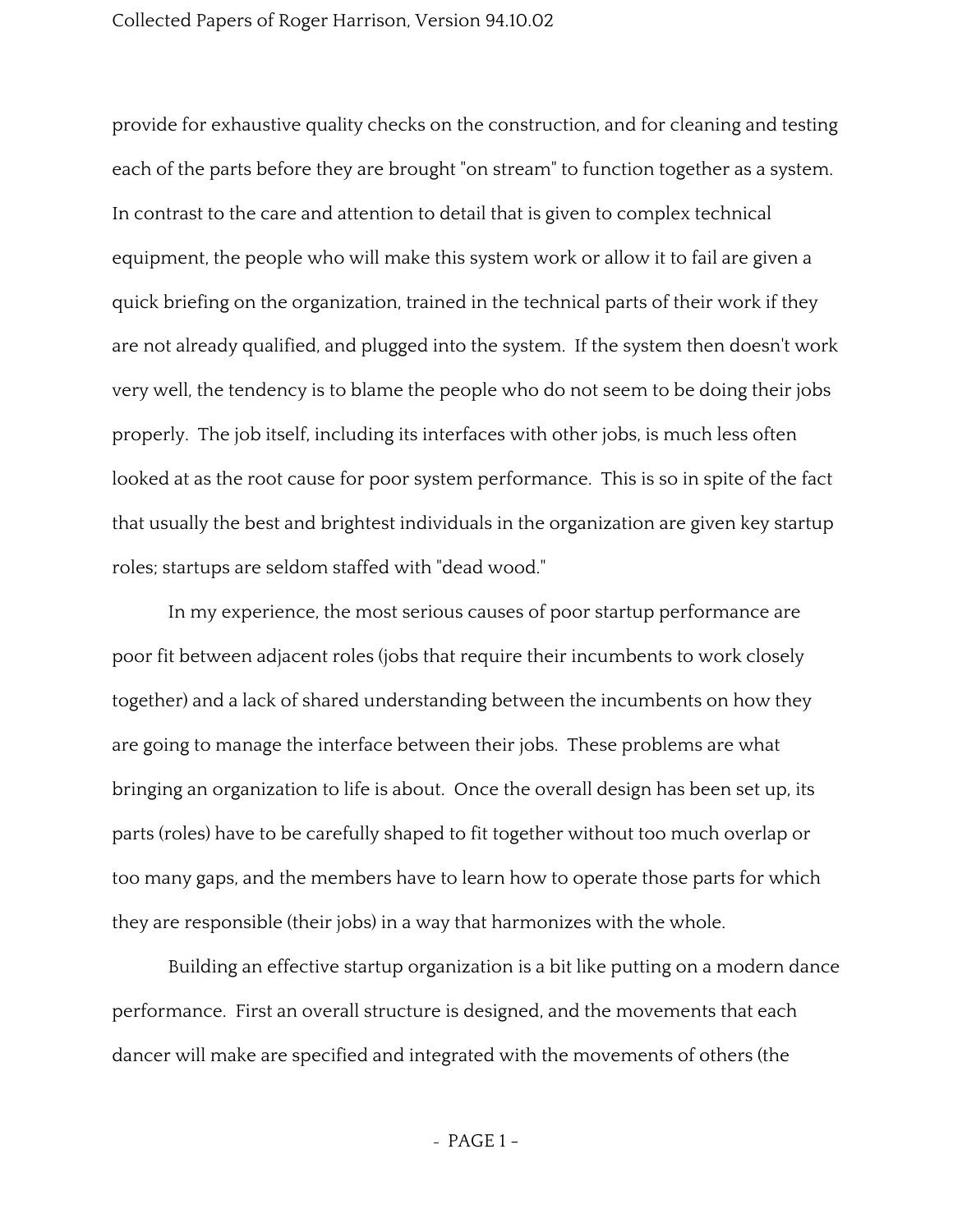choreography). Then the dancers have to be rehearsed in their parts. Even though each dancer may be well qualified for his or her part, each will be stronger in some aspects and weaker in others. As rehearsals progress, opportunities will occur to strengthen the entire piece by redesigning the parts to make better use of the talents of individual dancers, and the dancers themselves will learn how to coordinate their movements and how to compensate for one's weaknesses with another's strengths.

If the dancers have been well rehearsed, the first performance (startup) will be a good one, but it will not be flawless. The dancers will respond in differing ways to the stress of opening night, and their operating characteristics will change somewhat from what they were during rehearsal. Further mutual adjustments will be required under this new load of performance before a live audience before the company's artistry reaches its ultimate peak.

This analogy may seem fanciful to the reader, but to one who views an organization as an intricate pattern of continually moving human relationships, it is appropriate in all but one respect. The director of a dance company would not consider performing without rehearsal, but managers of startups frequently do call upon their performers to play their parts with only the most cursory briefing. And it is the star performers, the key managers and technical people, who are given the least rehearsal of all. At least the operators are generally given fairly thorough job training.

The reason usually given for bringing people into a startup with little lead time is that good people are expensive and their resources are needed elsewhere in the organization until the startup begins. I am not convinced that this is really the reason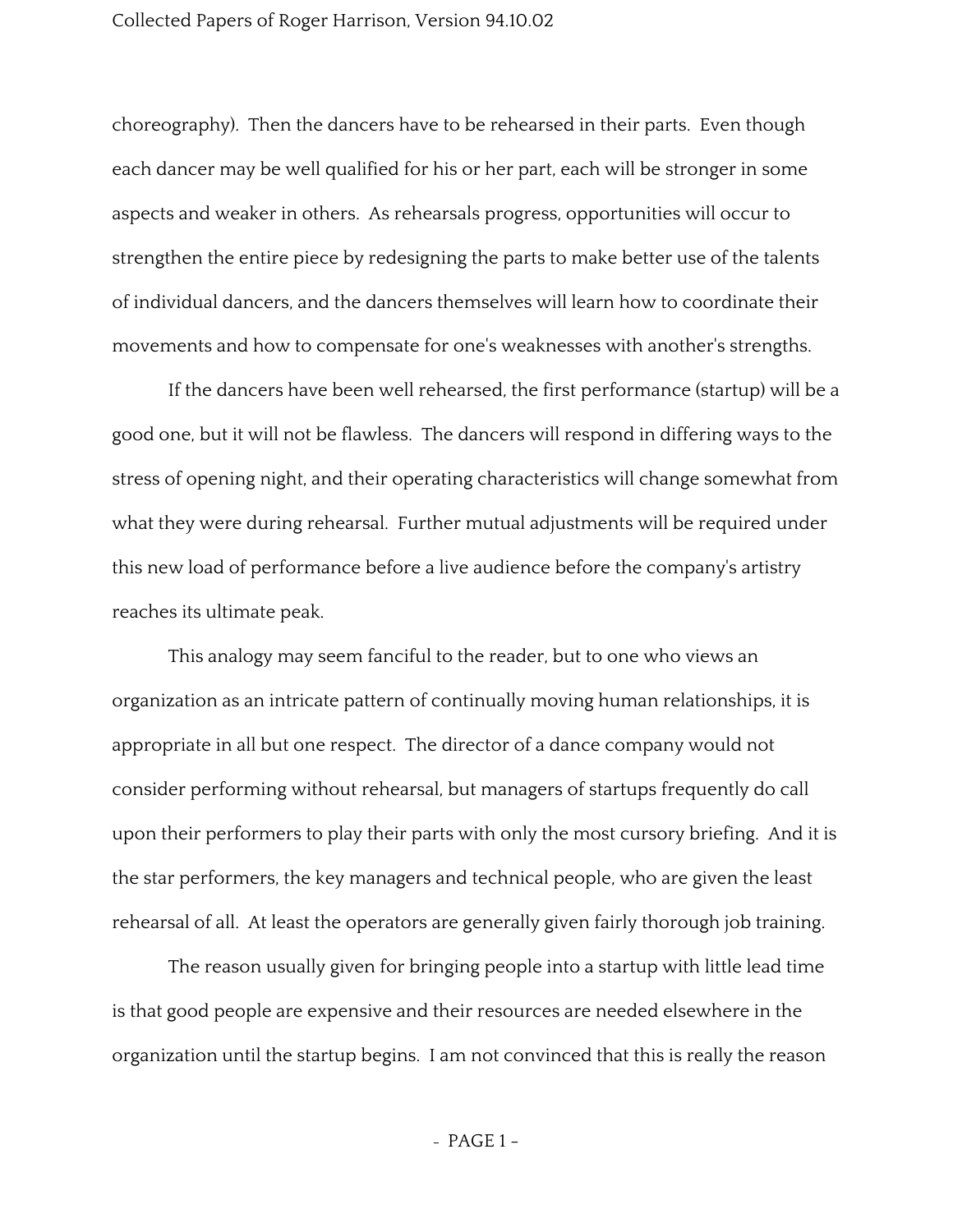involved. People who design and build complex plants are pretty intelligent when it comes to figuring out cost/benefit ratios, and a few minutes with a calculator could convince anyone that where capital cost and product value are high, the cost of bringing people in early to save just a few days in startup time is small by comparison. I believe, rather, that managers are unaware or unconvinced that startup time and costs can be substantially reduced by bringing people in early and rehearsing them in their startup roles. When people do arrive early, their work is not ready for them, and though we can simulate the behavior of technical systems on a computer, no one has yet produced a program that simulates all the technical, logistical, and human problems in managing a startup. People who arrive early for a startup often complain that they have too little to do and a lack of direction and structure.

## **Doing It Well: <sup>A</sup> Case in Point**

I shall present an alternative to this state of affairs, based on a very successful startup I helped plan for a British chemical company. Organization building by bringing people in early was judged by local management to be a major key to the success of this project. Here's what the Commissioning Manager, J.B. Horsley (Horsley, 1973) said about the project:

There was a clear notion that the people and the organization were just as important as the technology…. The equality of people and technology was expressed via the People Plan,…a controlled way of bringing people on to the project in advance of the tasks they were required to do.... The Plan appeared as a huge bar chart which indicated the dates people would arrive and the things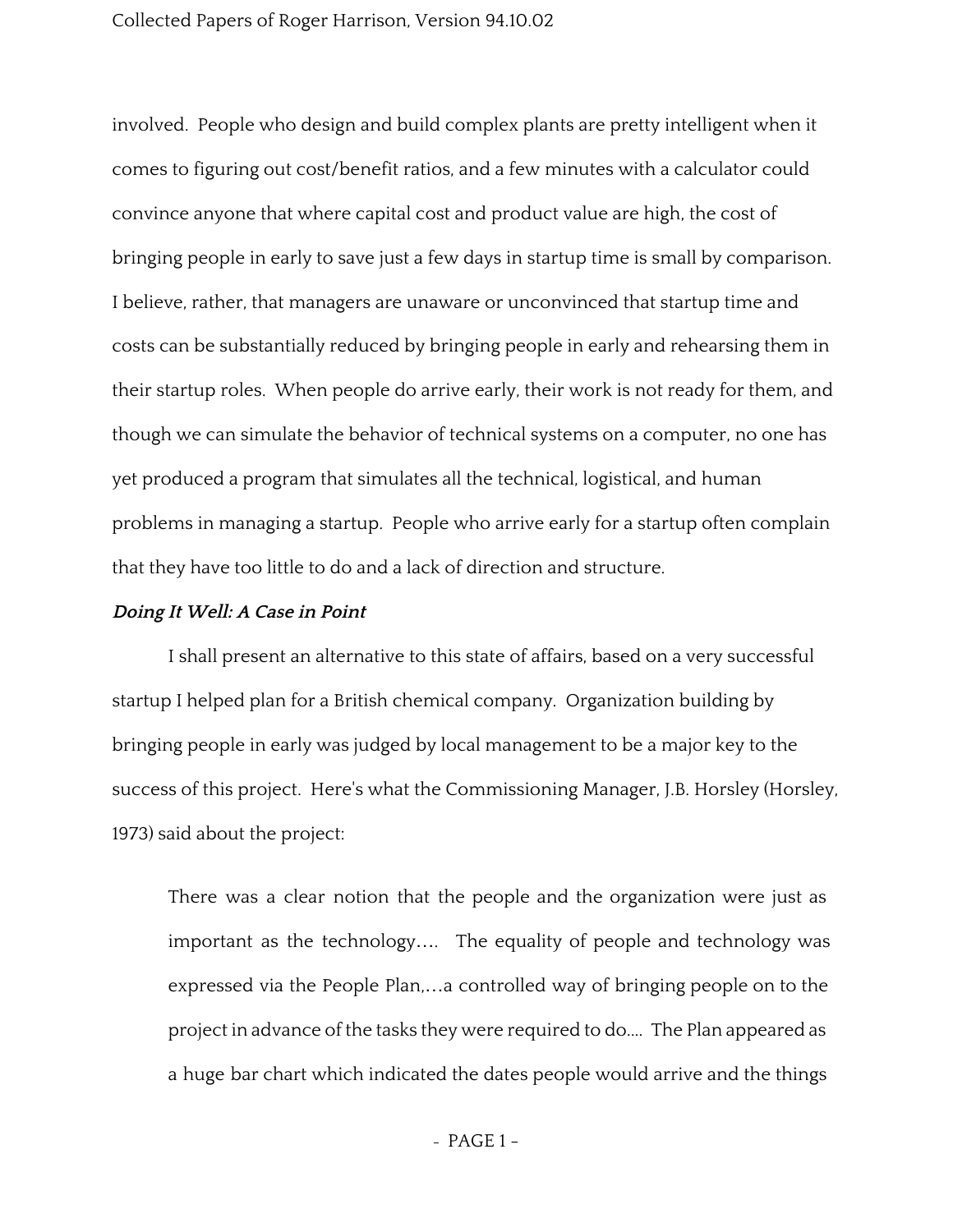they would be doing prior to their "real" tasks—the aim was to create situations in advance and train people so that the startup would not create any surprises.

In addition to the job training and technical planning that the management and technical staff engaged in to prepare for the startup, all exempt staff engaged in organization building. A key aspect of this process was an activity called "role negotiation." This began with a plan for the organization drawn up by the project manager. Each person in the team then made a detailed specification of his tasks and of the work relationships with others that were required to achieve good performance on his own job. These role and relationship specifications were exchanged and reviewed for overlap and gaps between roles, and for disagreements about who was responsible for what.

In a series of team meetings, the people then negotiated modifications in their tasks, responsibilities, and authority until all were satisfied that they had a system that would work under the demands of the startup. The results of the negotiations were written down in the form of "contracts" specifying the reciprocal duties and responsibilities that people agreed to carry out during different phases of the startup process. If a person's role was to change from one part of the startup to another, that change was negotiated and detailed in writing in advance. If the "ownership" or responsibility for a piece of equipment or task was to change, this too was determined beforehand. If it appeared that workloads would be especially high for a person or group during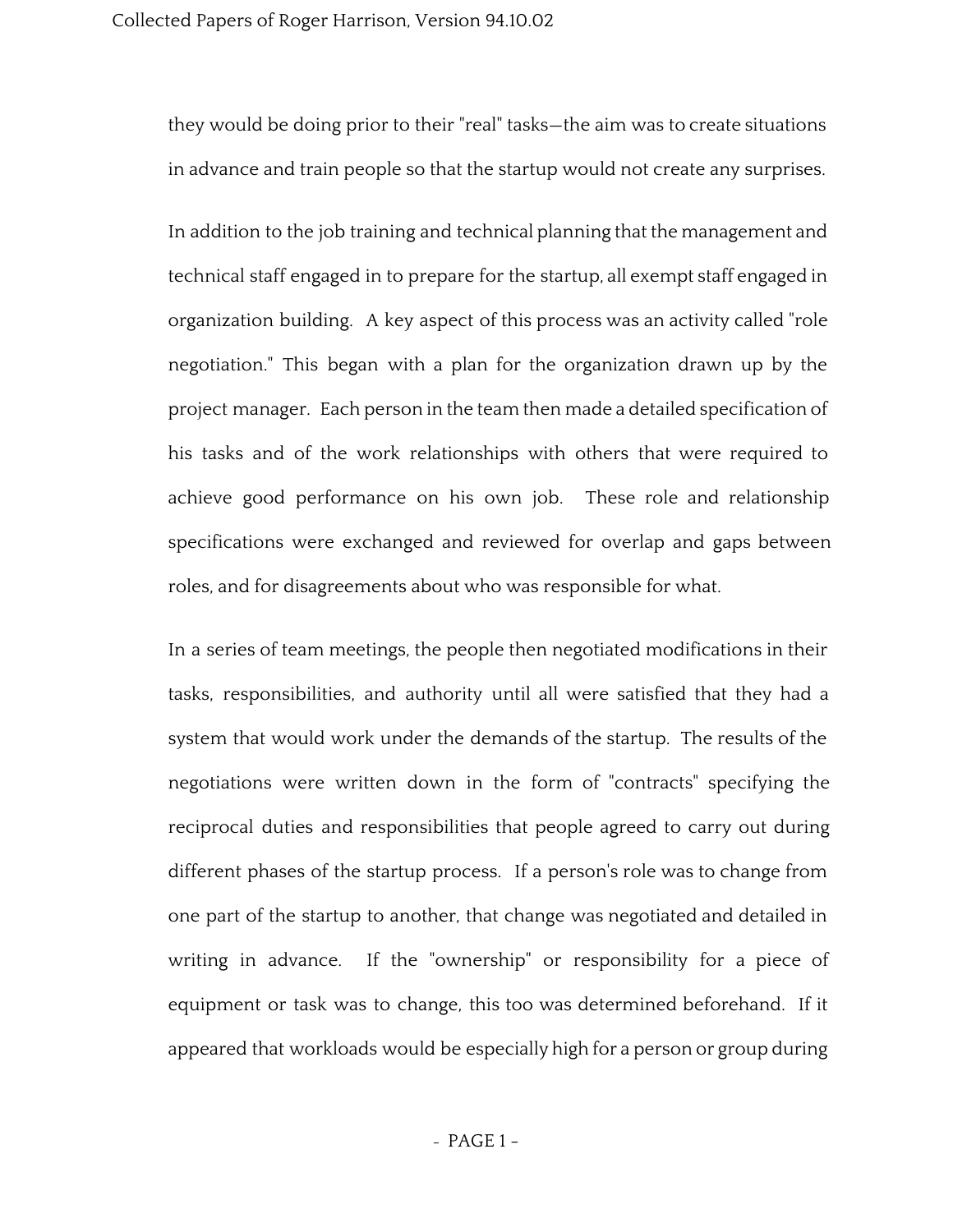one phase of the startup, an arrangement for sharing that workload was negotiated.

The use of role negotiation permitted an orderly development that elicited this further comment from Horsley (Horsley, 1973):

The whole organization evolved because it just seemed to fit the people, the tasks, and the problems. Because the organization was developed from within, there was a high degree of commitment to it. Even if it wasn't perfect, people had a will to make it work.

People were committed because they themselves had built the organization and because it fitted them. During role negotiation, questions of personal preference and of individual suitability fur particular tasks and responsibilities were openly (though uncomfortably) discussed and provided for. These considerations took precedence over what was considered "normal" in the organization. People took pride in the unique structure and way of operating they had developed, and when arrangements failed to work as expected, they worked to adjust the system instead of blaming a mythical "them" for their problems.

In my experience, such an "organic" approach to organization building is effective in producing a cohesive and determined team whose members know what is expected of them and who work together unusually well. It is important, however, to be clear about the costs and demands that must be met to achieve a positive result. The most important of these is the provision by higher management of lead time—that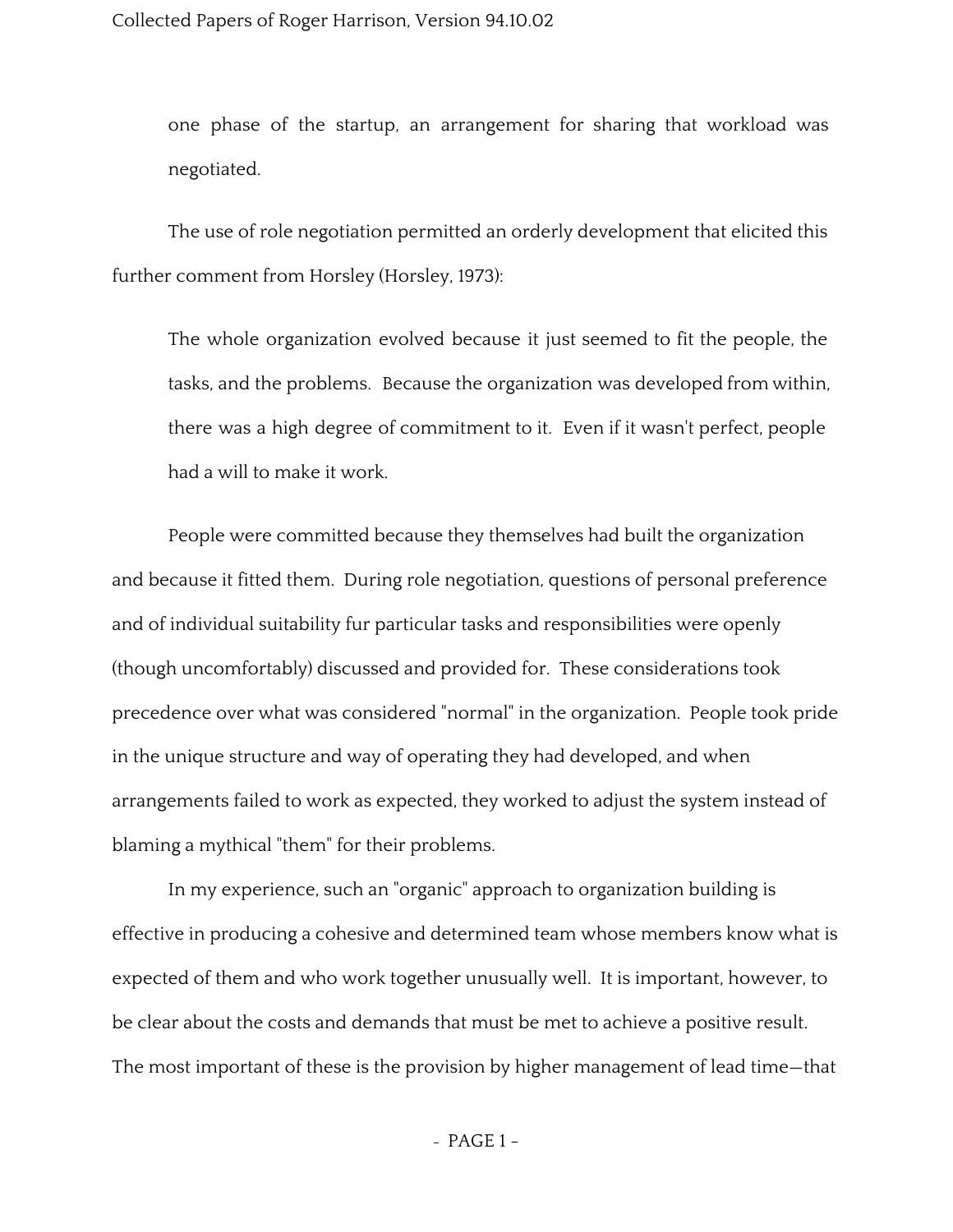is, bringing people into the organization far enough in advance that the organization building process can be accomplished before the startup begins.

This is only partly a question of the amount of time it takes to define roles and to go through the mechanical process of negotiating them. The role negotiation process is moderately demanding on the individuals involved. It requires people to confront one another openly about both task issues and personal preferences. I takes time to develop the trust and confidence to do this, and doing it may be somewhat stressful. It is a process that cannot be effectively accomplished when the startup is imminent or under way. When the participants are already under high pressure and stress, they will find the personal demands of role negotiation threatening and stressful, and they will reject the process or only participate at a superficial level. In such circumstances, the likelihood is that differences and conflicts will be only partially worked through, and some working relationships will be strained rather than strengthened.

Success also depends on higher management's understanding the constraints it is placing on its own prerogatives by delegating some aspects of organization building and detailed organization design. There is nothing more demotivating and discouraging to participants in this demanding and difficult work than to be told that the decisions they and their teammates have made have been changed by the hierarchy.

Finally, although team-building processes like role negotiation are not technically complex, it is useful to have someone with experience help the people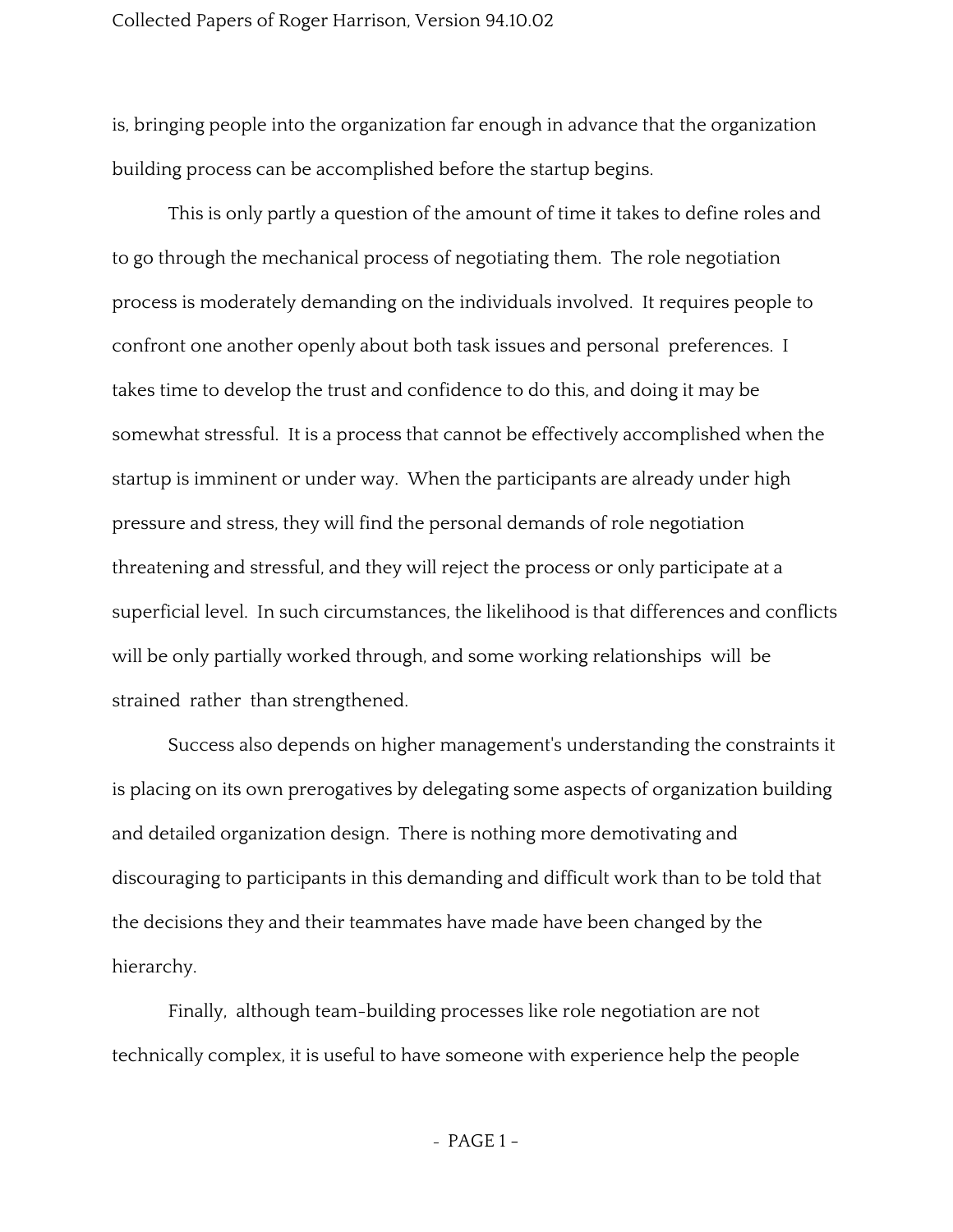who are carrying it out. When people first engage in these processes, they tend to feel a little timid and uncertain; the support of someone who knows it works and knows how to make it work is comforting and saves time.

In summary, the process of organization building fleshes out the bony skeleton of an organization chart with detailed roles and with formal and informal understandings among members as to how they are to work together. It brings the organization to life. Without attention to this process, the major startup problems will often turn out to be human and managerial, rather than technical. The use of some team-building process such as role negotiation can provide experience in working together in advance of the startup. This gives key personnel a rehearsal in working together under moderate pressure. They learn one another's "operating characteristics," establish mutual expectations, and find their places in the social network and pecking order of the new organization. When the startup begins they have built their own organization, and they are committed to make it work. They have also established and practiced ways of changing the organization when the need arises.

I regard the organization building process as a key to startup success. For it to proceed effectively, key participants must have enough lead time on the project to engage in team-building activities. It is really impossible to plan the organization once the startup is under way. The best that can be done is muddle through. Unfortunately, because breathing life into the new organization is an organic process rather than a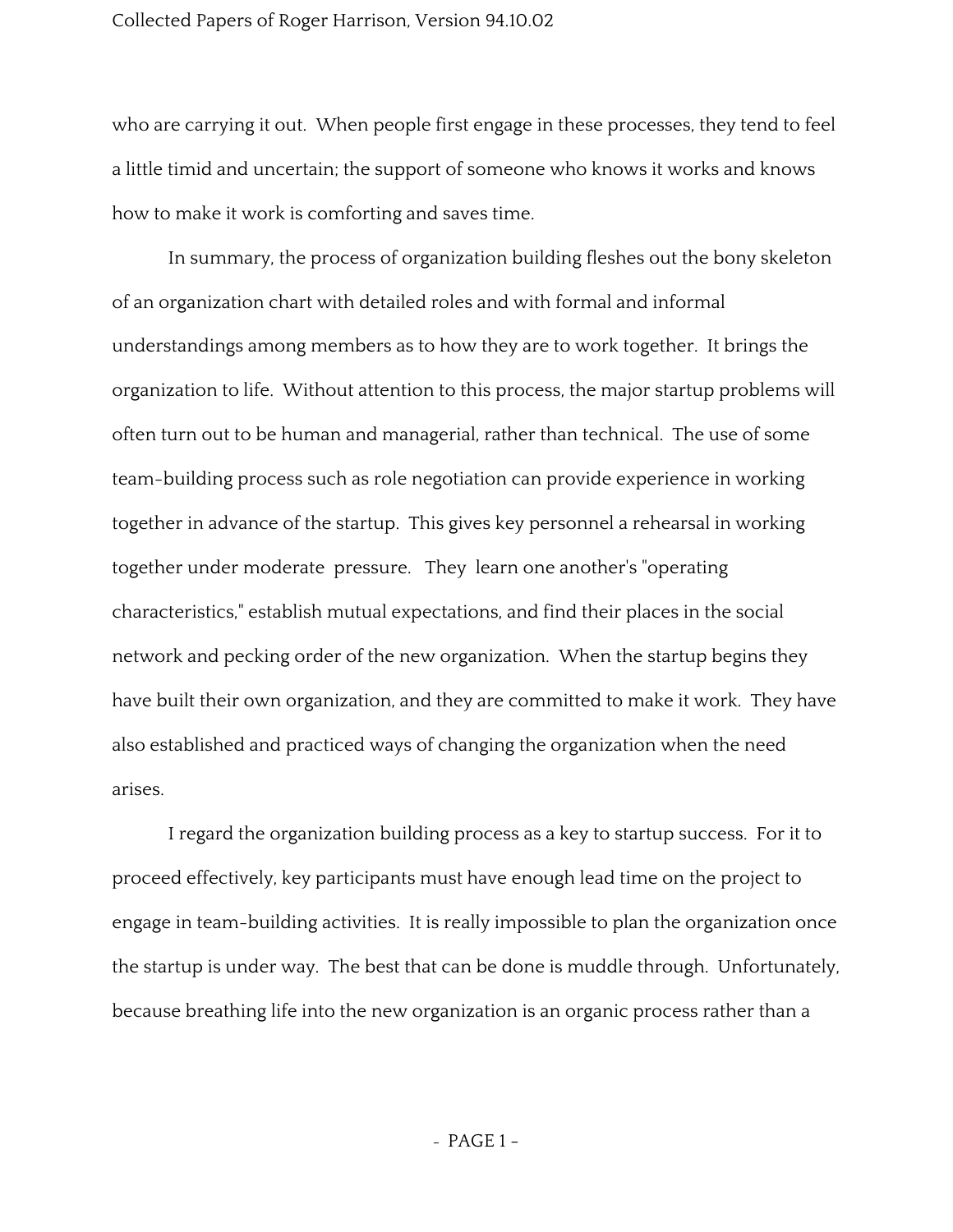tangible task, it is usually overlooked and under resourced by "pragmatic" engineers and managers.

## **Managing and Maintaining the System**

The traditional, steady state production organization is characterized by the drive for efficiency—that is, producing the greatest economic output from the least input. To achieve this ideal, procedures are specified in detail. Operations are closely controlled and monitored; deviations are quickly detected and corrected. Such organizations tend to be hierarchical, pyramidal, and managed from the top.

The task uncertainty and change faced by the startup organization dictates that it be managed for learning and adaptation, not solely for efficiency. As pointed out above, this ideal learning organization is flatter, with more lateral communication and more overlap between roles. Practice is guided more by overall principles and the communication of experience, and less by specific rules and procedures. To avoid overload at the top, problem solving is pushed down in the organization, and higher management is therefore less closely in touch with day-to-day details of the operation.

As the focus of the organization shifts from efficiency to learning, the appropriate management style moves from directive toward facilitative management.

Facilitative management styles differ from directive management not in being softer or less ultimately demanding of results, but in the ways in which high performance is fostered. Facilitative management focuses on providing the conditions under which people will be motivated and enabled to perform well. Instead of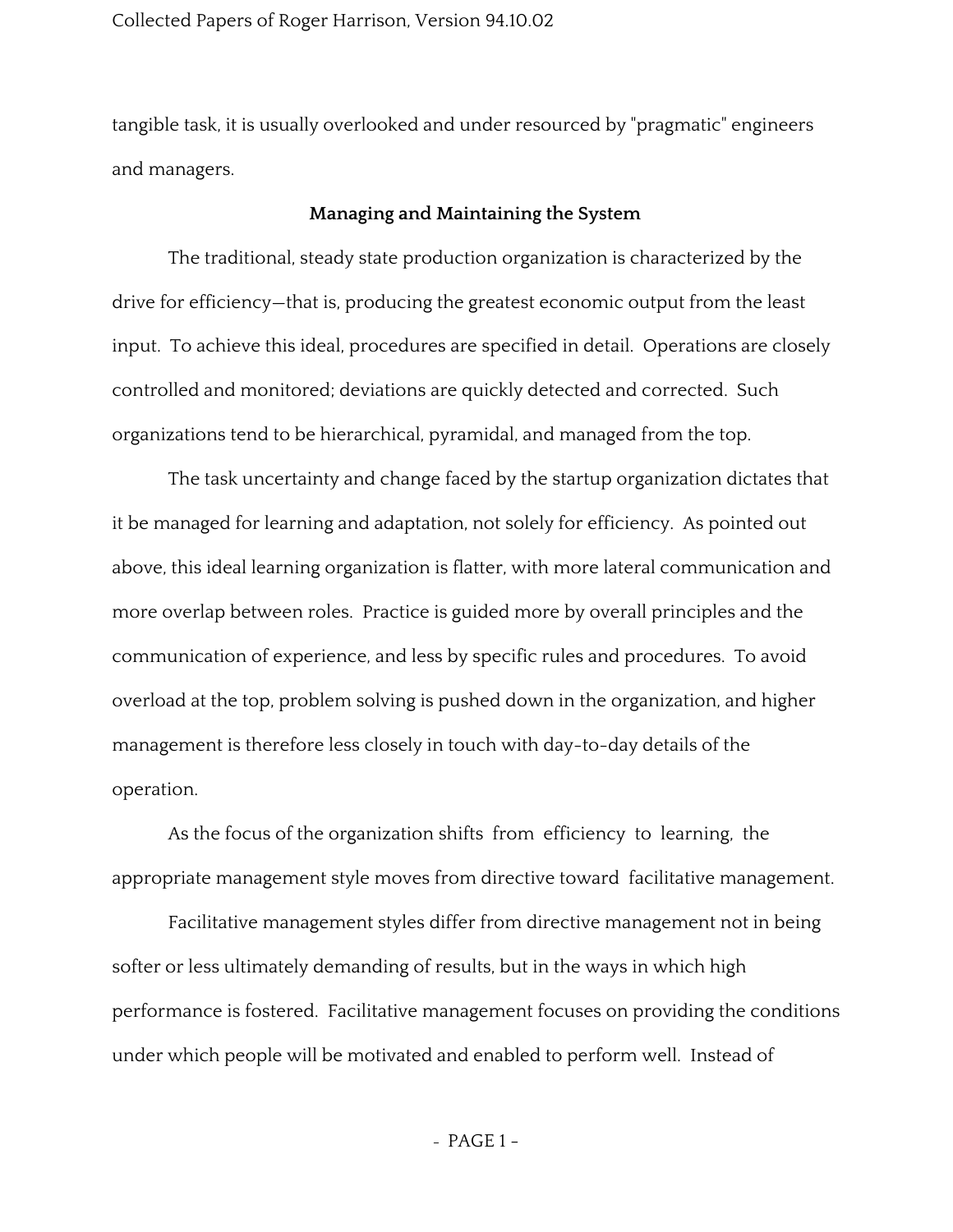managing the startup from the top, higher management's energy is devoted to selecting and developing people, inspiring them to their best efforts, planning the organization and the startup process, assuring the flow of needed resources into the startup, managing boundaries with the parent organization, and monitoring performance against targets.

At levels below the top, a directive, "take charge" management style may still be most appropriate during the action phases of the startup; the managers who do well in operating roles in a startup are often dynamic, powerful people who enjoy the excitement, drama, and the personal responsibility of operating under emergency conditions. When such an operating style is applied from the top, however, it can cause trouble.

One difficult startup was made more difficult by the needs of the Site Manager to take personal control when things went wrong. Because the system was too complicated and fast-moving for him both to stay abreast of daily events and also to perform his overall coordination job, he succeeded well at neither. The active presence of his dynamic personality and authority in the control room and in team meetings paralyzed those who had current information and expertise, and the coordination, resourcing, and boundary management functions suffered from his neglect.

By contrast, a very successful job of startup management was done by another manager who might well have been overlooked for this role because of his thoughtful, introspective, and somewhat slow moving style. This manager consulted all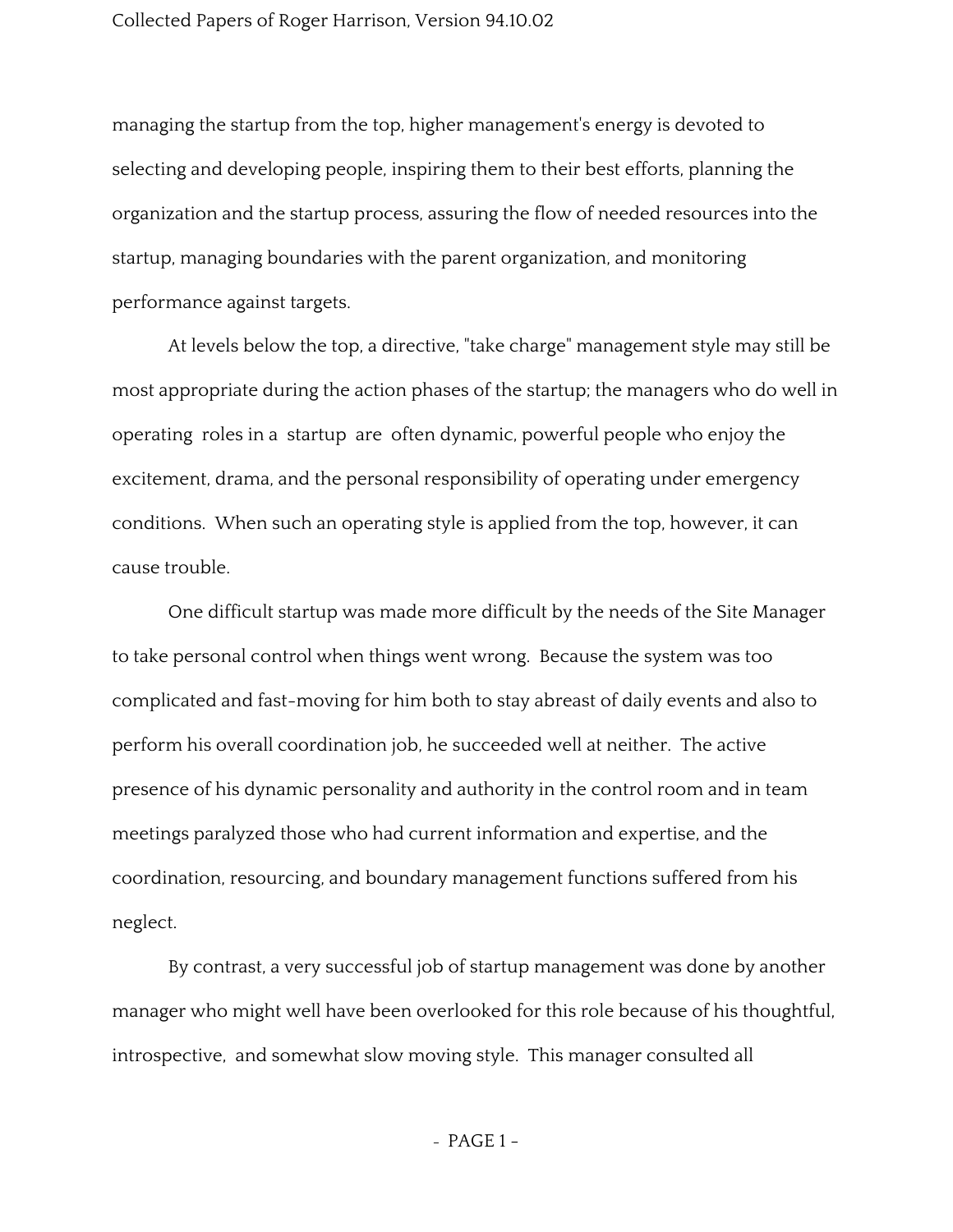interested parties before making difficult decisions. He insisted on detailed planning of the organization and of the startup procedures. He spent what his subordinates thought was an inordinate amount of time in group meetings, making sure everyone was informed and committed, and working to resolve or smooth out disagreements and conflicts between key actors. He was so receptive and attentive to advice as almost to appear insecure. His subordinates were busy with the many details of the startup, but he always seemed to have time to talk with people.

This manager facilitated the operation instead of directing it. That does not mean he was weak or soft. When conflicts surfaced, he faced them head on and got the parties together to resolve the issues. When a key subordinate failed to produce, he replaced him. But he clearly saw his role as creating the conditions for others to get on with the job, rather than doing it himself. Thus he was able to create an effective team.

If this facilitative style is to be effective, it needs time to become the accepted norm within the startup organization. Most of the staff will probably come from production organizations that are directed and controlled from the top, and they will tend to maintain their normal habits of looking to the top for solutions and restricting communication and cooperation with their peers. But when managed closely from the top, the modified matrix will not produce the benefits claimed for it. It is vital that if such a structure is chosen, top management must be willing and able to learn to use a more facilitative style than they normally do. Otherwise, it is probably better to try to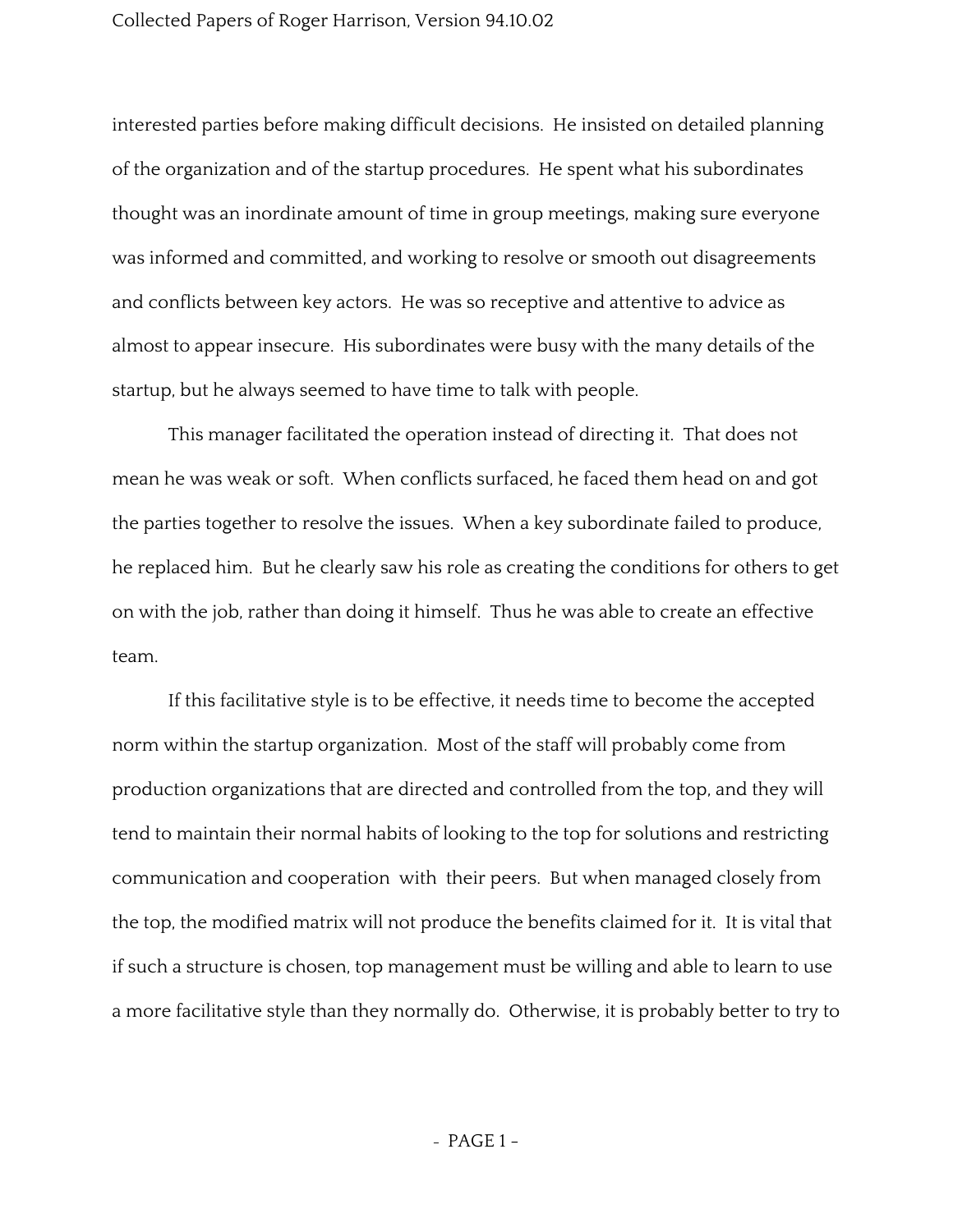muddle through with a more traditional organization structure that is managed in the way most people know and expect.

An important aspect of management style in any organization is how conflicts are managed and settled. It acquires great importance in the startup organization because the nature of the work creates conflict. The normal steady state organization has an answer for most operating problems that come up, so usually the only task conflicts that arise are those that concern proposed changes. The startup organization, operating under much greater task uncertainty, calls for first-time solutions of a correspondingly greater number of problems. The more new problems there are to be solved, the more opportunities there are for disagreement and conflict. As Horsley (Horsley, 1973) put it:

The ideal organization for a project ... produces a fairly high degree of conflict over work issues. People therefore need some understanding of the nature of task conflict and personal conflict plus skills in handling each so that they might tolerate moderate amounts of conflict.

In traditional organizations, a good deal of task conflict is handled by forcing or by *smoothing. Forcing* occurs when a difference of opinion is handled by someone's using organizational authority or personal power to require others to go along with his or her decision whether they agree or not. Smoothing, or covering up conflict occurs when people act as though they have no difference of opinion; they avoid actions and discussions that are certain to bring their differences into the open.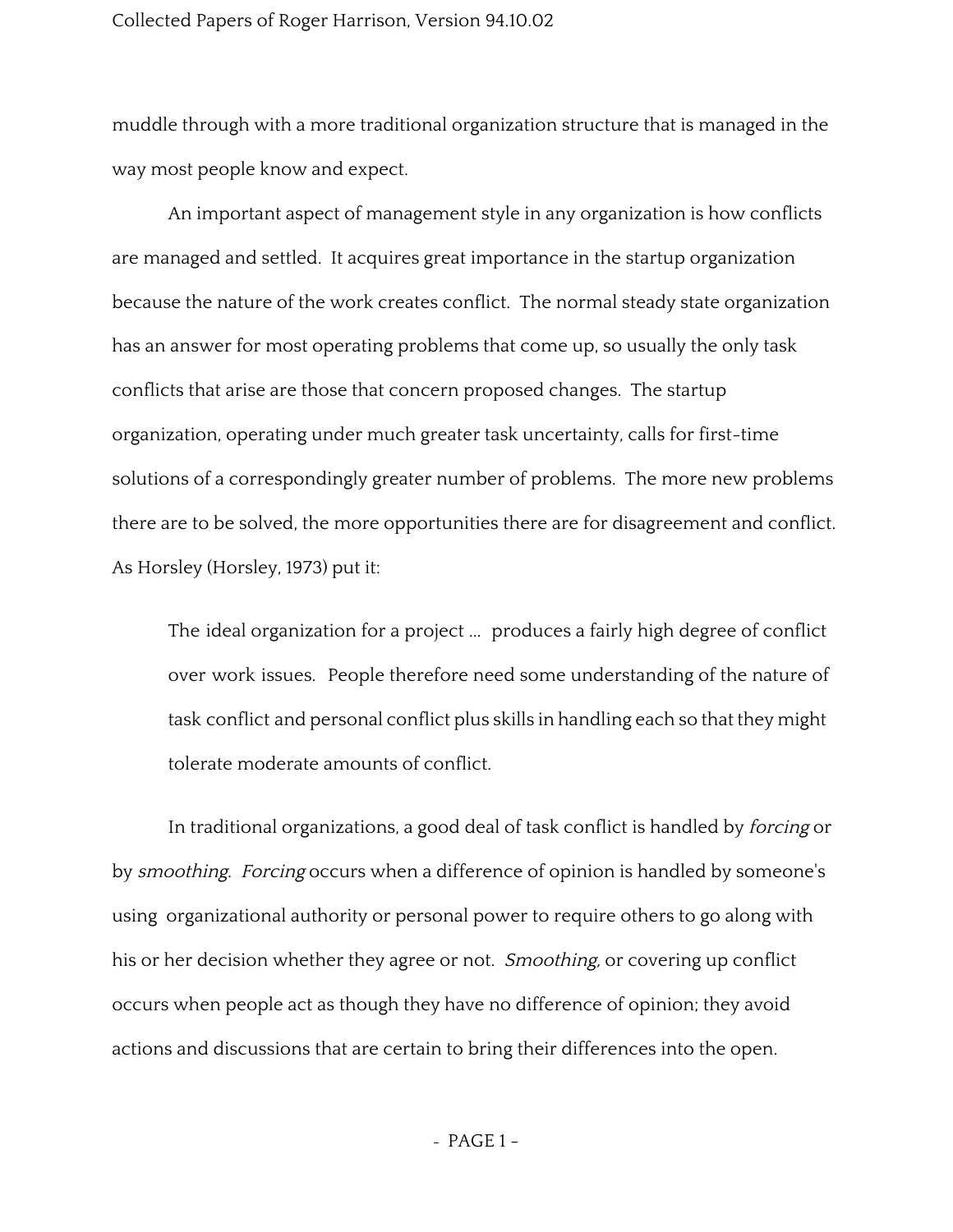Forcing works all right when the person with the power has the best answer, or when the quality of the decision is less important than getting everyone lined up and headed in the same direction. But it should be used in moderation; otherwise, people become resentful and begin to hang back, or they sabotage decisions they disagree with.

Similarly, smoothing is an acceptable way to reduce personal wear and tear when the matter at issue doesn't affect the quality of system operation much, or when there is a lot of time available to work things out in indirect, roundabout ways.

However, if people are trying to come up with really good problem solutions, and if several people hold important pieces of the puzzle, then some method of conflict resolution that is both more direct and more participative than smoothing or forcing must be used. People need to learn to confront conflict: They must learn to be open about their ideas and objectives, listen to each other's ideas and talk them over, and agree to some action on the basis of a reasonable weighing up of the alternatives.

Unfortunately, in the pressure cooker of a difficult startup, many people are found wanting in the listening and reasonable weighing-up parts of this equation. They become passionately committed to their own ideas, and the high stress involved narrows their vision. It becomes difficult for them to expand their thinking to take in unfamiliar alternatives. Conflicts that began as mere differences of opinion become bitter and personal as individuals react to one another's apparent stubbornness and unwillingness to listen. After a while, relationships deteriorate and everyone seems to become irritable and touchy. When those involved cannot find ways to solve their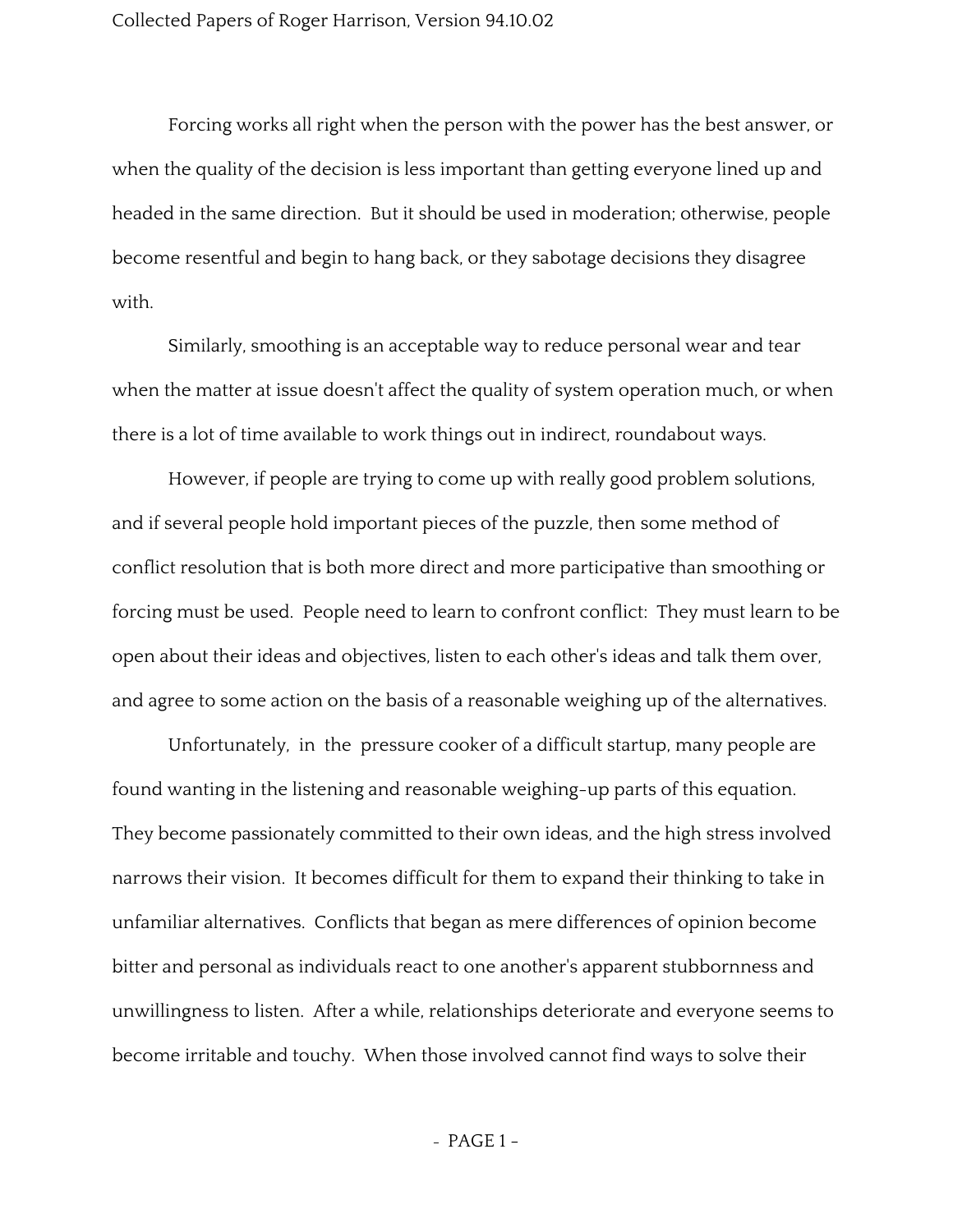problems together, they either withdraw into smoothing, or they resort to forcing those issues on which they can muster enough clout to get their way. Either way, problem solving suffers.

Probably the best remedy for this condition is through organization building before the startup begins, so that people establish good working relationships and personal bonds strong enough to keep them trying to solve problems openly when the pressure is on. Training in formal methods of problem solving also help, because people get to know one another's ways of working, and because it gives them a common language and approach that can be invoked to depersonalize the disagreements that inevitably arise. Training in meeting management and in confrontative, problem solving approaches to conflict resolution are also worth considering.

When conflicts do become personal and those on both sides become stubborn and irrational, it helps for someone to intervene to bring them together. One of the functions that evolved for me in one startup was to take pairs or triads offsite for lunch discuss their differences. The neutral ground, the healing process of eating together, and the nonpartisan concern of a third party were frequently enough to break the deadlock. It did not matter that I had no understanding of the technical issues. My ignorance made it easier not to be seen as taking sides.

# **Startup and Stress**

Startups are stressful because they create a high degree of pressure for success, and they involve high costs of failure and considerable task uncertainty. Up to a point,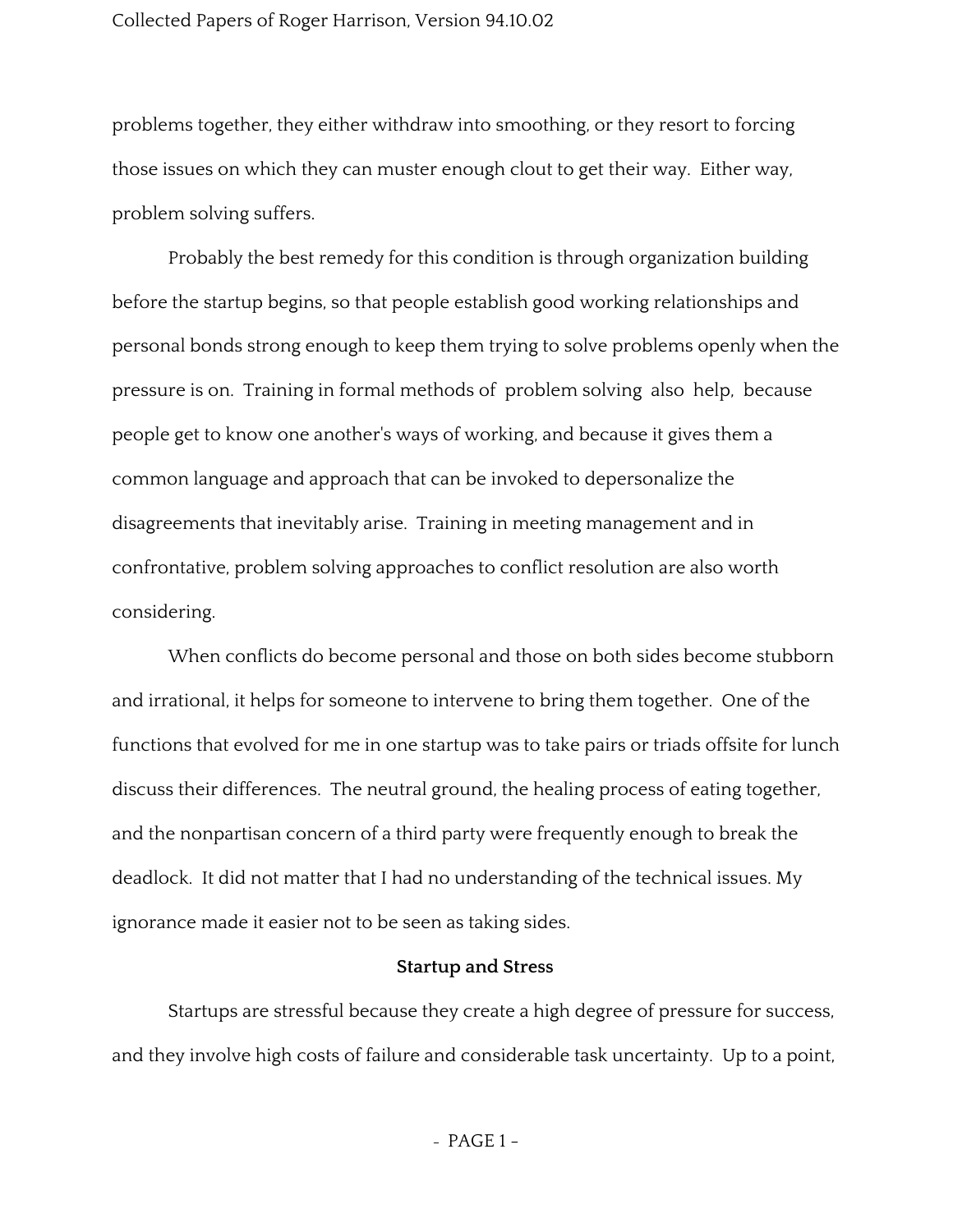the pressures actually enhance performance. We all perform better when the job is important and we are anxious enough about the outcome to pay attention, stay alert, and give our best. Under long, continuous pressure, however, depressive reactions set in as individuals run out of reserves and the body demands withdrawal for recuperation. When high pressure becomes chronic in an organization, a pattern of stress reducing behaviors develops that helps members cope, but is dysfunctional for organization performance. Readers familiar with startup will recognize most of them:

Activity levels remain high, but problem solving decreases. Productivity remains high on simple, routine activities, but the quality of thinking and learning deteriorates.

Time perspective decreases. People go for short-term solutions that will alleviate current pressures without taking long-term costs into account.

Perception narrows. There is a noticeable decrease in the number and variety of solutions to problems that people consider before acting. They deal with individual problems as isolated entities, without taking other, related problems into account. Problem solvers resist the introduction of new data and stop their investigations too soon.

Cooperation and helping decrease. People have enough problems of their own without worrying about someone else's.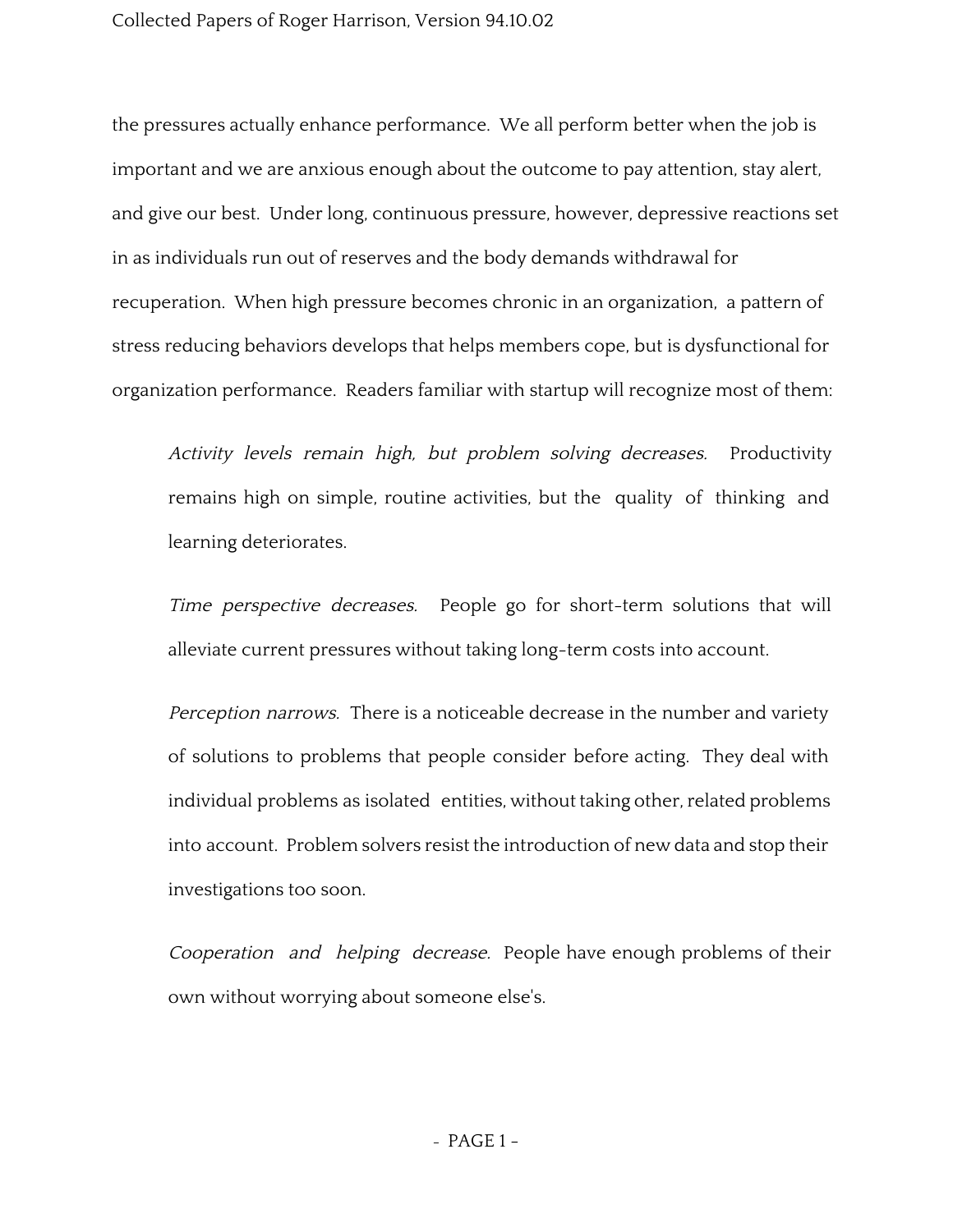Blaming and avoidance of responsibility increase. It becomes easier and more satisfying to criticize others than to take the risk of doing something about the problem. When risks are taken, they are more likely to be impulsive and economically unjustified. The impulsive act becomes a release from pressure and uncertainty. Even if it fails, it lowers the pressure.

Stress symptoms increase and withdrawal occurs. Some people become apathetic or discouraged; some may develop mild to severe emotional upsets or psychosomatic disorders that cause them to stay away from work.

A counterbalancing factor is the strong commitment to organization goals and the high team spirit that frequently develops during startup. People willingly endure long hours and unpleasant working conditions, sacrificing family life and other outside interests to meet the needs of the startup. In fact, a norm of loyalty and commitment that causes people to make unnecessary sacrifices may develop. People stay on the job when they are not needed because they want to "be a part of it all ." People come to feel that if they are not overworked, they are not doing their job. They refuse rest, and they show up on the job even when they are not needed—when both they and the work would benefit from their taking some time off.

The costs of stress are consistently underestimated in managers' thinking about startup. Except in a few dramatic instances—for example, when one manager began hallucinating and pushed the wrong button, or when another succumbed to a heart attack—I have not been able to convince managers of the high cost of stress. Such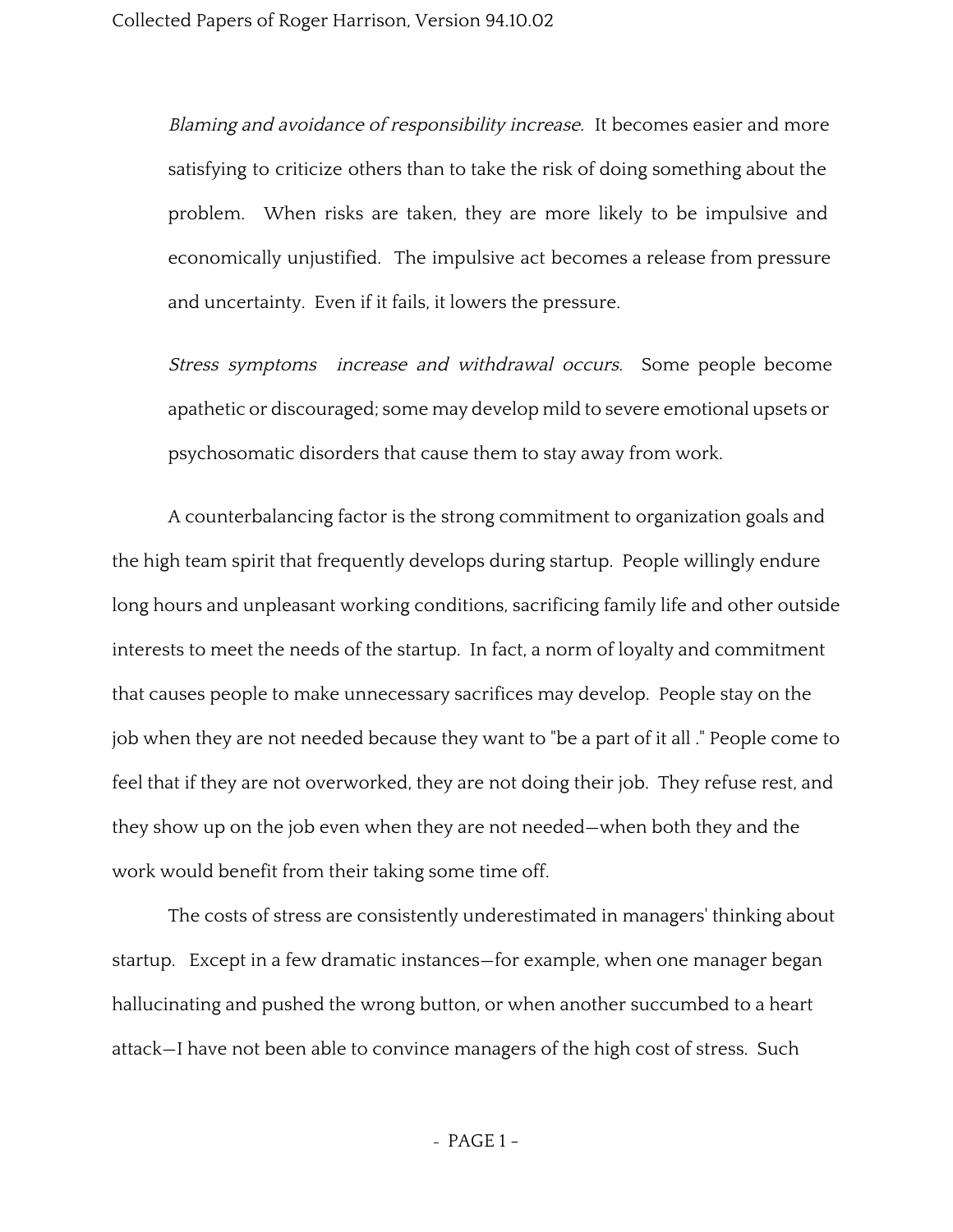stress-related behaviors as slow problem solving, indecision, impulsive risk taking, and avoidance of planning tend to be typical of poor management anywhere, and who can say what is stress related and what is due to incompetence and lack of experience But then, incompetent managers are not usually selected for key startup roles. So my money is on stress as the root cause of startlingly poor management performance in startup.

Here are some suggestions for controlling stress in startups:

Planning and "overkill" in startup preparation. The best way to control stress is to prevent it from happening. The entire system and the people in it will work best if they are well prepared. The cost of exhaustive contingency planning, providing reserve human and material resources, doing a thorough job of training, and organization building is modest compared with that of a few days saved in a highly complex and capital intensive system. Such systems probably start up best if, during preparation, they are treated as though they were "moonshots." (In a moonshot, you only get one chance to succeed!)

Selective use of management pressure. Paradoxically, pressure and directive control during startup can actually reduce stress. Where there is good structure—that is, clear plans, directives, rules, and procedures—performance can be enhanced, and the stress on the individuals involved may actually be reduced. It makes people feel secure and confident to have a boss who knows exactly what to do in a tense situation (such as in the startup and testing of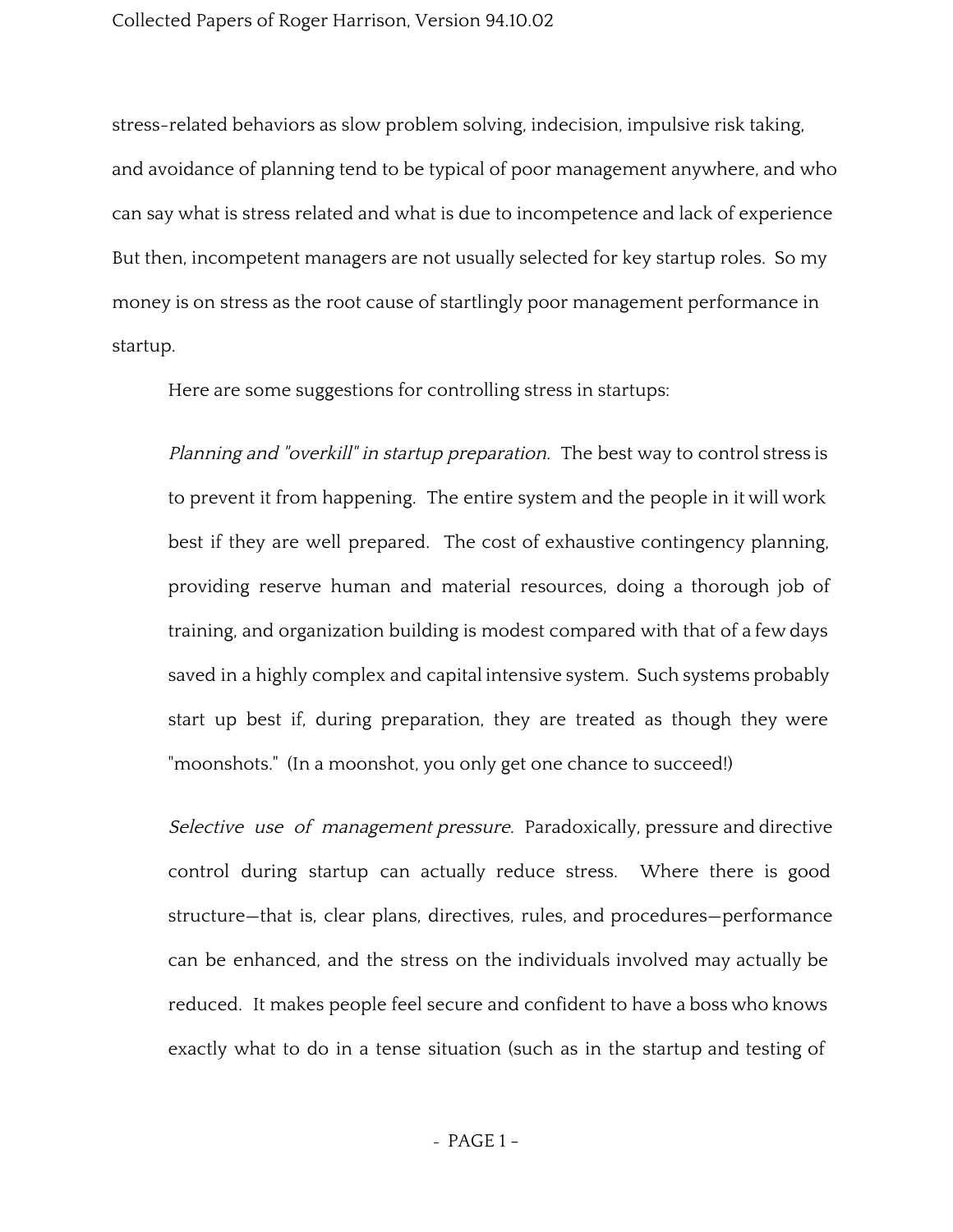high-pressure systems or high speed rotating equipment), and who makes sure that everything is done just right. By reducing the number of alternatives, providing people with the certainty that what they are doing is correct, and reducing their personal responsibility, a directive manager can lower stress levels.

However, the choice to apply directive pressure must be based on an accurate diagnosis of the problem situation. As mentioned above, in situations where structure is unclear and cannot be made clear, high pressure for performance has a negative effect. Situations that call for painstaking diagnosis and insightful problem solving, and in which the solution is needed yesterday, are exacerbated by management pressure to produce. The participants are usually highly motivated and doing their best to start with, and their problem solving capacity is already reduced by their own sense of urgency and the knowledge that everyone is waiting for them to come up with the answer. What is needed here is support, calmness, and management action to shield the problem solvers from outside pressure and interference. Of course, if the problem does not yield, it may be necessary to provide more help or different problem solvers. But up to the point where such action is required, added pressure is unlikely to be constructive.

Providing for social support. Stress and pressure disrupt performance most when one has to bear them alone. During a startup, people are frequently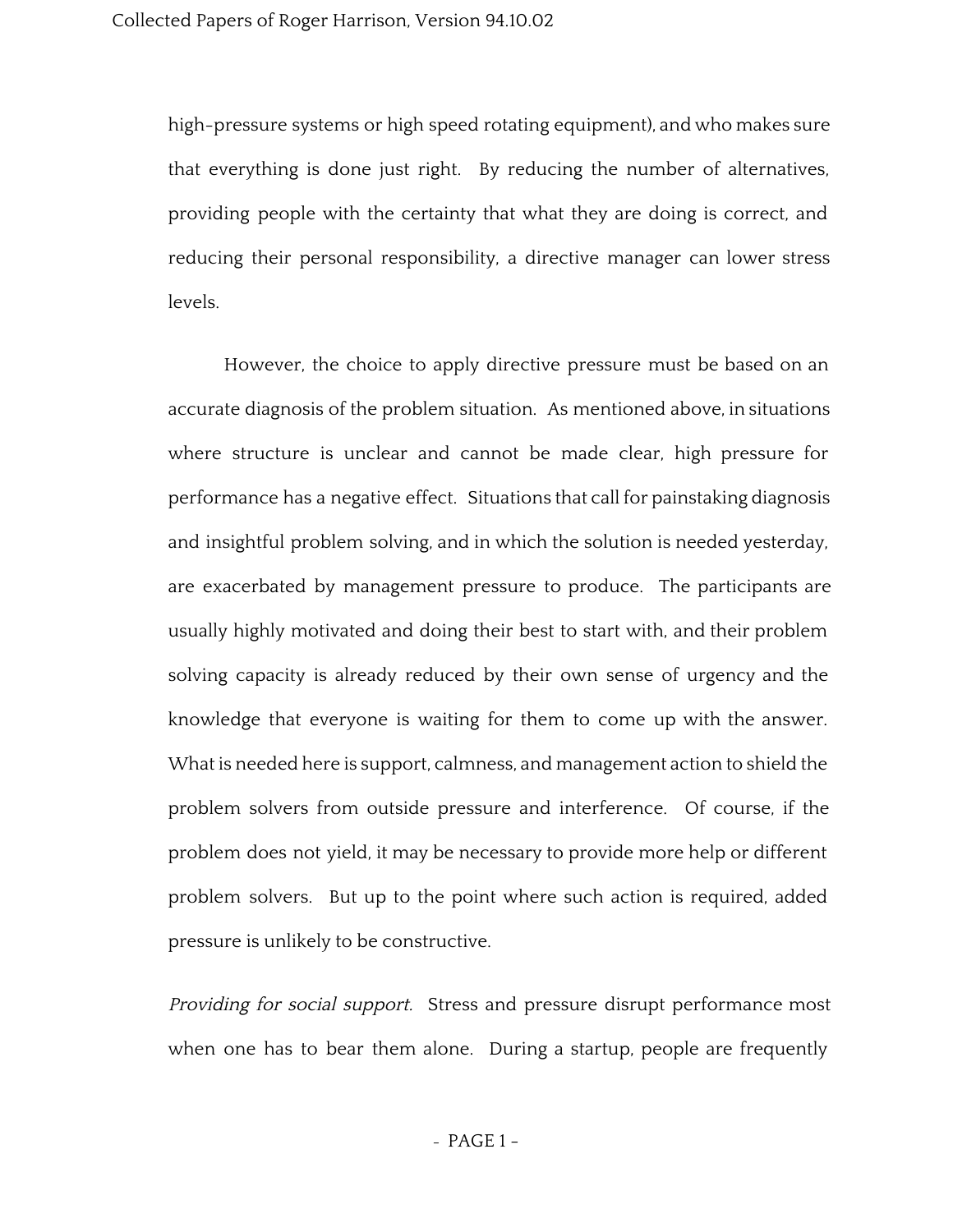brought in as spare resources, advisors, and consultants with little thought given to their integration into the organization. In my experience, people who have not been integrated into some kind of group demonstrate lower morale and effectiveness than those who belong to an organizational "home." This is another argument for bringing people in early and building teams at the outset.

Counterbalancing the "commitment culture." In order to feel accepted, people work long hours and endure fatigue uncomplainingly. The norms about sacrificing personal time are probably inevitable in a cohesive startup team, but they need checks and balances. Some fairly high-status person or staff group should be given responsibility' for monitoring fatigue and visible signs of stress, for directing people to take time off and for delegating some of their work to subordinates. Members of a medical department would seem logical choices for this role, if they have enough credibility and clout. Organization consultants can also influence management in this direction.

Techniques for reducing one's own stress. There are many relaxation and meditation techniques that people can use to reduce their own stress, and there are effective programs that teach these. Like any training that deals with deeply ingrained habits and personality patterns, however, these programs are most likely to be effective when the individual participant is highly motivated. It is also important that there be a long enough lapse of time between the training and the need for its application to enable the person to develop the new skills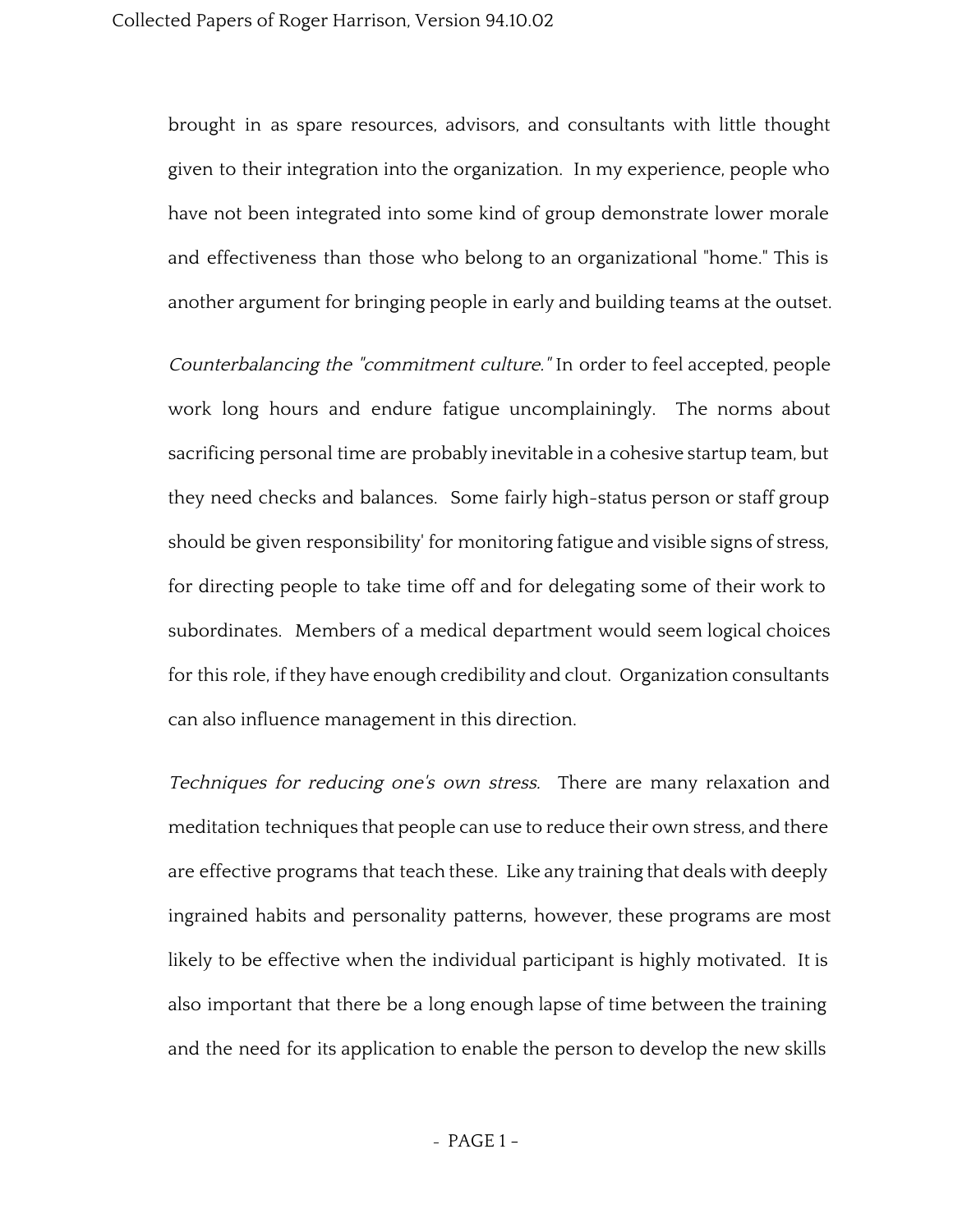and habits to the point where they will work for him or her. There is of course little point in giving people training that cannot be applied because organizational norms are strongly opposed to it.

# **Career Development and Startup**

Startups are stressful tests of persons and organizations. In any such test, some people fail to function well in the roles they have been given, either because the role was not well conceived or because the individual is not suited to its demands. Each startup probably has its share of career casualties resulting from poor planning, bad luck, or personal inadequacy.

When a person performs badly during startup, management has few options. Normally the individual might be given additional training and/or brought along through a combination of counseling and closer supervision. Unfortunately, training with a developmental orientation (as opposed to informational or technical skills training) is not effective when the individual who receives it is under high stress. Under pressure, we tend to cling to familiar ways of dealing with people and problems, even though we may know they are dysfunctional. We choose the "deviI we know" even if it leads to sure disaster.

In a startup, we are much more likely to be able to salvage the situation by restructuring the role or reassigning individuals than we are by developing the person. There are often some roles in a startup that hardly anyone could perform effectively, and it is much more economical (and certainly more humane) to change the role than it is to waste two or three managers before deciding that we are demanding too much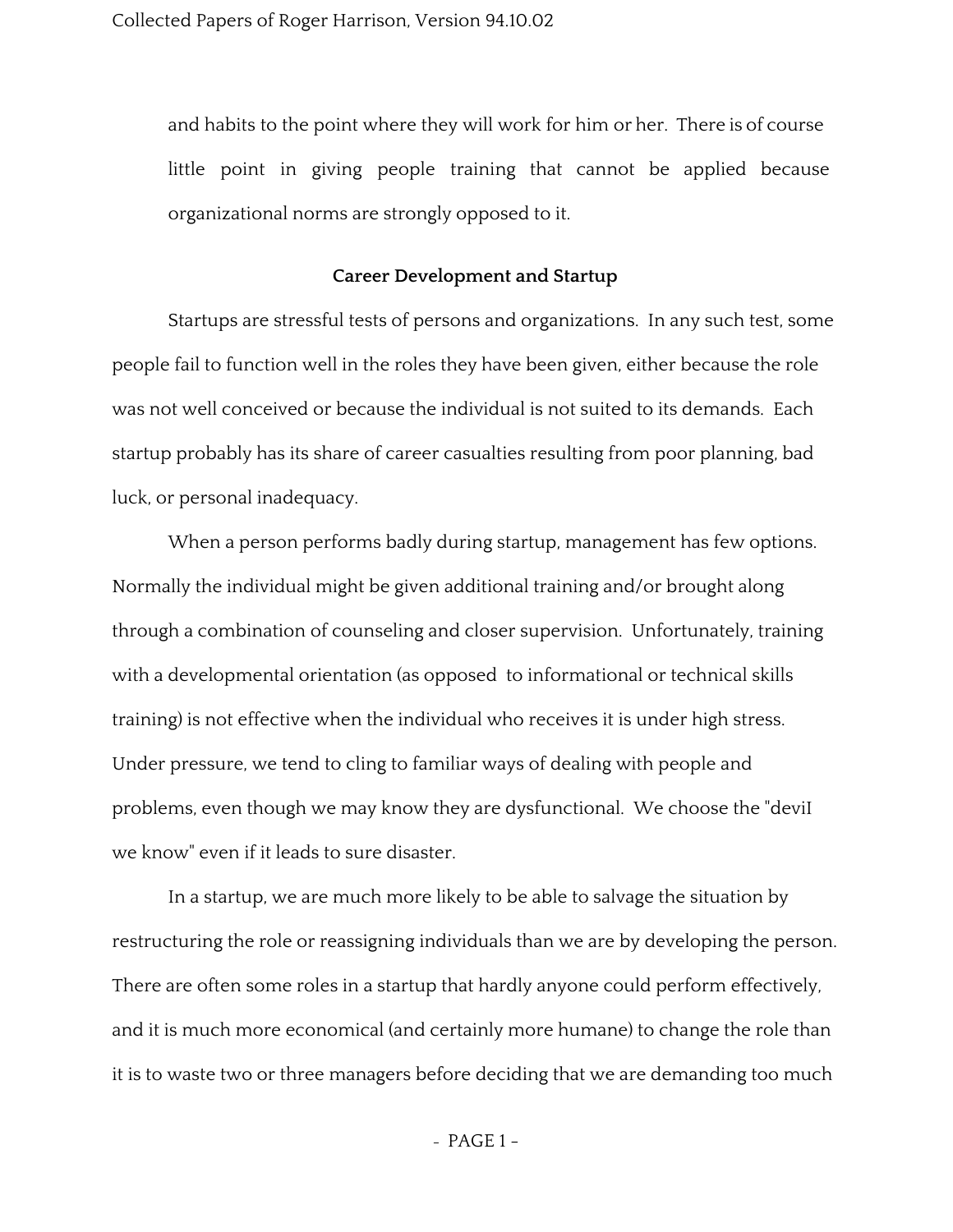of them. If we prepared for the startup by some kind of team building around mutual role definition, we would be less likely to have such "killer roles" in the organization and even if they should crop up, we would have accepted processes and skills in place to renegotiate and modify the organization to better fit people's capacities.

The process of changing the responsibilities attached to a role is made much less traumatic and damaging to the career of an individual who is not performing well if the startup roles are defined as temporary and somewhat fluid in the first place. The more rigid the role and the more formal its definition, the greater opprobrium will be attached to having it changed. Leaving the roles somewhat flexible and open to change and renegotiation permits management to avoid black marks on the performance record of otherwise competent managers who have the bad luck to be given unpredictably punishing assignments. Because most organizations have a long memory for failure, we can keep valuable careers alive by being vague in defining startup roles.

# **Caveat**

I must comment on one paradox about human and organizational performance during startup. Such an operation brings out team spirit, a sense of excitement and dedication, and a commitment to high organizational ideals that' is often missing in the daily life of most organization members. Indeed, a difficult startup can give its participants a sense of living life to the full.

By contrast, consider what Dr. Horsley (Horsley, 1973) has to say about the factors important to the highly successful startup cited earlier. He identifies "overkill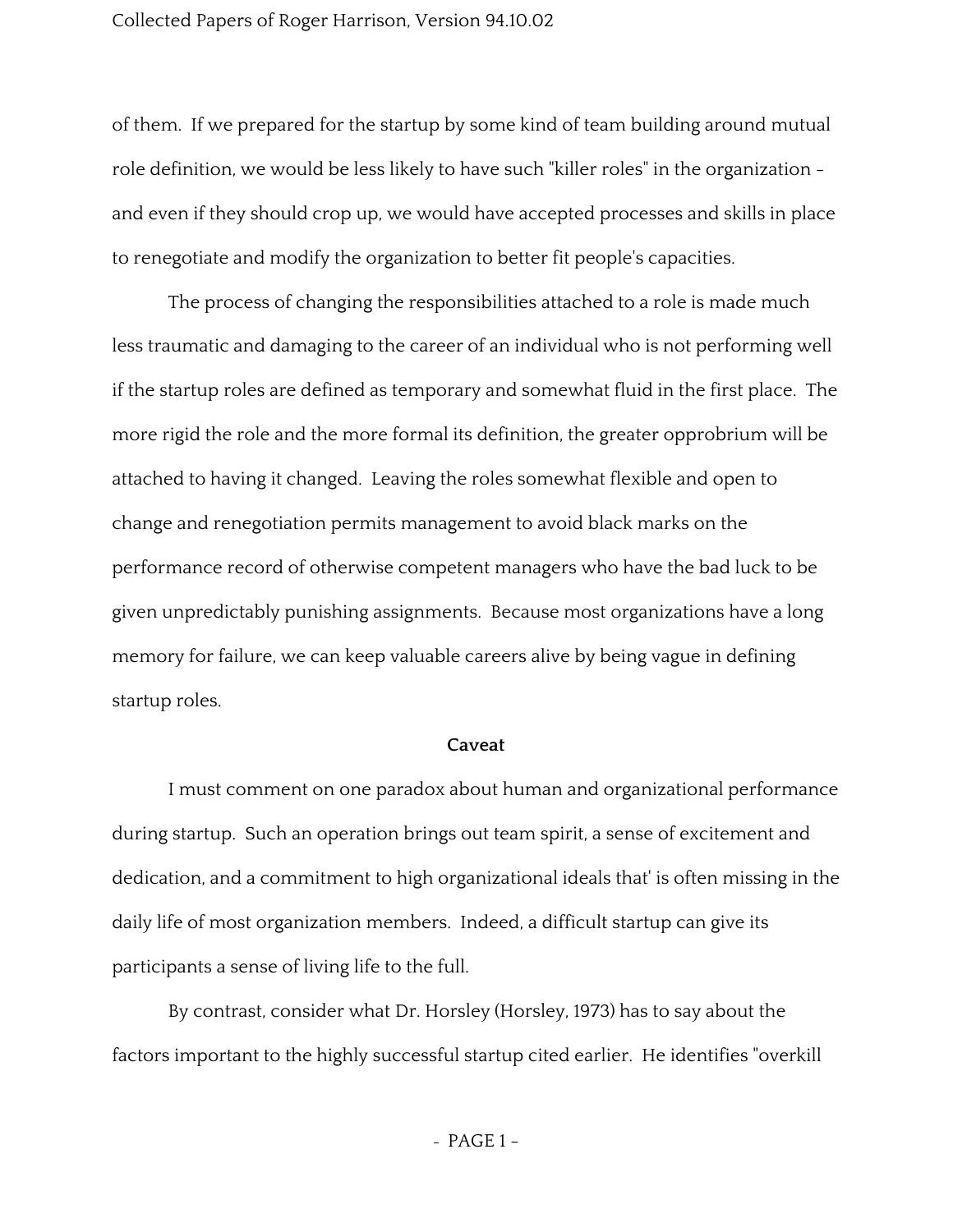and control" as the "two main attributes of the startup," followed by overmanning, team building, organization development, bringing people onto the project early, contingency planning, and problem-solving training. He concludes, "In retrospect, many of these activities are bureaucratic, boring, and expensive, but not as costly as failures or delays. It is also evident that the fun and personal satisfaction of being in the thick of things, having a tremendous degree of responsibility, working long hours, and so on, are not efficient ways to start up a plant. The paradox is that, in fact, an efficient startup, without the emergence of numerous challenging technical problems will probably be slightly dull and disappointing to technologists and experts."

Could it be that so many startups are confusing, difficult, prodigal of human and material resources, frustrating, exciting, stimulating, and enjoyable because managers and engineers really like it that way?

# **Helping the System**

Some managers call upon consultants to advise and help them in managing startups. The question of whether to employ consultants at all is beyond the scope of this article. What I want to do here is to offer some guidelines on how consultants may be used effectively during startup if they are employed, and offer some wisdom acquired from painful experience about the inappropriateness to startup of certain organization development activities that are often used with "normal" or steady-state organizations.

I referred earlier to production oriented organizations as tending toward rigidity and resistance to needed change. Accordingly, many consulting techniques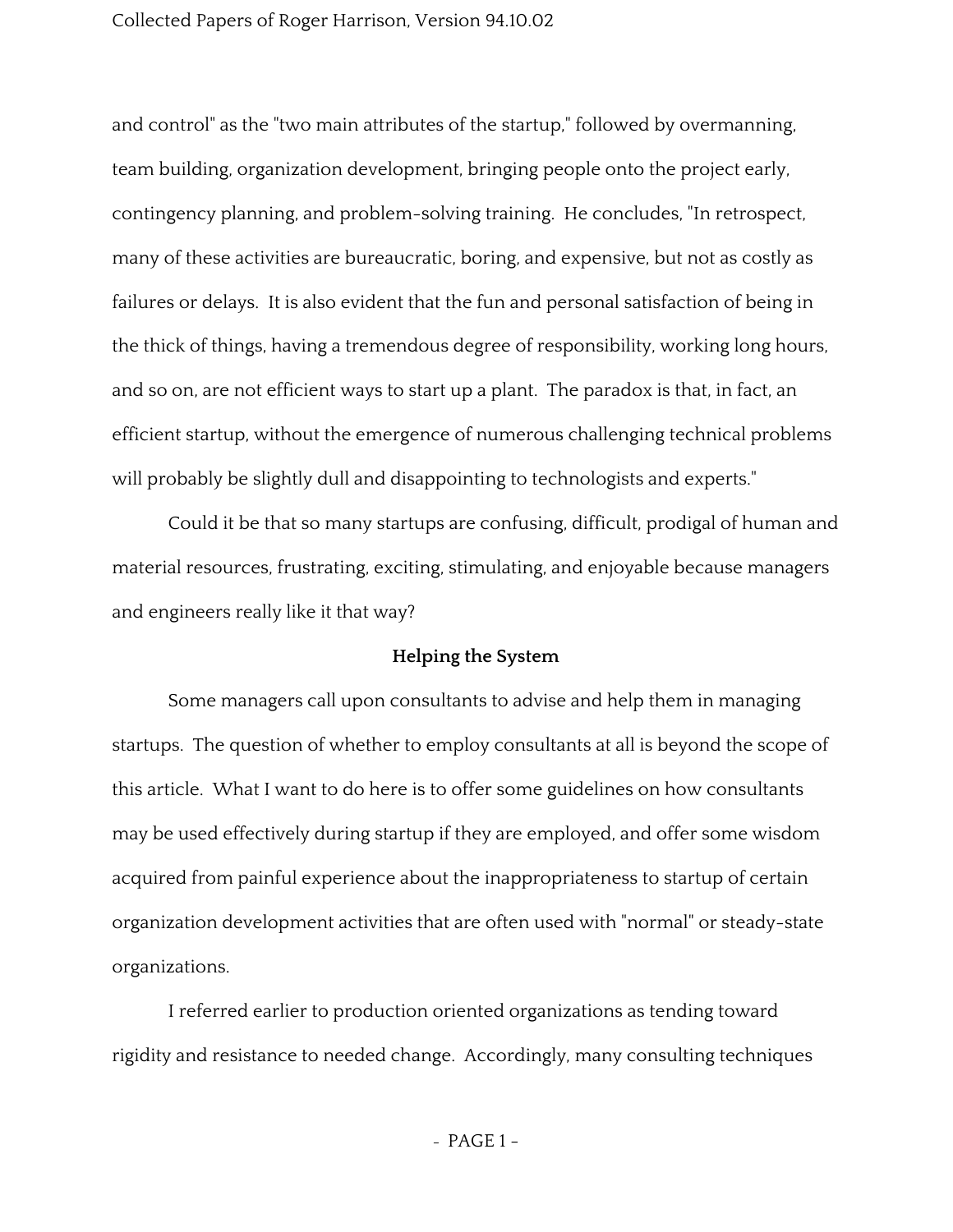and methods are oriented toward "unfreezing" rigid systems, humanizing them, and making room for individual creativity and personal fulfillment. In my early startup consulting work, I carried this tool kit with me and quickly learned that it was easy to overuse it. Interventions designed to loosen or shake up rigid structures are not generally useful during a startup.

Startup consultants need skills in helping managers design, build, and manage effective structures, because the startup organization is often inadequately structured. It needs building up, not weakening. As my colleagues and I became more attuned to the client's needs, we found ourselves helping the managers clarify their procedures, resolve boundary disputes, strengthen role definitions, and run meetings more crisply so that they would be able to arrive at clear-cut decisions.

Helping managers run meetings effectively is a decided contribution, because many of the managers and engineers who are attracted to startup see themselves as rugged individual contributors rather than as team members. But they can learn to run much more effective meetings if coached on such matters as building an agenda, drawing out the quiet members, testing for consensus, and delegating responsibility for implementation.

Consultants are well advised to focus on task rather than interpersonal issues during startups. Under the pressure of startup people are not very interested in interpersonal issues unless they get seriously in the way of doing the job. The technical system is too exciting, too demanding, and too threatening.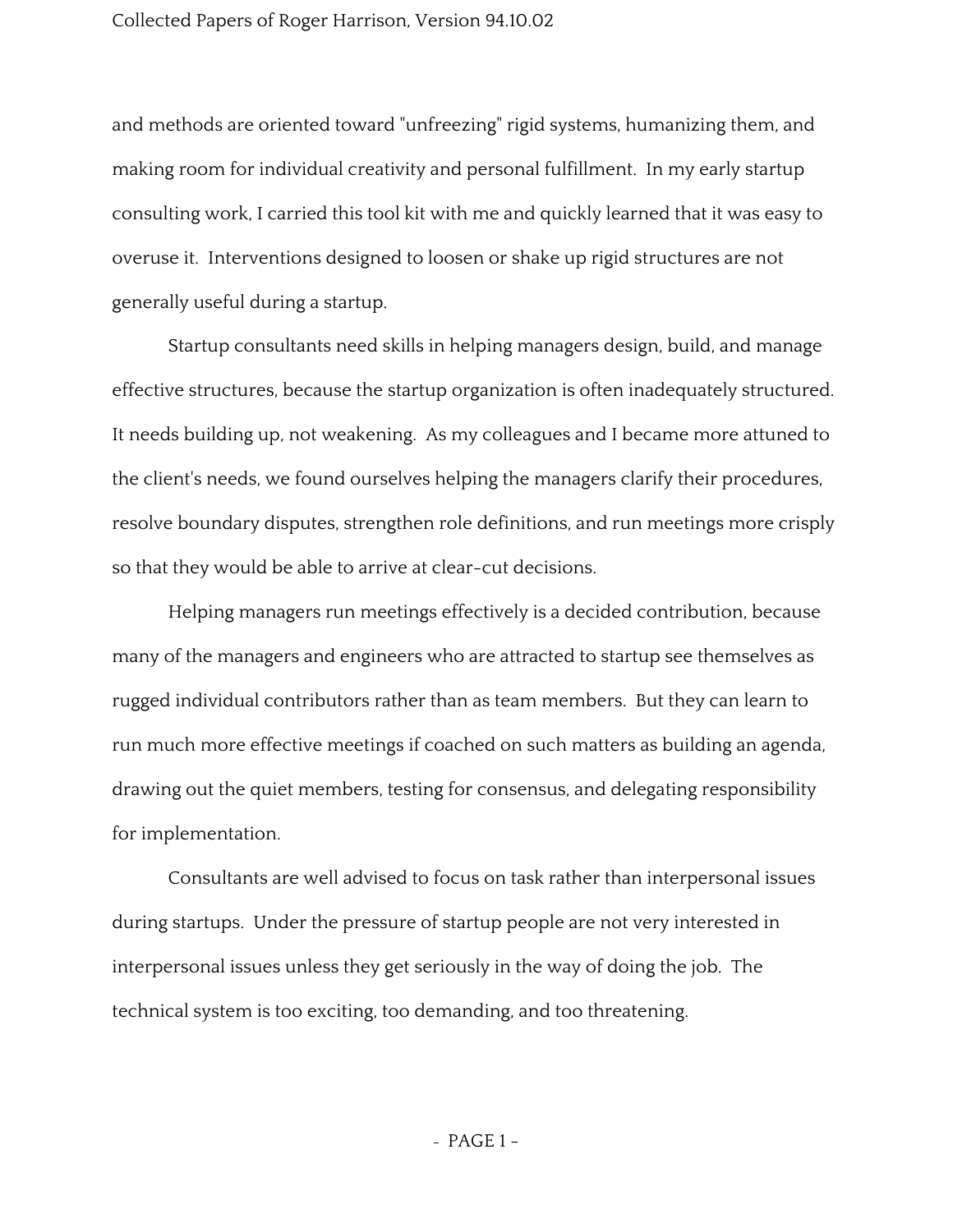We learned a few other things that can help managers and consultants deal constructively with each other. For instance, we found that the stress of startup greatly increases managers' sensitivity to criticism, so consultants need to be less confronting and more supportive than in a more typical client/consultant relationship. They need to make finer judgments about the level of stress the system and its people are under, and match their contributions to their clients' "felt needs." When this occurs, the perceptions of the managers involved may shift—from an initial view of the consultant as "part of the problem" to a view of him or her as a problem solver.

This is not to say that startup managers do not need any help with interpersonal relationships. They do, especially where there are mismatched styles, misunderstandings, power conflicts, and petty irritations. But unless people really feel themselves seriously frustrated, and their work is suffering because of interpersonal difficulties, they are usually willing to put up with such minor inconveniences. The tendency is to shelve interpersonal concerns "for the duration," just as a nation at war ignores its internal squabbles to make common cause against the enemy.

Instead of drawing attention to interpersonal issues, the consultants' best approach is to offer services in a quiet way to those in conflict to help them resolve boundary disputes between their roles, to negotiate settlements around authority and responsibility, and to help them learn to live with others' abrasive personal styles. Whenever possible the focus should be on the task component of a conflict, leaving the interpersonal aspect to work itself out. Thus many interpersonal conflicts are not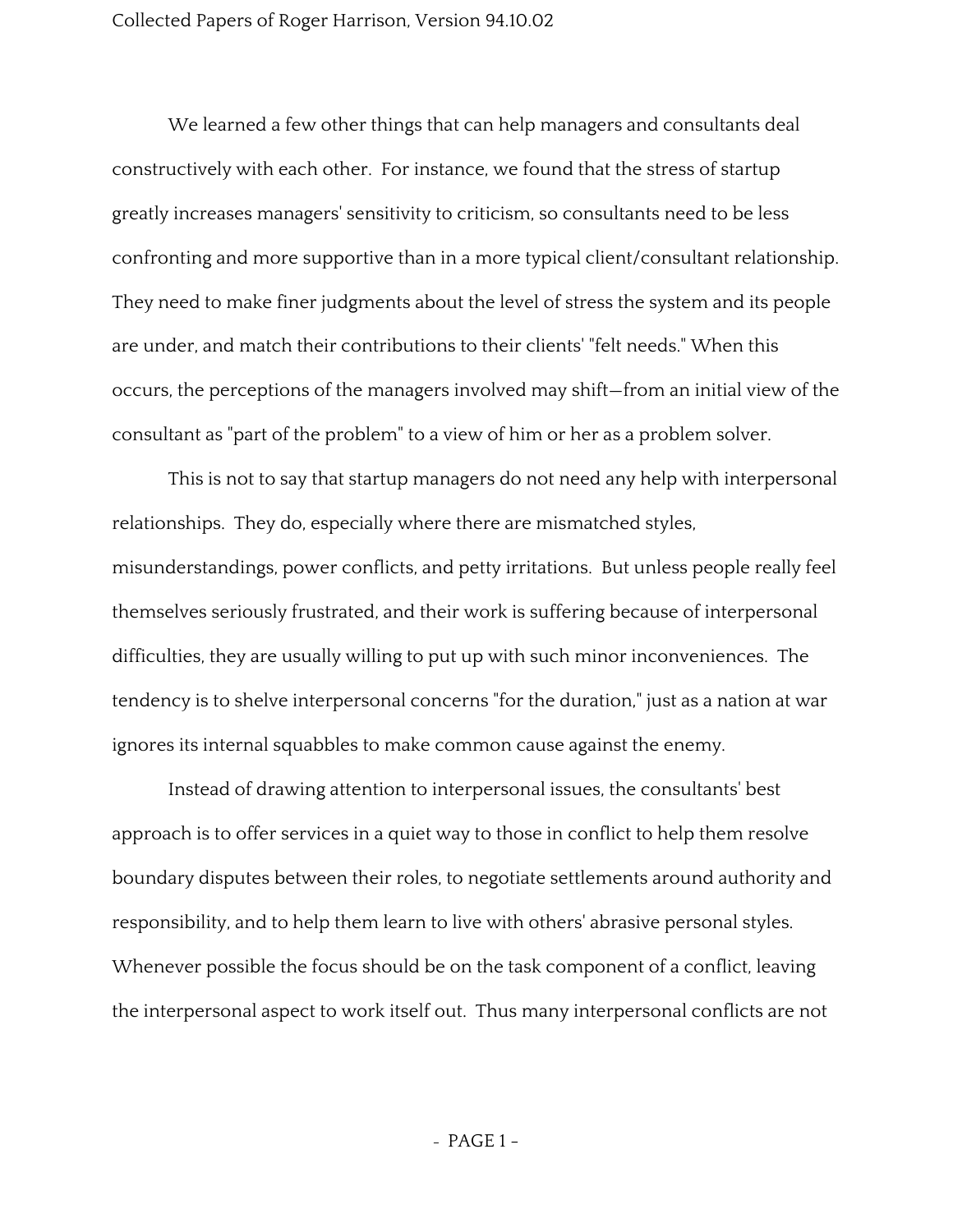so much resolved as they are lubricated. Such lubrication can do much to help the organization and its members get through some stressful times.

Last, we found that once a startup has begun, you are more or less stuck with the organization. You can tinker with the roles and change the people around, but any major changes in concept will seriously disrupt performance.

# **Managing the System's Boundaries**

I have discussed the startup system as though it were more or less independent of the larger organization of which it is a part. This is a dangerous oversimplification. Relationships with that larger system are always important, and they may make or break the startup effort.

The subsystem that is starting up is often culturally deviant from the larger organization. It has high task uncertainty and is undergoing rapid change compared with the relative stability of the larger organization's long-established operations. Its members develop a short time perspective: Planning deals only with the next few days, or hours, while the rest of the organization continues to think in terms of months and years. Roles and relationships are fluid and temporary in the startup; people move in, do their jobs, and move on. Often, the pressure under which people operate is much greater than that which they could or would tolerate in a job with a longer time frame. To members of the larger organization, a startup system organized according to the principles of a modified matrix and dealing with one crisis after another appears disorderly, inefficient, and difficult to control. To the startup people,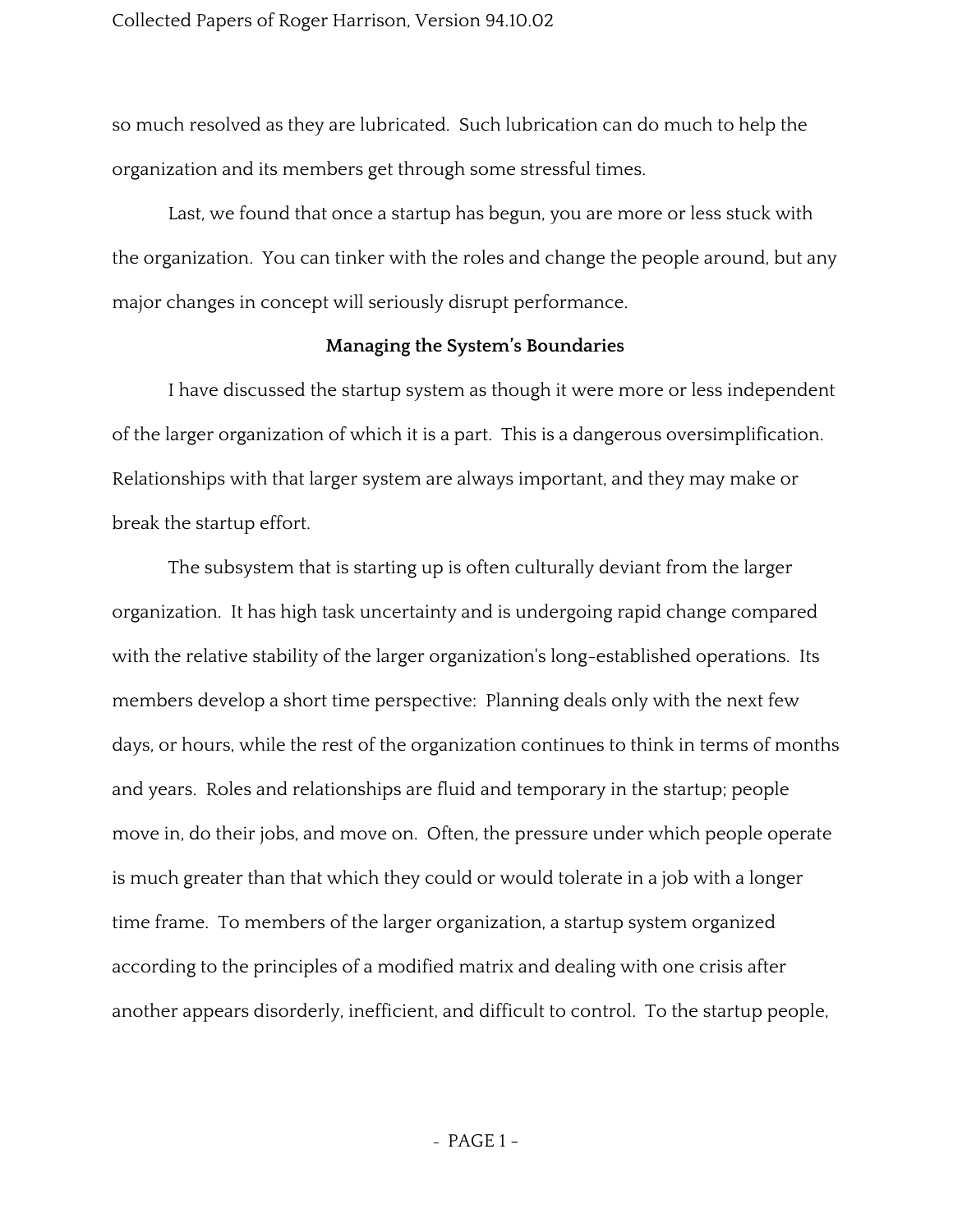the larger system may appear bureaucratic, rigid, and oriented toward tight control at the expense of high performance.

Cultural differences lead to conflict; conflict and misunderstanding often occur between a startup system and the larger organization. These are further exacerbated by the unclear role boundaries between the new or temporary startup organization and the larger system. There is seldom a consensus about the demarcation of each group's responsibility and authority, and considerable confusion develops about who is supposed to do what to whom.

When things are going well, the differences between the startup system and its organizational parent may be no more than annoying. When the startup is difficult, the conflicts become serious. They often center on needs for information and control. The parent organization needs to know what is going on, how its money is being spent, and why things are not progressing according to schedule. If the startup slips badly, it needs to know who is responsible and to determine whether additional help is needed, and whether key personnel should be replaced.

The startup organization needs the freedom to adapt, to learn from its mistakes, and to change its plan with the rapidly changing shape of its problems. It needs to protect its members from undue pressure and fear of failure so that they will be able to direct their energies to problem solving and away from a defensive protection of their positions and careers. These differing needs can create enormous conflict and misunderstanding.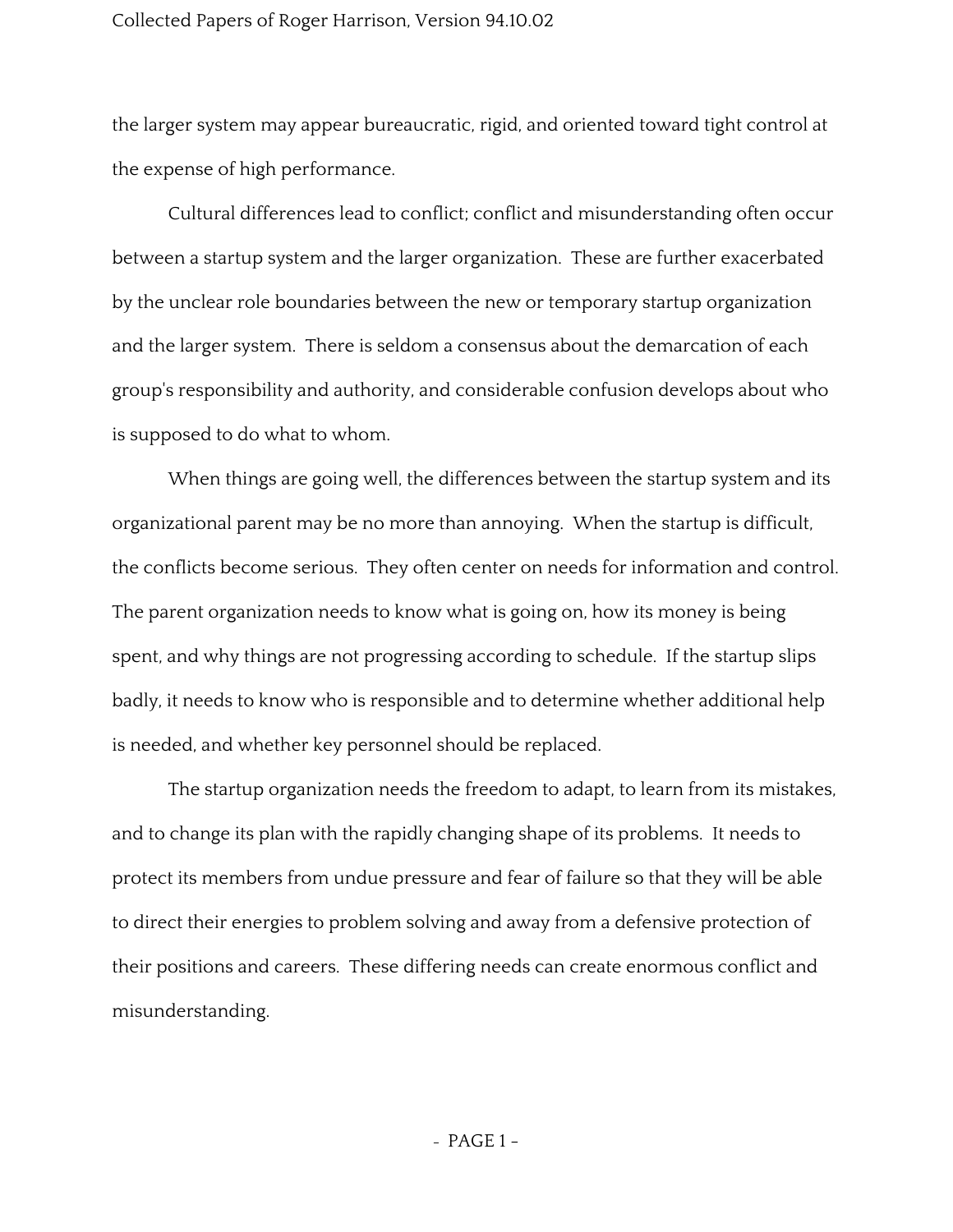Because the startup and parent organizations are different cultures and have such different needs, they perceive and react to events differently. For example, startup teams normally make quite a few mistakes. The mistakes can be regarded as experiments necessary to the process of learning. From the point of view of the parent organization, however, they are more likely to be seen as signs of incompetence and failure.

The parent organization naturally wants to help. When things are going badly, it will frequently send specialists and advisors to provide assistance. However, startup team members are often unable to use the help, because they are already overloaded. Their information processing capacity cannot cope with additional advice, suggestions, problem diagnoses, and so forth, without neglecting something they are already doing. The outsiders are viewed as "part of the problem" unless they are adept at fitting their help unobtrusively into what's already going on.

The parent organization wants to know how things are going so that it can provide help, update production plans, and make management changes, if necessary. The startup organization may tend to restrict communication, tell the parent organization what it wants to hear, and become unresponsive to requests for more information. This is partly because people are simply so busy *doing* that they can't be bothered with *reporting*. Partly it is fear of evaluation and interference. It is a major source of tension between startup and parent organizations, especially when the startup is located far from the home office. When the people at home get nervous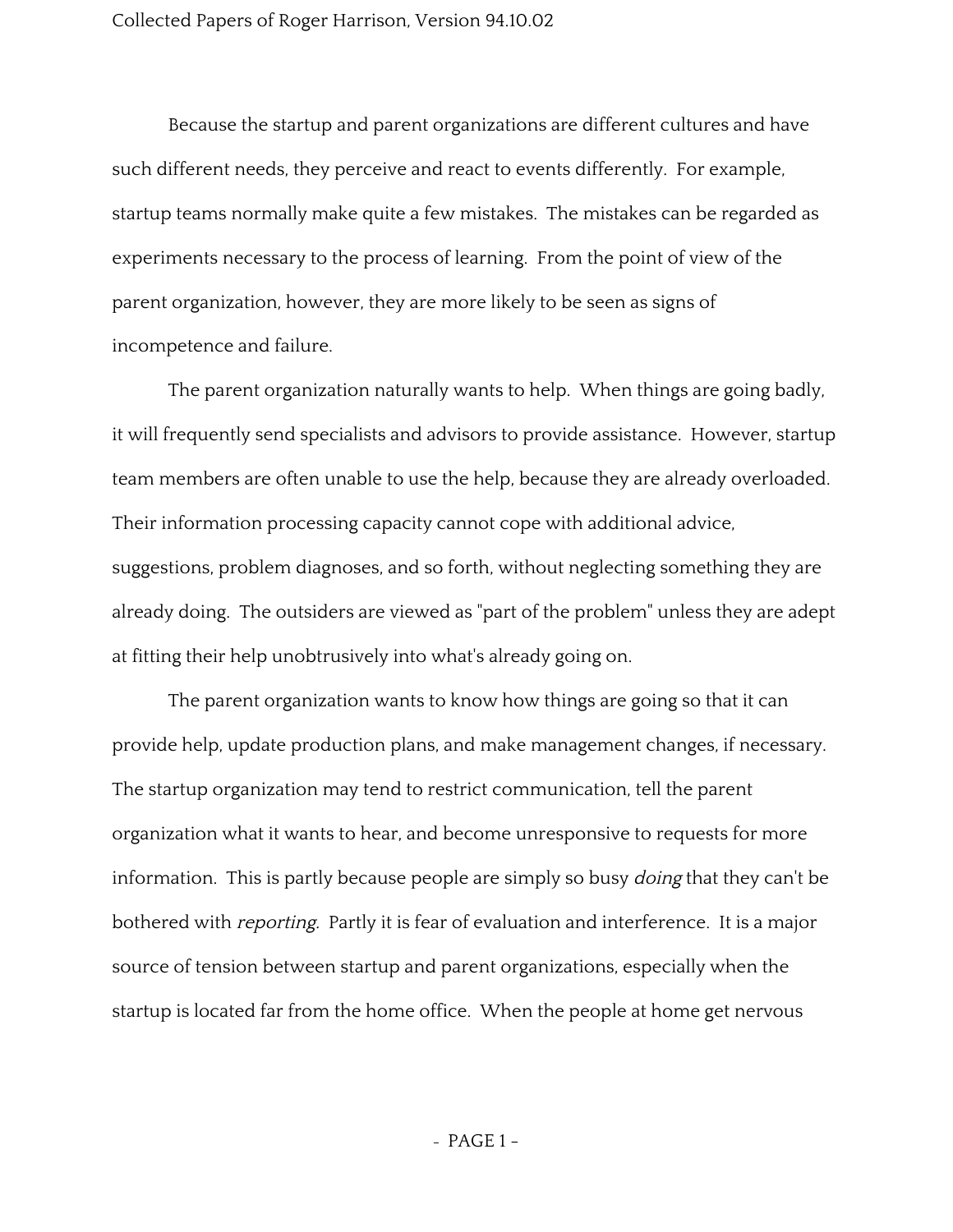about the lack of information, they may send emissaries; the emissaries may be treated as spies, and the cycle of mistrust escalates.

These sources of conflict cannot be eliminated, but they can be planned for and managed. Some suggestions for doing so are given below.

Select <sup>a</sup> person who has credibility in both the startup and the parent organization to act as <sup>a</sup> liaison between them. Both organizations should perceive that the liaison person has competence in and knowledge about the task at hand and isn't being sent in merely because of his or her position and power. This person's role and career path should be such that he or she is strongly motivated to contribute to the success of the startup, but is not too strongly identified with the people in the startup organization. The person will have to be an effective communicator, able to influence through negotiation, persuasion, and problem solving, rather than through the use of formal authority.

Equalize authority between the connecting roles. Have the startup organization report to a manager in the parent organization who is at a level equivalent to or not much higher than that of the startup manager.

Formalize contacts with the startup organization. Negotiate in advance who will control access to the startup site and what procedures visitors must go through in order to be admitted. Legitimize the startup organization's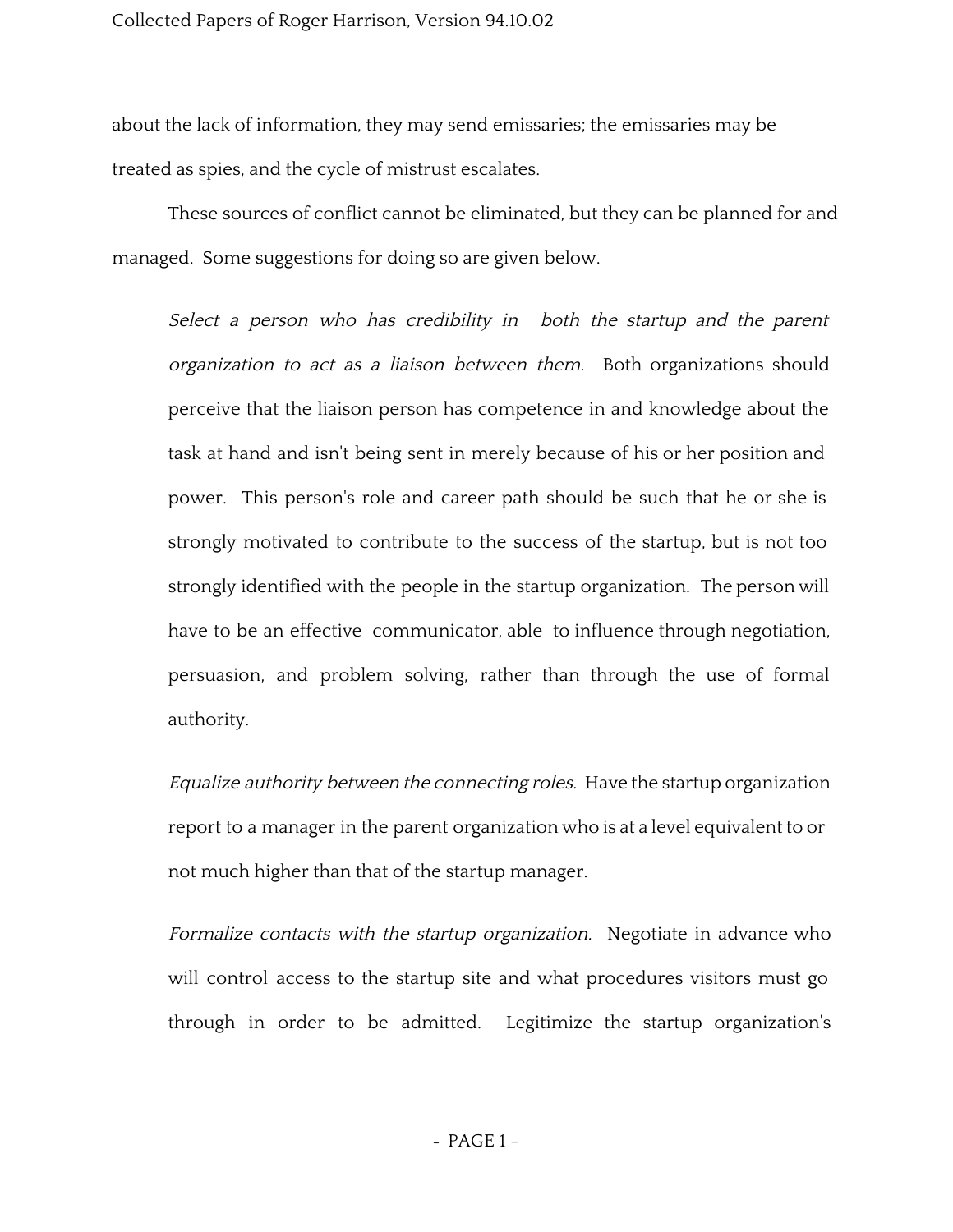resistance to unwanted help, and specify the conditions under which "help" will be imposed.

Clarify in advance what the tolerances are in target dates and budgets. Let startup managers know how much maneuvering room they have to get themselves out of trouble before the roof falls in. (I am sure this guideline will be strongly resisted by managers who feel that any "give' in the targets is an invitation to schedule slippage and cost overruns. Their attitude underestimates the team spirit and drive that are typical of startups.)

Establish <sup>a</sup> norm of resolving conflicts and disagreements between startup and parent organizations through confrontation, problem solving, and negotiation. Establish how and by whom differences will be resolved. Avoid the use of naked power and authority except as a last resort. This will contribute to more open communication and to mutual learning between the two systems.

Establish in advance how progress is to be communicated and by whom. Respect these channels, and use informal communications sparingly and with discretion.

These guidelines will not totally eliminate conflict between startup and parent organizations because such conflict is built into the cultural differences between them. However, it is important to recognize the causes of the conflict and to plan in advance to manage it through structure, systems, and management attention. Those involved in such endeavors should recognize that conflict is not primarily a function

- PAGE 1 -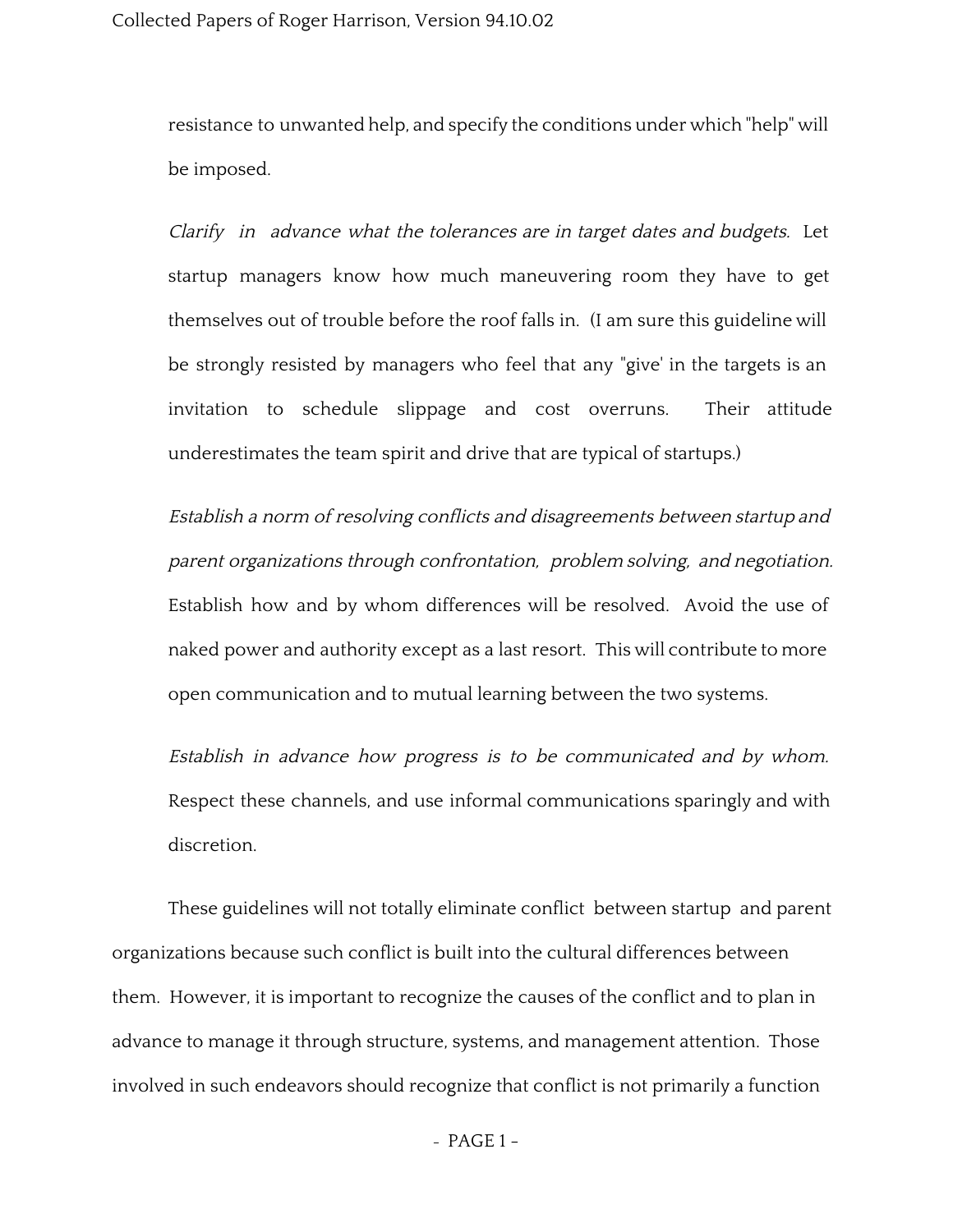of personalities, and they should avoid making individuals scapegoats by blaming them for individual mishaps.

# **Startups Are Learning Organizations**

There is one central message in these various threads of reflection, experience, and speculation about startups. It is that the complex startup of a new organization is a special task that requires its own organizational structure, systems, staffing, and management style. Starting up a complex production or service delivery system is not simply a slightly more difficult case of running that type of system. It is a qualitatively different task.

That fundamentally different quality has to do with learning. In a complex startup the need for everyone to learn a great deal very fast hangs over and presses in upon each operation and management decision. The startup differs from the normal, steady state organization in that it is a "learning system." Its central purpose is to learn to operate, in contrast to the steady state organization that is oriented toward control and efficiency.

Because managers are not used to thinking of production or service delivery organizations as learning systems, the accumulated experience of startup participants tends not to be fully understood or well used to improve future startup efforts. This experience does not fit well into the "mind maps" that managers have about relatively steady state organizations. When the startup is viewed as a producing system, its values and costs are seen very differently from what they are when interpreted as part of a learning process. For example, mistakes and failures in a producing system are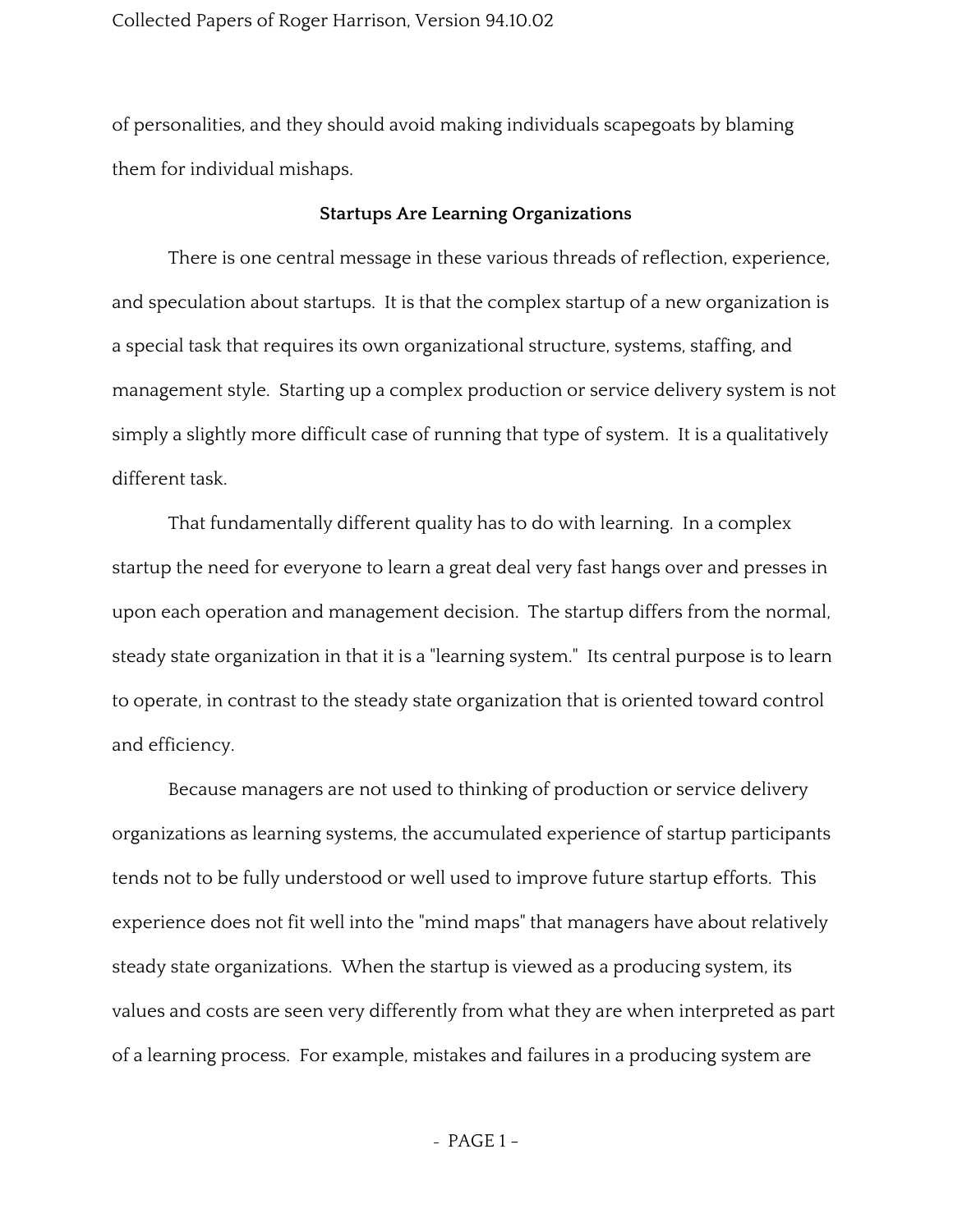taken as a sign of lack of skill, ability, or judgment. A failure during a learning process is more likely to be seen as a trial or experiment. The one is judged on what it cost; the other is evaluated on the knowledge gained, and what the learning cost.

Learning is a qualitative endeavor; production is more quantitative. These differences in point of view can be very great indeed. Seeing a complex startup from the point of view of production can be like looking at an archeological "dig" from the point of view of a construction foreman: "Why are they using those little spades and brushes when we could just get a power shovel in here and clear this whole area in about half a day?" The production orientation leads to overpowering the startup problem with resources; the learning orientation leads to studying the system until the key is found that will unlock it.

Of course, neither caricature represents a balanced approach to startup. The object of the exercise is, at the end of the day, to produce, and the startup is not simply a laboratory for specialists to study technical problems. My point is simply that if the management decisions that must be made about the structure, systems, staffing, and management style of a startup are made from the point of view of creating the most productive learning system consistent with cost, then startups will progress better.

Furthermore, the organization will begin to accumulate a body of principles, knowledge, and experience about how to create and manage effective learning systems, and it can apply this to other startups. The experience acquired on each startup will be retrieved and retained, because it will fit meaningfully into the developing "mind maps" managers have about building temporary learning systems.